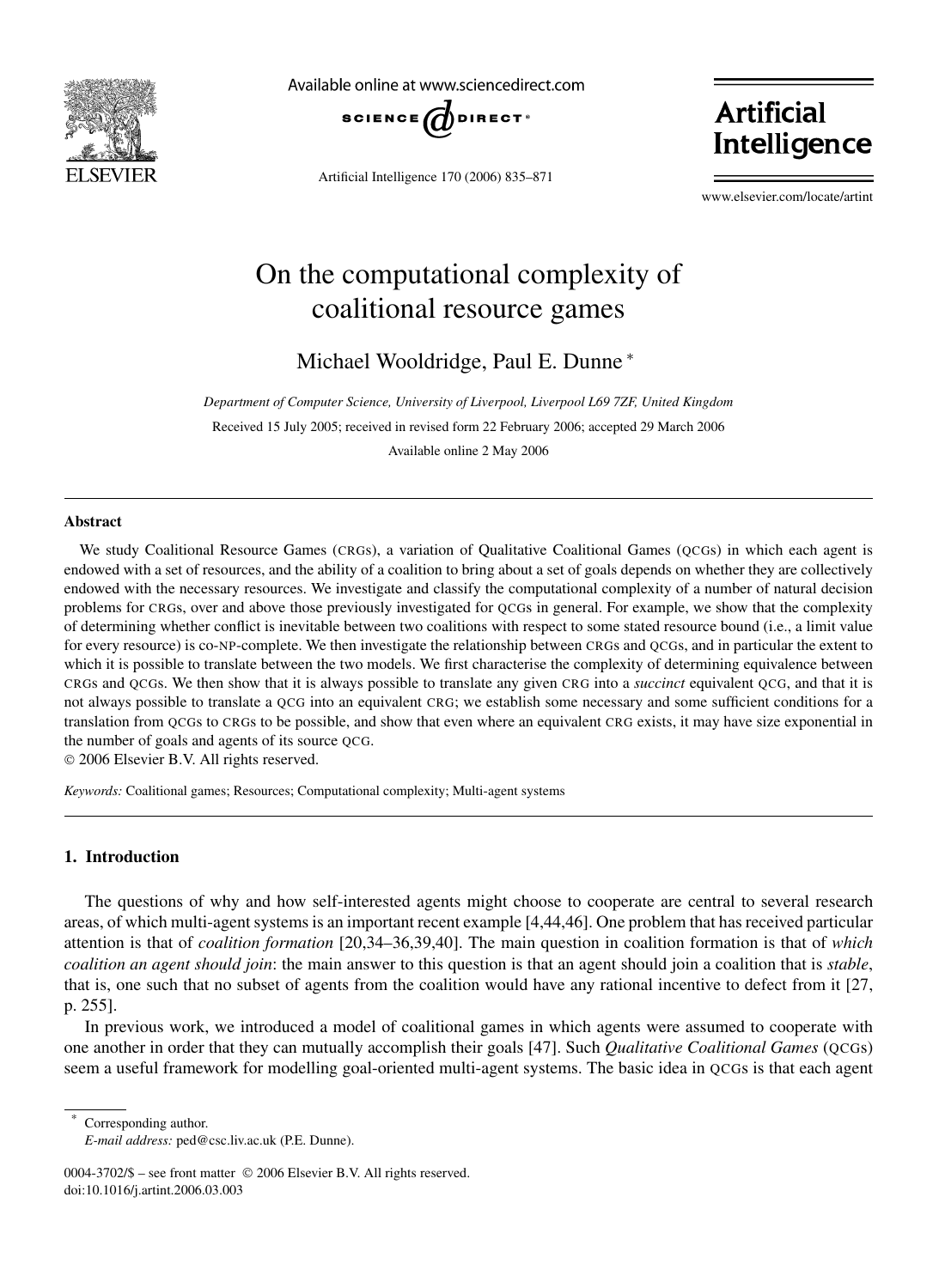desires to achieve one of a set of goals, and every coalition has available to it a set of choices, where each choice intuitively represents one way that the coalition could choose to cooperate. A choice is modelled as a set of goals, which would be achieved if the coalition chose to cooperate in the corresponding way. The incentive for an agent to join a coalition is that the individual choices available to this agent may not result in the satisfaction of its goals, but by cooperating, a coalition can achieve a set of goals to their mutual satisfaction. In [47], we presented a systematic survey of the complexity of decision problems associated with QCGs, and also defined an efficient representation for them, based on propositional logic.

Although QCGs seems appropriate for modelling and understanding the abstract properties of cooperation in goaloriented multi-agent systems, they do not consider the *origin* of the choices available to coalitions. These choices are simply ascribed to coalitions via a characteristic function, in much the same way as in conventional coalitional games [27, p. 257]. In this paper, we consider a special case of QCGs, which provides one answer to the question of how these choices arise. In a *Coalitional Resource Game* (CRG), the choices available to a coalition are dependent on the *resources* available to its members and the resources required to achieve goals. Thus, in CRGs, we assume that agents have goals that they desire to achieve, exactly as in QCGs; but each agent is also assumed to have a fixed endowment of resources, while to achieve any given goal requires the expenditure of a certain profile of resources. A coalition will then form in order to pool resources to achieve a set of goals that satisfies all members of the coalition. Defined in this way, every CRG can also be understood as a QCG: given any CRG, it is possible to construct a QCG that is "equivalent", in the sense of the choices available to coalitions. Thus, given a CRG, we can ask all the questions relating to coalitions, goals sets, and QCGs generally that were studied in [47]. But it also becomes possible to ask questions relating to (for example) resource consumption (e.g., is the consumption of a given resource strictly necessary in order to satisfy the goals of a given coalition?) and resource contention (e.g., is it the case that two given coalitions cannot achieve their goals without consuming more than some stated resource bound?). In this sense, CRGs enable us to ask more *fine grained* questions about cooperation in the scenarios for which they are applicable than is possible using OCG<sub>S</sub>.

Many naturally occurring scenarios in contemporary computing and AI can be understood as CRGs. One of the most timely and important is that of *virtual organisations*, (VOs), particularly within emerging software infrastructures such as the Grid:

VOs have the potential to change dramatically the way we use computers to solve problems, much as the Web has changed how we exchange information. [. . . The] need to engage in collaborative processes is fundamental to many diverse disciplines and activities. It is because of this broad applicability of VO concepts that Grid technology is important. [14]

VOs are of particular interest in collaborative science projects, where a number of partners cooperate by sharing resources (e.g., particle accelerators, super-computers or Grid networks, gene sequencers) in order to accomplish individual goals. In such situations, profit is not the motivation; the VO participants are primarily interested in accomplishing their specific goals. Such scenarios naturally map to CRGs. When the participants in a VO are software agents, then the computational questions associated with them—particularly the complexity of these questions—naturally come to the fore.

We believe that the focus on resources is very natural, given the concerns of multi-agent systems and related disciplines: resource limitations, and the need to efficiently manage and share resources in a multi-agent environment, provides one of the fundamental motivations for distributed AI and multi-agent systems [4, p. 9]. Most consideration of resources in the multi-agent systems community has been directed at the *resource allocation problem*, i.e., the problem of determining which agent or agents should have access to some scarce resource [4, p. 15]. Economic mechanisms (such as auctions) are currently the focus of much attention with respect to resource allocation [24,33]. In this paper, we focus not on the resource allocation problem, but rather on the *properties* of such allocations, and in particular, how and what coalitions may form, given a specific allocation, and what the properties of such allocations are with respect to resources.

Overall, the paper makes the following three key contributions to the computational study of games played with resources: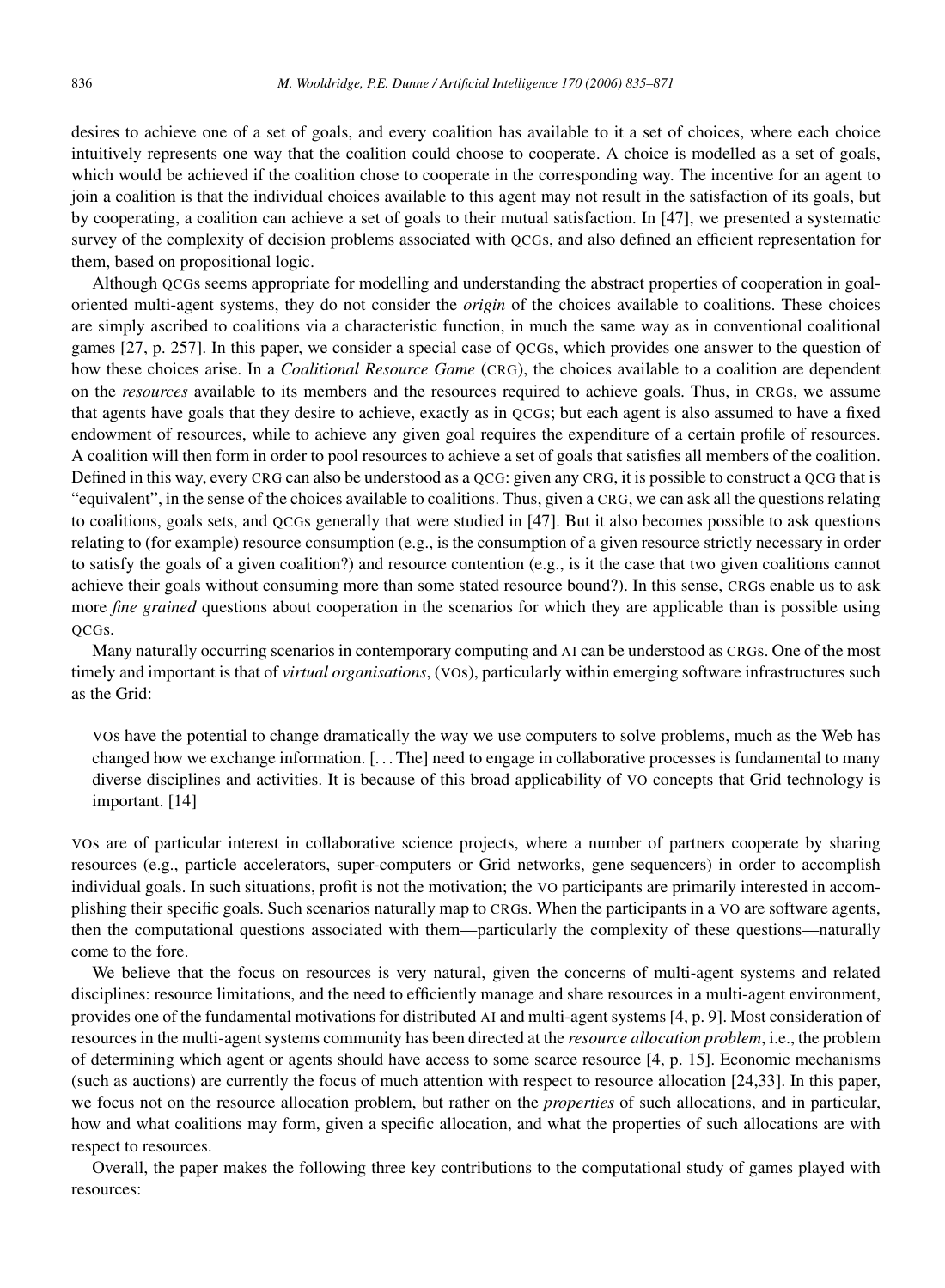- First, we present ten natural decision problems associated with CRGs, and classify their computational complexity.
- Second, we investigate the relationship between CRGs and QCGs in detail. We define the notion of "equivalence" between a CRG and QCG, and show that the problem of deciding equivalence is co-NP-complete.
- Third, we investigate a number of questions associated with "translating" between CRGs and QCGs. We establish that, not only is it the case that any CRG can be represented by an equivalent QCG, but that for every CRG, there exists a *succinct* equivalent QCG. More precisely, we show that any CRG containing *t* resources, *m* goals, and *n* agents can be represented by a QCG of size  $O(bt(n + m + b))$ , where *b* is the number of bits used to encode endowment and resource quantity values. The proof is constructive, in that we show how to build such an equivalent QCG. With respect to translating from QCGs to CRGs, we first show that in the general case, no such translation is possible. We then define some necessary and some sufficient conditions for such a translation to be possible, and show that, even when such a translation is possible, it may result in a CRG of size exponential in  $n + m$ .

The paper also makes a more general contribution to the problem of how to represent coalitional games succinctly, a problem which has attracted a number of researchers over the past five years or so (cf. [3,8,17]); see Section 6.

The remainder of the paper is structured as follows. First, in Section 2, we motivate and introduce the formal framework of CRGs. Section 3 presents our main complexity results. Section 4 considers the relationship between CRGs and QCGs, Section 5 discusses variants of the CRG model in which some of the underlying assumptions are relaxed, while Section 6 presents some related work. Finally, Section 7 presents some conclusions. We begin, in the following subsection, with a summary of some key notational conventions and a *very* brief review of some relevant concepts from complexity theory.

# *1.1. Notation*

If *f* : *S* → *T* is a function, then we denote the range of *f* by ran *f*, so ran *f* = {*y*: ∃*x* ∈ *S* such that *y* = *f*(*x*)}. We use the symbols  $\top$  and  $\bot$  as the Boolean constants for truth and falsity, respectively. In general, upper case Greek letters—*Φ*, *Ψ* , etc.—are used as meta-language variables ranging over formulae of propositional logic. In addition to the standard Boolean operations of conjunction (∧), disjunction ( $\vee$ ), implication ( $\Rightarrow$ ), and negation (¬), some constructions will make of the binary *exclusive-or* function, which we denote by ⊕. For a propositional formula  $\Phi(x_1, \ldots, x_n)$  defined over the variables  $X_n = \langle x_1, \ldots, x_n \rangle$ , given  $Z \subseteq X_n$ , we denote by  $\Phi[Z]$  the result of evaluating  $\Phi$  under the instantiation  $x_i = \text{T}$  if  $x_i \in Z$ , and  $x_i = \text{T}$  if  $x_i \notin Z$ . Thus,  $\Phi[Z]$  is equivalent to the value of  $\Phi(\zeta_1, \ldots, \zeta_n)$ where the tuple  $\zeta = \langle \zeta_1, \ldots, \zeta_n \rangle$  describes the characteristic vector from  $\{\top, \bot\}^n$  for *Z* with respect to  $X_n$ . For example, given the propositional formula *Ψ (x*1*,x*2*,x*3*)* = *x*<sup>1</sup> ∧ *(x*<sup>2</sup> ∨ *x*3*)*, the expression *Ψ*[*x*2] evaluates to ⊥ ∧ *(* ∨ ⊥*)*, which in turn evaluates to ⊥. Where no ambiguity arises, we frequently omit explicit indication of conjunction,

(∧), writing *ϕψ* rather than *ϕ* ∧ *ψ*.

Much of the paper concerns the computational complexity of several questions that may be asked of CRGs: we refer the reader to [15,18,28] for introductions to this subject, and [47] for a more detailed review of the key concepts. We are concerned largely with the well-known complexity classes P, (of languages/problems that may be recognised/solved in deterministic polynomial time), and NP (of languages/problems that may be recognised/solved in non-deterministic polynomial time), and with the complement, co-NP, of NP. We also use the "difference" class, D*<sup>p</sup>* [28, p. 412]: a language *L* is in D<sup>*p*</sup> if there exist languages  $L_1 \in NP$  and  $L_2 \in \text{co-NP}$  such that  $L = L_1 \cap L_2$ . Finally, we also make use of the slightly less well known notion of *strong* completeness [28, pp. 203–204]. Roughly speaking, a problem is said to be NP-complete in the strong sense if it remains NP-complete even when an extremely inefficient representation scheme is used for numbers appearing in instances of the problem. More formally, strong completeness for complexity classes C closed under polynomial time reductions is defined as follows. First, if *I* is an instance of a computational problem, then let *number(I)* denote the largest integer appearing in *I* . If *Π* is a computational problem, and  $f : \mathbb{N} \to \mathbb{N}$  is a function from natural numbers to natural numbers, then  $\Pi_f$  denotes  $\Pi$  restricted to instances  $I$ such that  $number(I) \leq f(|I|)$ , where  $|I|$  is the length of the encoding instance *I*. We then say *Π* is complete for *C* in the strong sense if there exists a polynomial  $p : \mathbb{N} \to \mathbb{N}$  such that  $\Pi_p$  is C-complete. Thus, for example, problems that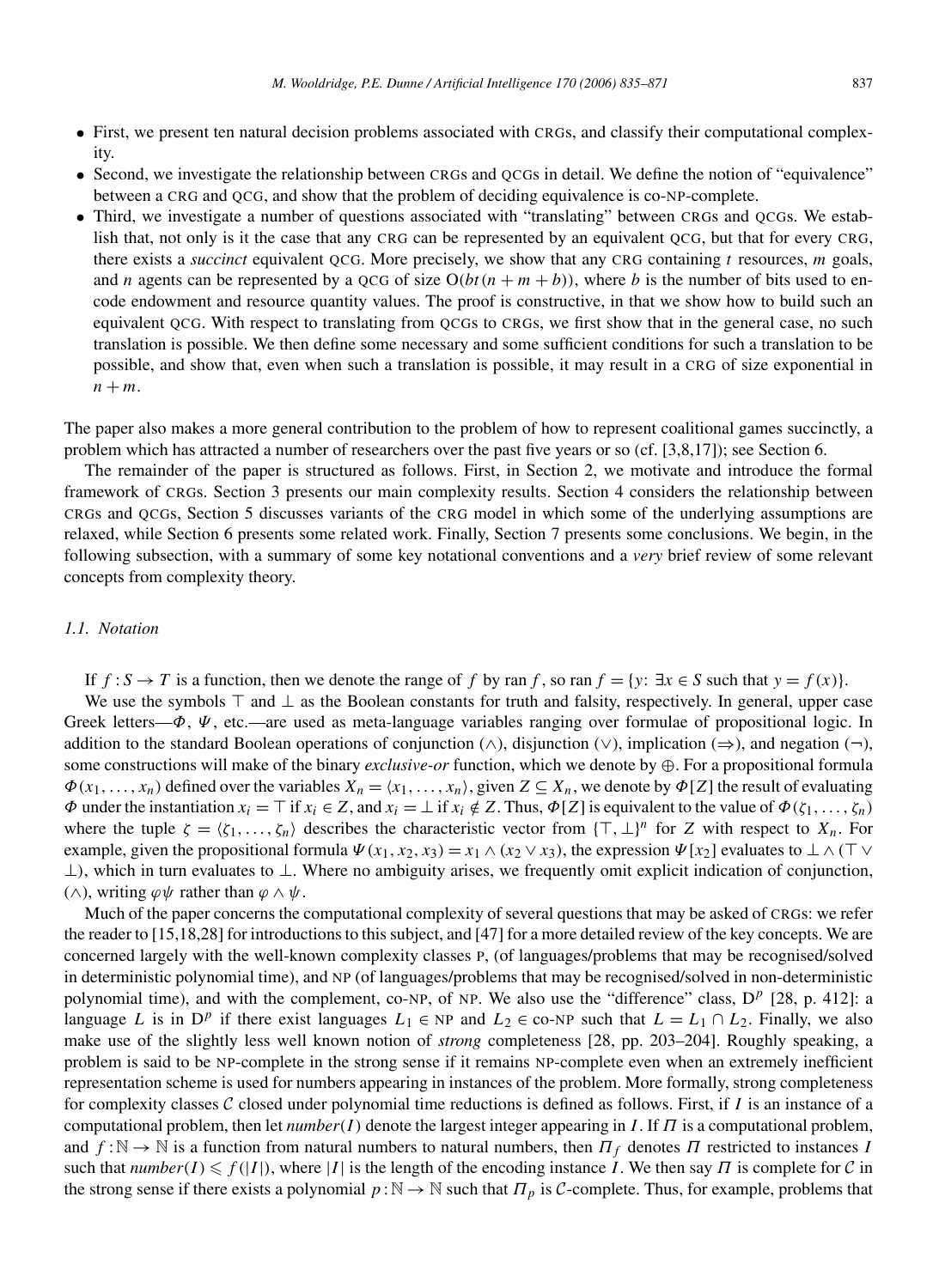are NP-complete in the strong sense remain NP-complete even if we encode instances of them using unary instead of binary for representing numbers.<sup>1</sup>

## **2. Coalitional resource games**

In this section, we present the formal framework of CRGs; we begin by informally introducing and motivating the components of these structures. First, the games we study contain a (non-empty, finite) set  $Ag = \{a_1, \ldots, a_n\}$  of *agents*. A *coalition*, typically denoted by *C*, is simply a set of agents, i.e., a subset of *Ag*. The *grand coalition* is the set of all agents, Ag. Each agent  $i \in Ag$  is assumed to have associated with it a (finite) set  $G_i$  of goals, drawn from a set of overall possible goals  $G$ . The intended interpretation is that the members of  $G_i$  represent all the different ways that agent *i*'s goals might be satisfied. That is, agent *i* would be happy if *any* member of *Gi* were achieved—but we are not concerned with preferences over individual goals. Thus, at this level of modelling, *i* is *indifferent* among the members of *Gi*: it will be *satisfied* if *at least one* member of *Gi* is achieved, and *unsatisfied* otherwise. Note that cases where more than one of an agent's goals are satisfied are not an issue—an agent's aim will simply be to ensure that at least one of its goals is achieved, and there is no sense of an agent *i* attempting to satisfy as many members of *Gi* as possible.

In order to bring about their goals, agents must expend *resources*. We assume a (fixed, finite, non-empty) set of resources, *R*, and assume that each agent is *endowed* with a (possibly zero) natural number quantity of each resource. We denote the amount of resource  $r \in R$  that agent  $i \in Ag$  is endowed with by  $en(i, r)$ , thus  $en(i, r) \in \mathbb{N}$ . Different goals may require different quantities of each resource for their achievement. We denote the amount of resource *r* required to achieve goal *g* by **req** $(g, r)$ ; again, we assume that **req** $(g, r) \in \mathbb{N}$ .

Collecting these components together, we get *coalitional resource games* (CRGs).

**Definition 1.** A *coalitional resource game*  $\Gamma$  is an  $(n + 5)$ -tuple:

 $\Gamma = \langle Ag, G, R, G_1, \ldots, G_n, \textbf{en}, \textbf{req} \rangle$ 

where:

- $Ag = \{a_1, \ldots, a_n\}$  is a set of *agents*;
- $G = \{g_1, \ldots, g_m\}$  is a set of *possible goals*;
- $R = \{r_1, \ldots, r_t\}$  is a set of *resources*;
- for each  $i \in Ag$ ,  $G_i \subseteq G$  is a set of goals, the intended interpretation being that any of the goals in  $G_i$  would satisfy *i*—but *i* is indifferent between the members of  $G_i$ ;
- **en**:  $Ag \times R \rightarrow \mathbb{N}$  is an *endowment function*, with the intended interpretation that if **en** $(i, r) = k$ , then agent  $i \in Ag$ is endowed with quantity  $k \in \mathbb{N}$  of resource  $r \in R$ ; and
- **req**:  $G \times R \to \mathbb{N}$  is a *requirement function*, with the intended interpretation that if **req** $(g, r) = k$ , then to achieve *goal g* ∈ *G*, it is necessary to expend quantity  $k \in \mathbb{N}$  of resource  $r \in R$ .

We will assume that no goal in *G* is "trivially" attainable, i.e., every goal requires a non-zero expenditure of *at least one* resource. This assumption seems reasonable, since such "trivial" goals can be eliminated without altering the strategic structure of a game: since every agent can achieve such a goal, then these goals can have no effect on the formation or otherwise of specific coalitions. Formally, we assume that

 $∀g ∈ G, ∃r ∈ R$  such that **req** $(g, r) > 0$ 

We say a CRG is *binary* if the endowments and resources in that CRG are either zero or one, i.e., if ran **en**  $\subseteq$  {0, 1} and ran **req**  $\subseteq$  {0, 1}. The significance of binary CRGs will become clear later, when we prove complexity results.

 $<sup>1</sup>$  The point being that unary is an extremely inefficient representation scheme: the natural number 1024 represented in unary is a string containing</sup> 1024 symbols, whereas the binary representation of 1024 requires only 10 symbols: binary is thus exponentially more succinct than unary. Strong completeness implies that such clumsy representations have no effect on the complexity of the problem; note that there exist computational problems that are known to be NP-complete in the ordinary sense, but which are *not* NP-complete in the strong sense—KNAPSACK is an example of such a problem [15, p. 247].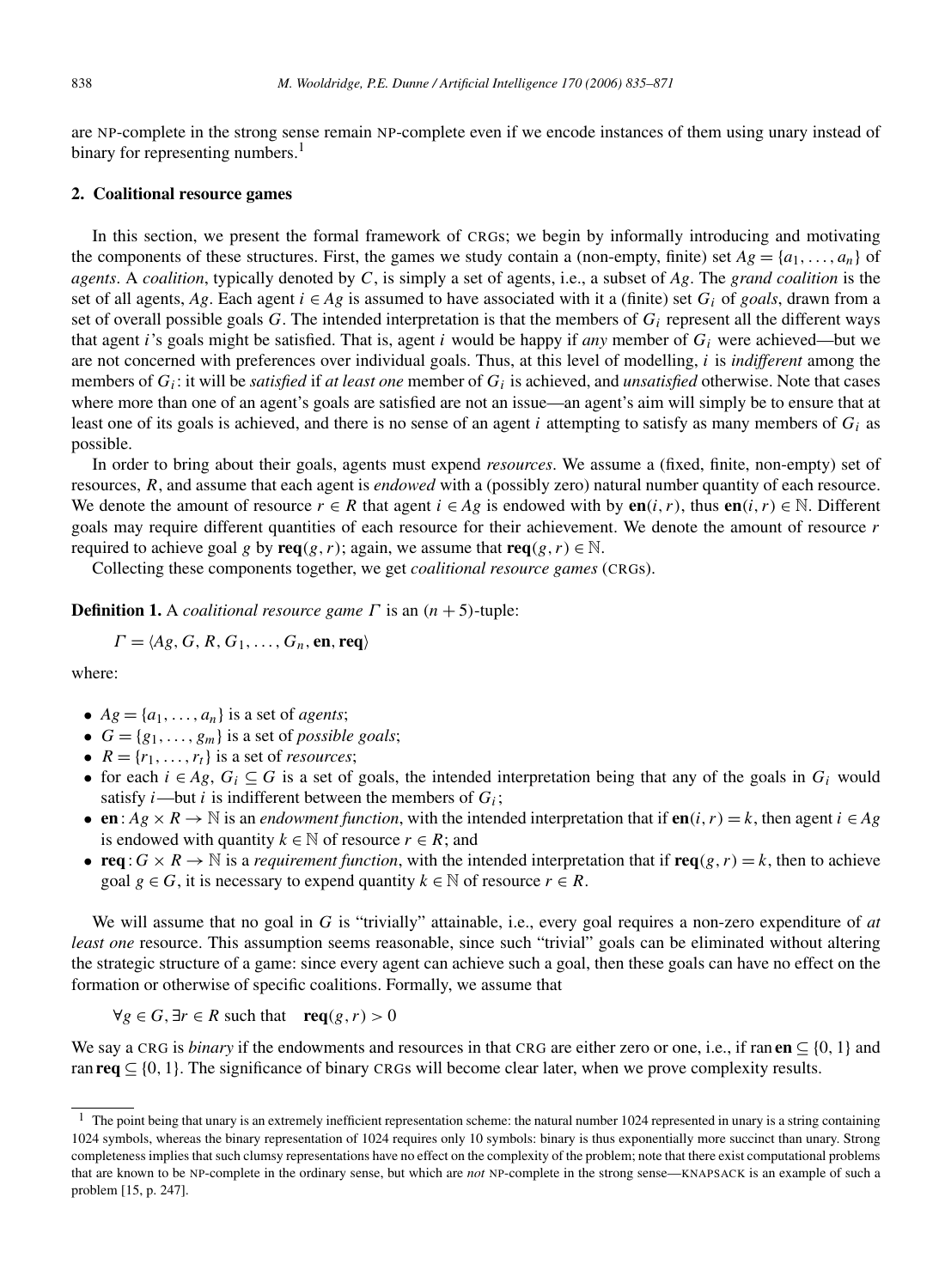We extend the endowment function **en** to coalitions via the function  $en: 2^{Ag} \times R \rightarrow \mathbb{N}$ , as follows.

$$
en(C,r) = \sum_{i \in C} \mathbf{en}(i,r)
$$

Thus if  $en(C, r) = k$ , then the total amount of resource  $r \in R$  available to coalition  $C \subseteq Ag$  is *k*. Similarly, we extend the **req** function to sets of goals via the function  $req: 2^G \times R \rightarrow \mathbb{N}$ , as follows.

$$
req(G', r) = \sum_{g \in G'} \text{req}(g, r)
$$

A set of goals *G'* satisfies agent *i* if  $G' \cap G_i \neq \emptyset$ ; we say that *G'* satisfies coalition  $C \subseteq Ag$  if it satisfies every member of *C*. We denote the set of goal sets that satisfy a coalition *C* by *sat(C)*.

$$
sat(C) = \{G' \subseteq G \colon \forall i \in C, G_i \cap G' \neq \emptyset\}
$$

A set of goals *G* is *feasible* for coalition *C* if that coalition is endowed with sufficient resources to achieve all the goals in *G* . We denote the set of feasible goal sets for coalition *C* by *feas(C)*.

$$
feas(C) = \{G' \subseteq G: \forall r \in R, \text{req}(G', r) \leqslant en(C, r)\}
$$

Notice that monotonically increasing coalitions have monotonically increasing feasible goal sets. That is, if  $C \subseteq C'$ , then  $feas(C) \subseteq feas(C')$ . In the terminology of [47], CRGs are thus inherently *coalition monotonic*.

Finally, we define the function  $s f : 2^{Ag} \rightarrow 2^{\tilde{G}}$  to return the set of goal sets that both satisfy and are feasible for a given coalition.

 $sf(C) = sat(C) ∩ feas(C)$ 

Of course, unlike *feas*, *sf* is not monotonic: if  $C \subseteq C'$ , this does not necessarily imply  $sf(C) \subseteq sf(C')$ . An example is called for.

**Example 1.** Consider the following CRG, which we refer to as  $\Gamma_1$ . We have three agents,  $Ag = \{a_1, a_2, a_3\}$ , with two possible goals,  $G = \{g_1, g_2\}$ , and two resources  $R = \{r_1, r_2\}$ . The goal sets for each agent are as follows.

 $G_1 = \{g_1\}$   $G_2 = \{g_2\}$   $G_3 = \{g_1, g_2\}$ 

The endowment function **en** is defined as follows.

| $en(a_1, r_1) = 2$ | $en(a_1, r_2) = 0$ |
|--------------------|--------------------|
| $en(a_2, r_1) = 0$ | $en(a_2, r_2) = 1$ |
| $en(a_3, r_1) = 1$ | $en(a_3, r_2) = 2$ |

And the requirement function as follows.

Table 1

$$
req(g_1, r_1) = 3 \treq(g_1, r_2) = 2
$$
  

$$
req(g_2, r_1) = 2 \treq(g_2, r_2) = 1
$$

There are eight possible coalitions in the game, as follows.

| $C_0 = \emptyset$ | $C_1 = \{a_1\}$      | $C_2 = \{a_2\}$      | $C_3 = \{a_1, a_2\}$      |
|-------------------|----------------------|----------------------|---------------------------|
| $C_4 = \{a_3\}$   | $C_5 = \{a_1, a_3\}$ | $C_6 = \{a_2, a_3\}$ | $C_7 = \{a_1, a_2, a_3\}$ |

The endowments for these coalitions are summarised in Table 1, together with the feasible goal sets for each coalition, and the goal sets that are both feasible for and satisfy each coalition.

Endowments, feasible goal sets, and satisfying feasible goal sets for coalitions in Example 1

|                       | UΩ | U1 | ပေ | $C_3$     | $\mathsf{C}_A$ | しょ                     |   |                        |  |
|-----------------------|----|----|----|-----------|----------------|------------------------|---|------------------------|--|
| $en(C_x, r_1)$        |    |    |    |           |                |                        |   |                        |  |
| $en(C_x, r_2)$        |    |    |    |           |                |                        |   |                        |  |
| feas(C <sub>x</sub> ) | Ø  | Ø  | Ø  | $\{g_2\}$ | Ø              | $\{\{g_1\},\{g_2\}\}\$ | Ø | $\{\{g_1\},\{g_2\}\}\$ |  |
| $sf(C_x)$             | Ø  | Ø  | n  | Ø         | Ø              | ${g_1}$                | Ø | n                      |  |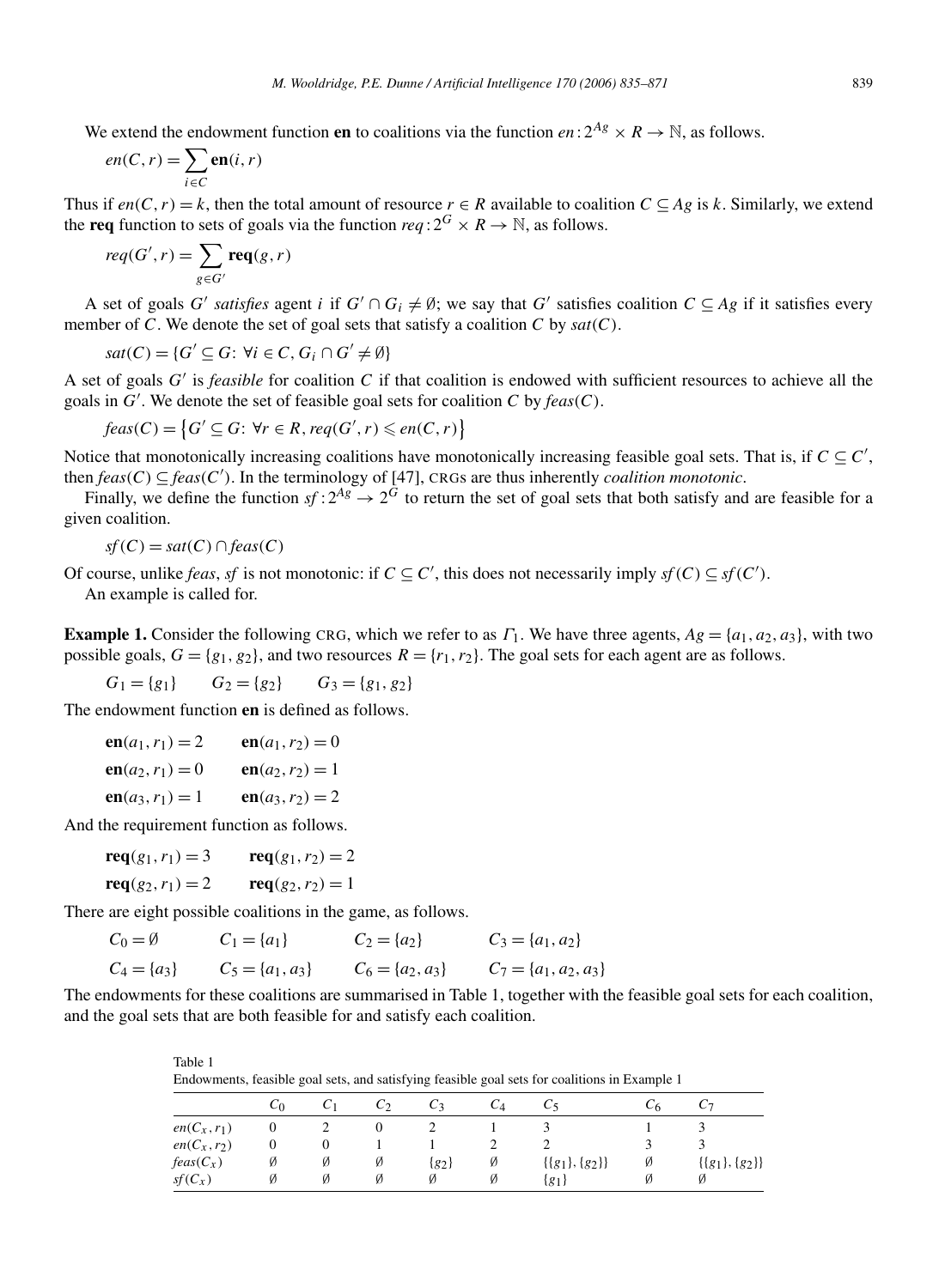## *2.1. A note on assumptions*

There are several observations to make about CRGs, particularly with respect to the assumptions underlying the model.

- First, we are only concerned here with *one shot* games: we are not concerned with repeated plays of a game, where an agent must factor in concerns about reserving resources for future consumption, or where resources are potentially replenished in some way in the future. Clearly such concerns suggest themselves for future study, and some preliminary investigations into Temporal QCGs have already begun [1].
- Second, note that achieving a goal which satisfies two agents is assumed to cost no more than achieving the same goal to satisfy one agent. There is thus a fixed resource profile for achieving goals, which does not change no matter how many agents the goal satisfies.

There are some natural scenarios that cannot be directly captured within the CRG framework. Perhaps the most obvious of these are as follows.

- First, consider a scenario in which a resource, not possessed by every agent, is necessary for the accomplishment of a goal but is not consumed in achieving the goal. We cannot directly model such cases, but since we are only concerned with "one shot" CRGs (i.e., a single decision-making round, with no consideration of future resource usage), then we can capture such necessary but non-consumable resources by introducing a resource for which the requirement is 1: those agents who are endowed with the resource are given an endowment of  $2^{|Ag|}$  units of it (i.e., enough for every possible coalition).
- Second, suppose there are multiple possible ways to achieve a given goal (i.e., there is not just one resource profile characterising the requirements for a given goal). Again, we can indirectly capture such scenarios by introducing multiple goals, one for each different way that a goal can be satisfied.

We comment on extensions to the basic CRGs model in Section 5.

Finally, it is worth commenting on the *representation* of CRGs. One of the main questions considered in [47] was that of how to represent QCGs, given that naive (extensive set theoretic) representations would be exponentially large in the number of agents and goals. To answer this question, a "succinct" representation of QCGs was proposed, based on propositional logic formulae. Now, it should be immediately clear that this issue *does not arise* for CRGs, because it is possible to represent the endowment function as an  $n \times t$  matrix of natural numbers (where *n* is the number of agents and *t* is the number of resources), and the requirement function as a  $m \times t$  matrix of natural numbers (where *m* is the number of goals). This representation is very obviously of size polynomial in the number of agents, goals, and resources. This raises the interesting question of whether CRGs might be used as a succinct representation for QCGs. However, as we shall see in Section 4, it is not always possible to "translate" a QCG into an equivalent CRG, and even where such a translation is in principle possible, there are cases where it inevitably results in a CRG that is exponentially large in  $n + m$ , i.e., translating from the original QCG to an equivalent CRG necessitates the use of exponentially many distinct resources.

# **3. The complexity of coalitional resource games**

In this section, we present the first of our main results. We introduce and define a number of natural decision problems associated with CRGs, and then characterise their computational complexity: the results of this section are summarised in Table 2.

Before proceeding, it is worth remarking that, although we will not investigate the issue in depth until Section 4, it should be clear now that every CRG induces a QCG that is "equivalent" with respect to what it says about the choices available to coalitions, and the goal sets that coalitions can achieve. It follows that CRGs can be understood as a subset, or special case of QCGs, and hence all the questions proposed for QCGs in [47] may also be asked of CRGs. It would be legitimate to investigate whether or not there is any difference in complexity between those problems when framed in the general case, for QCGs, and the special case, for CRGs. In fact, the only problem that we investigate here that is directly equivalent to a corresponding QCG problem is SUCCESSFUL COALITION: the problem of determining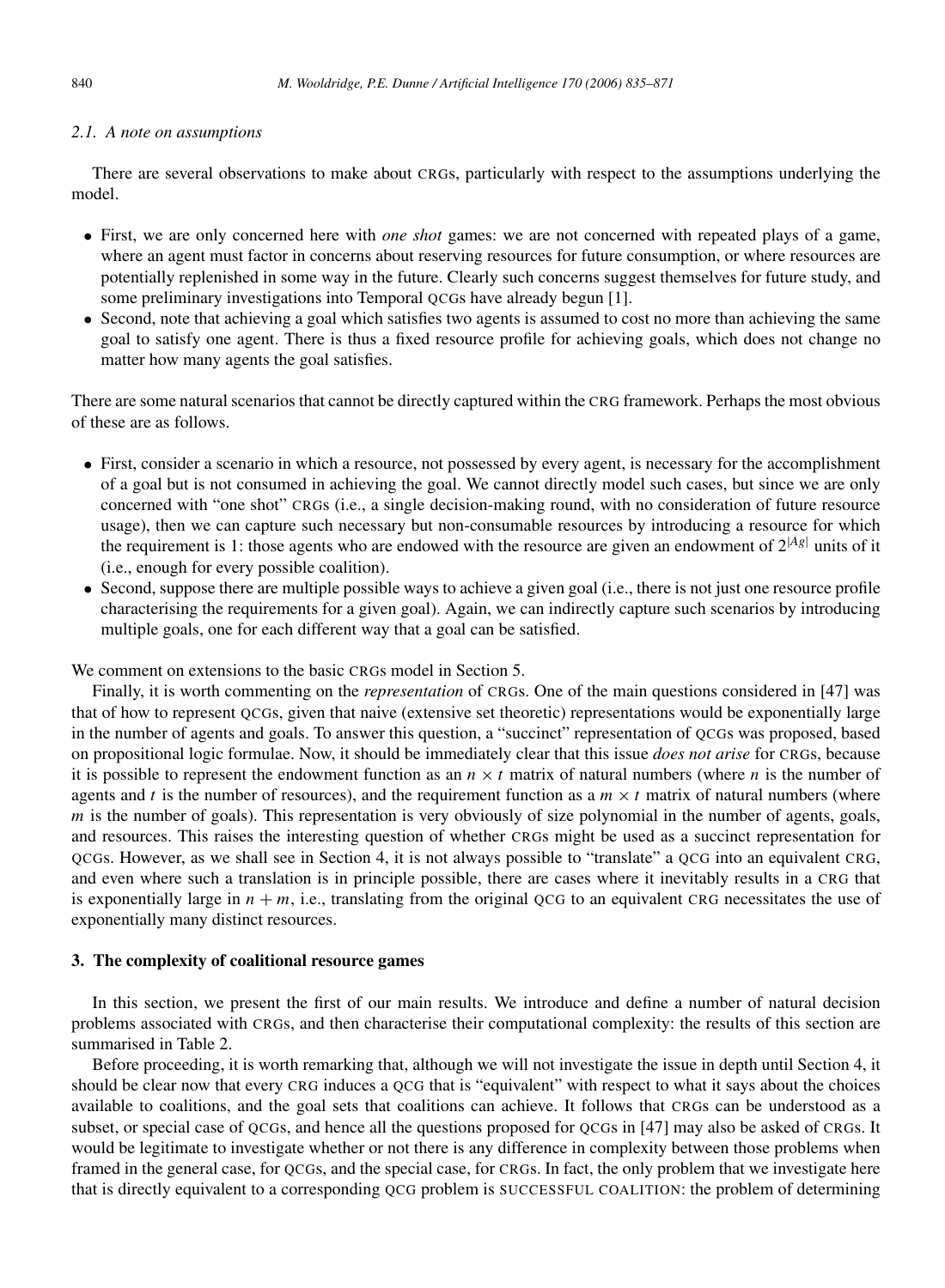Table 2 Main complexity results relating to CRGs

| Problem                                   | Complexity      | Reference  |  |
|-------------------------------------------|-----------------|------------|--|
| SUCCESSFUL COALITION                      | NP-complete     | Theorem 1  |  |
| <b>MAXIMAL COALITION</b>                  | co-NP-complete  | Theorem 2  |  |
| MAXIMAL SUCCESSFUL COALITION              | $D^p$ -complete | Theorem 3  |  |
| <b>NECESSARY RESOURCE</b>                 | co-NP-complete  | Theorem 4  |  |
| STRICTLY NECESSARY RESOURCE               | $D^p$ -complete | Theorem 5  |  |
| $(C, G', r)$ -OPTIMAL                     | NP-complete     | Theorem 6  |  |
| R-PARETO OPTIMALITY                       | co-NP-complete  | Theorem 7  |  |
| SUCCESSFUL COALITION WITH RESOURCE BOUNDS | NP-complete     | Theorem 8  |  |
| <b>CONFLICTING COALITIONS</b>             | co-NP-complete  | Theorem 9  |  |
| POTENTIAL GOAL SET                        | in P            | Theorem 10 |  |

whether a given coalition would be able to cooperate in such a way as to achieve at least one goal for every member of the coalition. This problem was shown to be NP-complete in the general QCG case, and as we shall see, it is also NP-complete for the special case of CRGs. Rather than investigating again the problems we previously investigated in [47], we prefer here to focus on questions that may be asked of CRGs that cannot be asked of QCGs. However, we hypothesise that there is no difference in complexity between the QCG cases investigated in [47] for *coalition monotonic* characteristic functions, and the special case of CRGs discussed here.<sup>2</sup>

We divide the problems we consider into four categories, as follows:

- problems relating to coalitions;
- problems relating to resources;
- problems relating to resource bounds and resource conflicts; and
- positive results.

With respect to the first category, the first decision problem we consider is SUCCESSFUL COALITION (SC). This problem was introduced in [47] as the most fundamental question that could be asked of a QCG; as we noted above, this is the only problem from [47] that was considered in the general QCG case that we also consider for CRGs. SUC-CESSFUL COALITION asks whether, given a particular CRG and a coalition in this CRG, is there a feasible choice available to the coalition that will satisfy all its members? That is, is the coalition endowed with sufficient resources to bring about a set of goals that will satisfy all its members? While we cannot be sure that a coalition will form just because it is successful, we *can* be sure that an *un*successful coalition will *not* form, because by definition such a coalition would leave at least one of its members unsatisfied. The MAXIMAL COALITION problem is that of determining whether a coalition has reached a limit, beyond which adding members will make the coalition unsuccessful; that is, the problem of checking whether every superset of a coalition is unsuccessful. Since the MAXIMAL COALITION problem does not require that the coalition in question is in fact successful itself, we also consider the MAXIMAL SUCCESSFUL COALITION problem, which considers whether, not only is the coalition maximal, but whether it is also successful.

The next set of problems we consider relate to resources. The NECESSARY RESOURCE problem is that of determining whether, given a particular CRG and a particular resource, the exploitation of that resource is necessary by every successful coalition. Knowing whether a resource is necessary can be useful in understanding the strategic structure of a scenario: for example, at least one such agent endowed with such resources will form part of *every* successful coalition. With respect to the real world, one only has to consider the role that resources such as oil play in the strategic planning of industrialised nations to understand why the consideration of necessary resources is worthwhile. Necessary resources can be thought of as being analogous to veto players in conventional coalitional games and QCGs [47]. (Indeed, it is immediately obvious that if a particular resource *r* is necessary, and only one agent *i* has a non-zero endowment of *r*, then *i* will be a veto player for every agent in the game, while if  $C \subseteq Ag$  are the only agents holding a non-zero endowment of *r*, then every coalition must have some member of *C*, and so *C* could collectively veto

<sup>2</sup> If it is not already obvious, it will become clear in Section 4 why we refer here to the case of *monotonic* QCGs.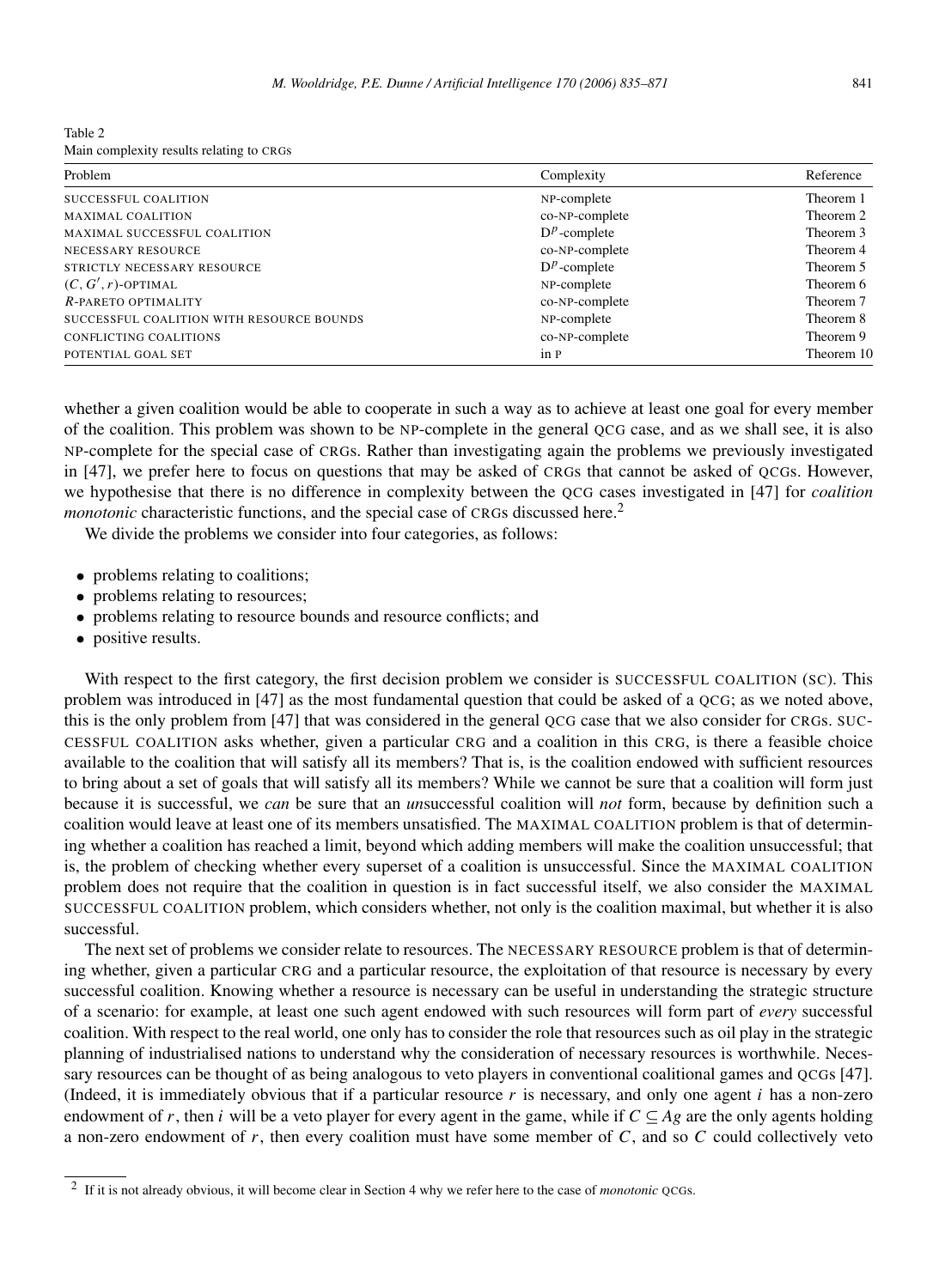any coalition.) The STRICTLY NECESSARY RESOURCE problem considers a resource together with a coalition, and asks whether not only is the resource necessary, but that the coalition is successful—the point being that this coalition would then necessarily have to expend some of this resource, were they to form.

Next, we consider the problem of optimal resource utilisation: whether a choice represents the most efficient way of satisfying a coalition. We first consider the problem of optimality with respect to a *single* resource: the  $(C, G', r)$ -OPTIMALITY problem asks whether the goal set  $G'$  is optimal for  $C$  with respect to the usage of resource  $r$ ; more precisely whether there is no way that *C* can succeed without expending more of resource *r* than they would by choosing *G* . Generalising to arbitrary sets of resources, the *R*-PARETO EFFICIENT GOAL SET problem asks whether a particular goal set, for a particular coalition, is Pareto efficient with respect to resource usage [27, p. 122]; that is, whether or not any other goal set that represents a feasible satisfying choice for the given coalition, and which used strictly less of some resource, would inevitably use more of some other resource.

Very often, of course, a coalition will be interested in achieving some set of goals within some given resource bound—even when there is in principle more of this resource available than is allowed by the resource bound. Such scenarios are quite common when one considers the use of a finite resource (such as oil, as discussed above); here, even though we have in principle a large quantity of a resource available, we want to limit its usage now, in order that we can achieve our goals in the future. Similarly, we might wish to bound the usage of some resource for other reasons: limiting pollution emission by manufacturing plants is one obvious relevant scenario that has previously been studied in the multi-agent systems literature [23, pp. 175–211]. Here, the expenditure of a particular resource (e.g., oil) leads to the emission of pollutants, and so we seek to keep the usage of this resource within some given bound, while still satisfying our goals. The SUCCESSFUL COALITION WITH RESOURCE BOUND problem considers whether a coalition can be successful while at the same time respecting some resource bound.

Of course, where resources are bounded, resource *conflicts* may occur. This motivates us to investigate the CON-FLICTING COALITIONS problem, which investigates when two given coalitions are in conflict with respect to some given resource bound. Two coalitions would be said to be in conflict with respect to a given resource bound if there is no way that they can both be successful without jointly exceeding the bound.

Finally, we consider a problem relating to goal sets in CRGs: we show that the problem of determining whether a goal set has the "potential" to be achieved within the context of a CRG—i.e., whether there is some coalition of agents such that this goal set is both feasible for and satisfies this coalition—is not only decidable by polynomial time sequential methods but also admits an efficient *parallel* realisation.3

## *3.1. Problems relating to coalitions*

Recall that a coalition is *successful* if that coalition has a feasible choice that satisfies every member of the coalition.

**Example 2.** With reference to the CRG  $\Gamma_1$  of Example 1, only one coalition is successful: namely, coalition  $C_5$  =  $\{a_1, a_3\}$ . This coalition has in fact just one goal set— $\{g_1\}$ —which both satisfies it and is feasible for it. To see this, simply note that **req**( $g_1, r_1$ ) =  $en(C_5, r_1)$ , and **req**( $g_1, r_2$ ) <  $en(C_5, r_2)$ .

Formally, the decision problem is as follows:

SUCCESSFUL COALITION: (SC) *Instance*: CRG *Γ* and coalition *C*. *Answer*: "Yes" if  $sf(C) \neq \emptyset$ .

**Theorem 1.** SUCCESSFUL COALITION *is* NP*-complete, even for binary* CRG*s, and hence* SUCCESSFUL COALITION *is strongly* NP*-complete.*

 $3$  More formally, we show "potential goal set for CRGs" is in the class NC<sup>1</sup> of languages recognisable by polynomial size O(log N)-depth Boolean networks. One consequence of this is that potential goal set for CRGs will not (under the usual assumption NC ⊂ P) be P-complete, i.e., a "hardest" problem within P. For further background on parallel time complexity classes and NC we refer the reader to [19,28].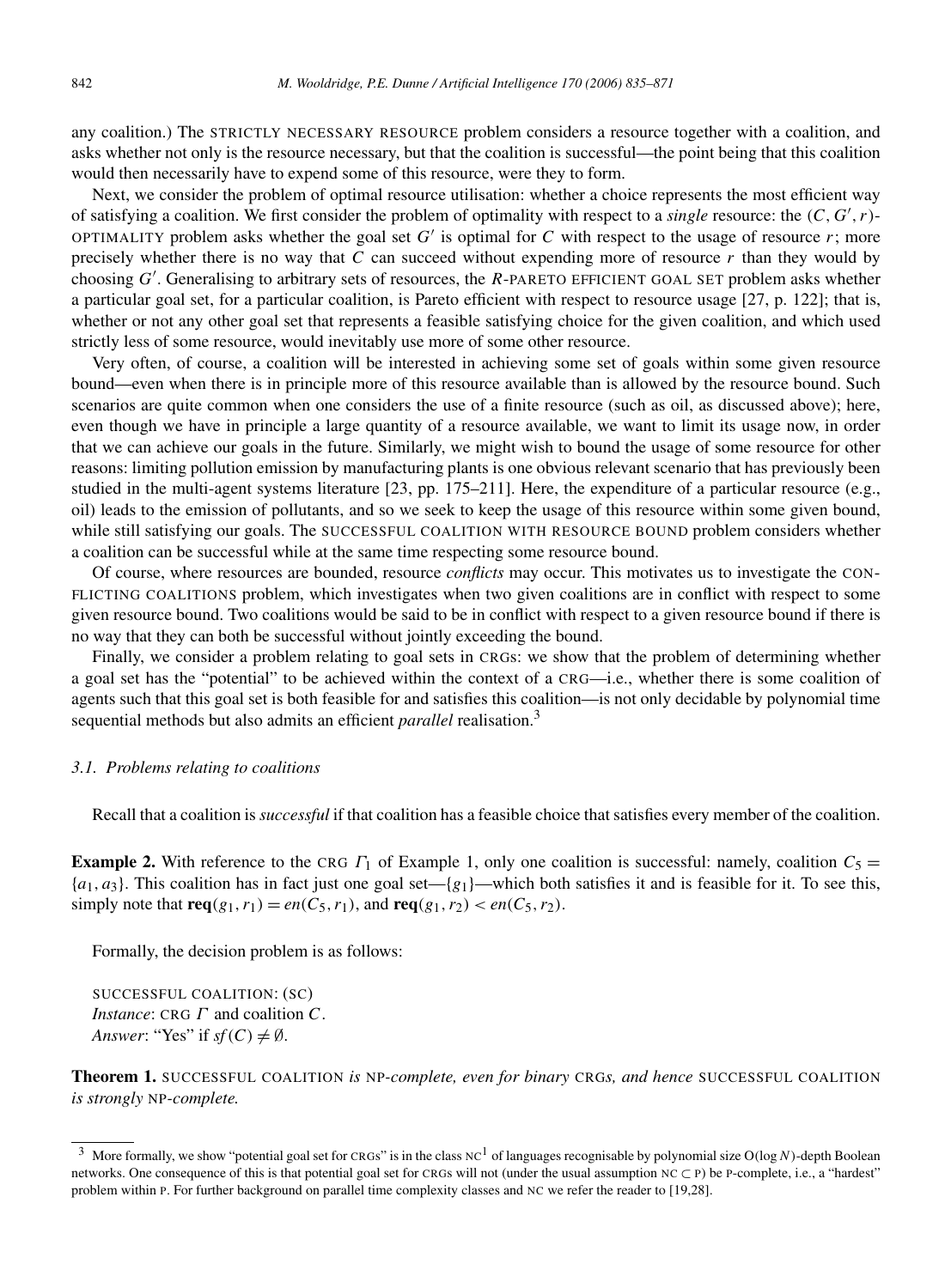**Proof.** For membership, the following NP algorithm decides the problem: guess a subset  $G'$  of  $G$  and verify that both *G* ∈ *sat(C)* and *G* ∈ *feas(C)*. Both steps can obviously be done in time polynomial in the size of *Γ* , and so the problem is in NP.

For NP-hardness, we reduce from SAT [28, p. 171]. An instance of SAT is given by a propositional logic formula  $\Phi(x_1, \ldots, x_n)$ , the aim being to answer "yes" if there is some valuation to the Boolean variables  $x_1, \ldots, x_n$  that satisfies the formula. Without loss of generality, we assume that  $\Phi(x_1, \ldots, x_n)$  is presented in Conjunctive Normal Form (CNF), i.e.,

$$
\Phi(x_1,\ldots,x_n)=\bigwedge_i\psi_i
$$

where each  $\psi_i$  is a clause—a disjunction of literals. We create an instance of SC as follows.

- For each literal  $\ell$  occurring in  $\Psi$  we create a goal  $g_{\ell}$ .
- For each clause  $\psi_i$ , we create an agent  $a_{\psi_i}$ , and define  $G_i$  to be the set of goals corresponding to the literals that occur in  $\psi_i$ . That is, if  $\psi_i = \ell_1 \vee \cdots \vee \ell_k$ , then we define  $G_i = \{g_{\ell_1}, \ldots, g_{\ell_k}\}.$
- For each propositional variable  $x$ , we create a resource  $r<sub>x</sub>$ .
- For each goal *g* and resource  $r_x$ , we define the quantity of  $r_x$  required for *g* as follows:

$$
\operatorname{req}(g, r_x) = \begin{cases} 1 & \text{if } g = g_x \text{ or } g = g_{\neg x} \\ 0 & \text{otherwise.} \end{cases}
$$

• We then pick the agent  $a_1$  corresponding to the first clause,  $\psi_1$ , and define its endowment function so that for all resources *r*, we have  $en(a_1, r) = 1$ . Every other agent is given an endowment of zero for every resource.

We now prove that *Ag* is a successful coalition in the CRG  $\Gamma_{\Phi}$  if and only if  $\Phi(x_1, \ldots, x_n)$  is satisfiable:

- ( $\Rightarrow$ ) Assume that *Ag* is successful, and let *G'* be a goal set that is both feasible for and satisfies *Ag*. Then we can trivially extract a satisfying assignment for  $\Phi(x_1, \ldots, x_n)$  from *G*': for example, if  $G' = \{g_{x_1}, g_{\neg x_2}\}\$ , then the satisfying assignment involves assigning  $\top$  to *x*<sub>1</sub> and  $\bot$  to *x*<sub>2</sub>. The assignment is consistent, because there is only sufficient resource corresponding to propositional variable  $x_i$  to achieve  $g_{x_i}$  or  $g_{\neg x_i}$ —the coalition cannot achieve both. Every clause is satisfied because every agent is satisfied, and agent *i*'s goal set *Gi* corresponds to the literals in clause  $C_i$ : it must have at least one of its goals achieved, and hence must have one of these literals satisfied.
- $(\Leftarrow)$  Assume that  $\Phi(x_1, \ldots, x_n)$  is satisfiable; then from a satisfying assignment, we can extract a goal set that both satisfies the grand coalition and is feasible for this coalition: each clause must have at least one literal satisfied, and hence by construction each agent must have at least one goal satisfied; and the grand coalition must clearly have sufficient resources, since the amount of resource  $r_{x_i}$  required to achieve either  $g_{x_i}$  or  $g_{\neg x_i}$  is 1, and the grand coalition has exactly this much of every resource available.

This concludes the proof that SUCCESSFUL COALITION is NP-complete in the regular sense. To see that it is strongly NP-complete, note that the CRG created in the reduction is binary: all requirements and endowments are either zero or one. Unary representations for instances of binary CRGs are clearly only polynomially larger than the size of the corresponding binary representation.  $\Box$ 

(Note that, in the proofs that follow, we will omit the corresponding argumentation for the strong completeness results, merely noting where the reduction produces a binary CRG, which is enough to establish completeness in the strong sense.)

As is clear from the reduction used, Theorem 1 holds in the special case of *C* being the grand coalition. It will be useful explicitly to define this special case, independently, as a decision problem which we denote by GCS. Formally we have,

GRAND COALITION SUCCESS: (GCS) *Instance*: CRG *Γ* . *Answer*: "Yes" if  $sf(Ag) \neq \emptyset$ .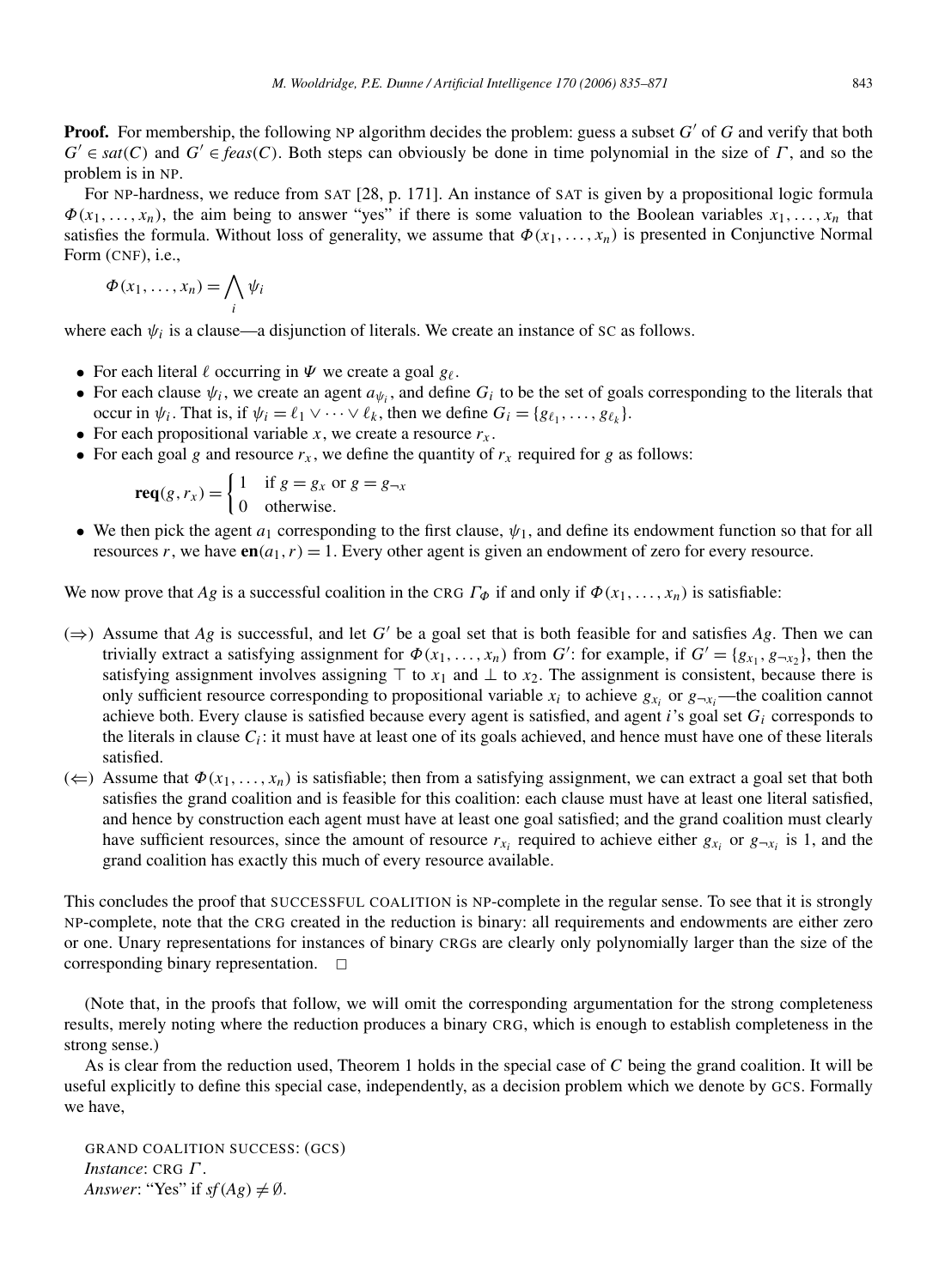so that, from Theorem 1,

**Corollary 1.** GCS *is* NP*-complete, even for binary* CRG*s, and hence* GCS *is strongly* NP*-complete.*

The next problem we consider is that of whether or not a particular coalition is *maximal*; that is, whether adding any members to the coalition would lead to it being unsuccessful, in the sense of having insufficient resources to collectively satisfy its goals.

MAXIMAL COALITION: (MAXC) *Instance*: CRG *Γ* and coalition *C*. *Answer*: "Yes" if  $\forall C'$  such that  $C' \supset C$ ,  $sf(C') = \emptyset$ .

There are several points to note here. First, we require set inclusion between coalitions to be *strict* in this definition; second, the grand coalition will always be maximal; and, finally, that the formulation does *not* assume or require that *C* itself be successful, i.e., have  $sf(C) \neq \emptyset$ .

**Example 3.** With reference to the CRG  $\Gamma_1$  of Example 1, only coalitions  $C_0$ ,  $C_1$  and  $C_4$  are not maximal, but all others are. Since there is a successful coalition  $(C_5)$  certainly  $C_0$  cannot be maximal. To see that the other two coalitions are not maximal, observe that there is only one successful coalition overall  $(C_5)$ , and both  $C_1$  and  $C_4$  are strict subsets of  $C_5$ .

**Theorem 2.** MAXIMAL COALITION *is co-*NP*-complete, even for binary* CRG*s, and hence* MAXIMAL COALITION *is strongly co-*NP*-complete.*

**Proof.** For membership in co-NP, given  $\langle \Gamma, C \rangle$  an instance of MAXC with  $\Gamma = \langle Ag, G, R, G_1, \ldots, G_n, e_n, \text{req} \rangle$  and  $C \subseteq Ag$ , it suffices to check that

 $\forall$ *C'*  $\supset$  *C*,  $G' \subseteq G$ ,  $(\forall r \in R \text{ en } (C', r) \geqslant \text{req}(G', r)) \implies (\exists a_i \in C' : G_i \cap G' = \emptyset)$ 

since the condition can be evaluated in deterministic polynomial-time (recall that *R* is part of the instance so the test  $\forall r \in R$  *en*(*C'*, *r*)  $\ge$  *req*(*G'*, *r*) can be carried out in polynomial-time) it follows that MAXC is in co-NP.

To prove it is co-NP-hard, we show that the complementary problem—non-maximal Coalition is NP-hard using a reduction from GCS restricted to binary CRGs. Let  $\Gamma = \langle Ag, G, R, G_1, \ldots, G_n, \text{en}, \text{req} \rangle$  be such an instance of GCS. We form an instance  $\langle \Gamma', \Gamma \rangle$  of non-maximal Coalition simply by choosing  $\Gamma' = \Gamma$  and  $C = Ag \setminus \{a_n\}$ . If *Γ* is accepted as an instance of GCS then  $s f(Ag) \neq \emptyset$  and  $C \subset Ag$ , i.e., C is not a maximal coalition so that  $\langle \Gamma, C \rangle$  is accepted as an instance of non-maximal Coalition. On the other hand if  $\langle \Gamma, C \rangle$  is accepted as an instance of nonmaximal Coalition then, since the only strict superset of *C* is *Ag*, this indicates that  $s f(Ag) \neq \emptyset$ , hence *Γ* is accepted as an instance of GCS. We note that the instance of non-maximal Coalition formed is binary giving the strong NPcompleteness property claimed.  $\square$ 

Our formulation of MAXC does not require the coalition forming part of an instance to be successful itself. If we require *C* to be maximal *and* successful then the resulting decision problem—Maximal Successful Coalition (MAXSC)—becomes rather more complex.

MAXIMAL SUCCESSFUL COALITION: (MAXSC) *Instance*: CRG *Γ* and coalition *C*. *Answer*: "Yes" if *sf* $(C) \neq \emptyset$  *and*  $\forall C'$  such that  $C' \supset C$ , *sf* $(C') = \emptyset$ 

**Theorem 3.** MAXSC *is* D*p-complete, even for binary* CRG*s, and hence* MAXSC *is strongly* D*p-complete.*

**Proof.** For membership in D<sup>*p*</sup> we need to exhibit languages  $L_1 \in NP$  and  $L_2 \in \text{co-NP}$  for which the set of positive instances of MAXSC is exactly the set formed by  $L_1 \cap L_2$ . Choosing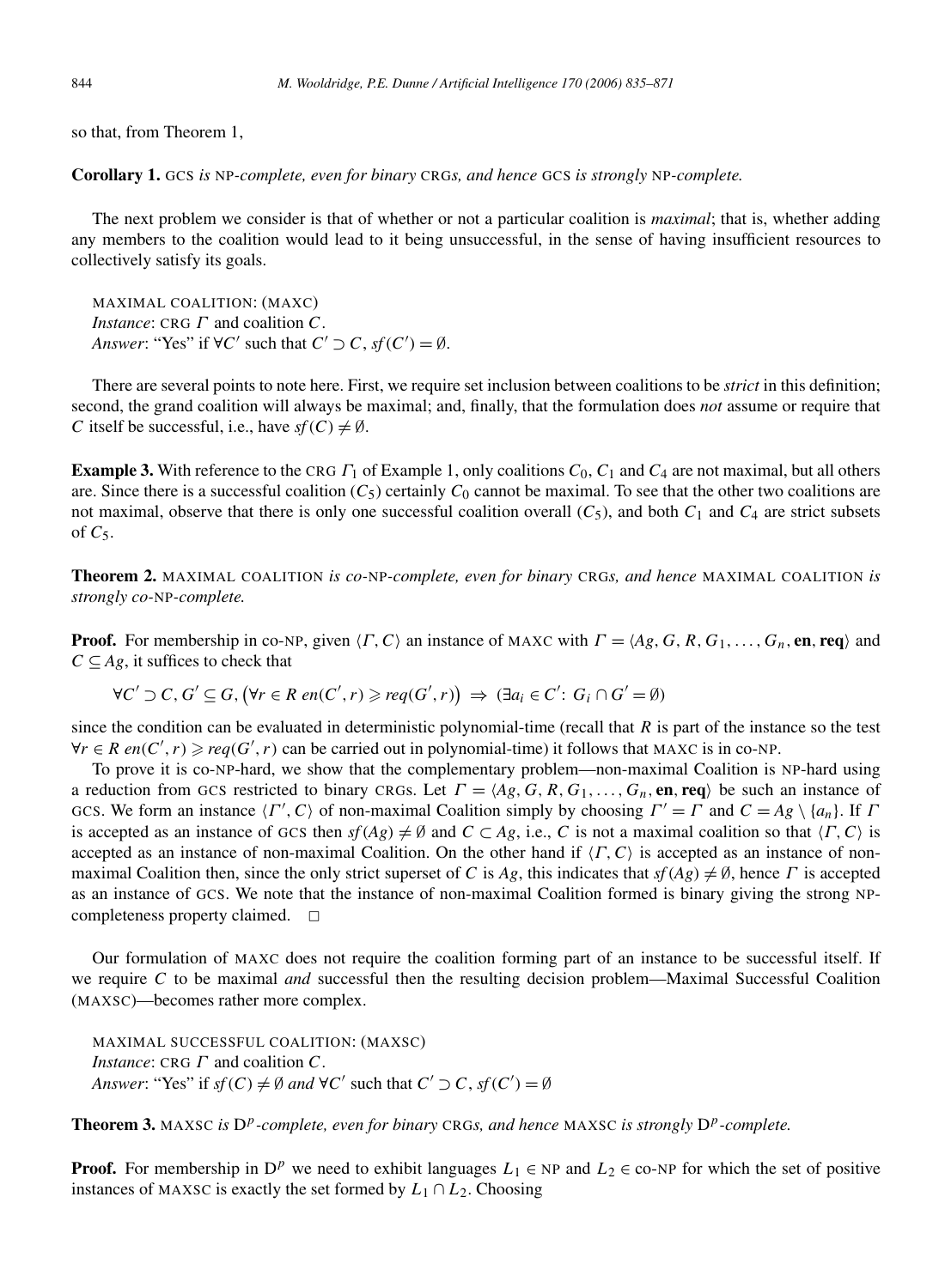$$
L_1 = \{ \langle \Gamma, C \rangle : sf(C) \neq \emptyset \}
$$
  

$$
L_2 = \{ \langle \Gamma, C \rangle : \forall D \supset C, sf(D) = \emptyset \}
$$

we have *L*<sup>1</sup> ∈ NP via Theorem 1 and *L*<sup>2</sup> ∈ co-NP via Theorem 2. Membership of MAXSC is now immediate from the fact that the instances that should be accepted are precisely those in the set  $L_1 \cap L_2$ .

For D*p*-hardness we show that the problem *Critical Variable* (CV) is polynomially reducible to MAXSC. Instances of the former problem comprise a pair  $\langle \Phi, z \rangle$  with  $\Phi$  a CNF-formula and *z* a propositional variable. An instance is accepted if there is a satisfying instantiation for  $\Phi$  in which  $z = \top$  and no satisfying instantiation of  $\Phi$  in which  $z = \bot$ . An easy proof that CV is  $D^p$ -complete is given in [12, Theorem 3].

Consider an instance  $\langle \Phi, z \rangle$  of CV with

$$
\Phi = \bigwedge_{i=1}^m \Psi_i
$$

each  $\Psi_i$  being a clause. The instance  $\langle \Gamma, C \rangle$  of MAXSC is formed exactly as the instance of SC described in the proof of Theorem 1, but with the following modifications: in addition to the agents, *ai*, corresponding to the clauses *Ψi* we have an agent  $a_{m+1}$  for which  $G_{m+1} = \{g_{\neg z}\}\$  and for each  $r \in R$ ,  $\mathbf{en}(a_{m+1}, r) = 0$ . The instance of MAXSC is then  $\langle \Gamma, Ag \setminus \{a_{m+1}\}\rangle$ .

Suppose that  $\langle \Phi, z \rangle$  is accepted as an instance of CV. From the fact that  $\Phi$  has a satisfying instantiation in which  $z = \top$ , we may extract a subset *G'* of *G* such that  $G' \in sf(Ag \setminus \{a_{m+1}\})$  using an identical argument to that of Theorem 1, i.e., the coalition  $Ag \ (a_{m+1})$  is successful. Similarly, from the fact that there is no satisfying instantiation of  $\Phi$  in which  $z = \bot$  we see that *Ag*—the only possible strict superset of  $Ag \setminus \{a_{m+1}\}\)$  cannot succeed: if  $G' \in sf(Ag)$ then  $g_{\neg z} \in G'$  (otherwise  $a_{m+1}$  fails to achieve its desired goal), and now it is not possible to identify goals for the remaining agents, i.e., literals within each clause, which can be effected using the resources available.

Conversely, if  $\langle \Gamma, Ag \setminus \{a_{m+1}\}\rangle$  is accepted as an instance of MAXSC then not only is it the case that  $\Phi$  is satisfiable (from the fact that  $sf(Ag \setminus \{a_{m+1}\}) \neq \emptyset$ ), it further holds that all such satisfying instantiations can have  $z = \top$ : a satisfying instantiation in which  $z = \perp$  would contradict the fact that  $sf(Ag) = \emptyset$ .

We deduce that  $\langle \Phi, z \rangle$  is accepted as an instance of CV if and only if  $\langle \Gamma, Ag \setminus \{a_{m+1}\}\rangle$  is accepted as an instance of MAXSC and thus that MAXSC is  $D^p$ -complete.

It remains only to observe that the CRG in the instance of MAXSC is binary, yielding strong  $D^p$ -completeness.  $\Box$ 

## *3.2. Problems relating to resources*

The problems above were focused primarily on issues relating to coalitions—whether they were successful, and if so, how they related to other coalitions, successful or otherwise. In this subsection, we consider questions relating instead to *resources* and their usage by successful coalitions.

The first problem we consider is NECESSARY RESOURCE. The idea of a necessary resource is somewhat analogous to that of veto players, as discussed in the context of conventional coalitional games [27, p. 187] and QCGs [47]. Thus a resource is said to be necessary if the accomplishment of any set of goals that would satisfy a coalition would imply the consumption of some of the resource. Necessary resources seem to be strategically important: a coalition cannot be successful without such a resource and thus successful coalitions require at least one member to have a positive endowment of such a resource. It follows that if a necessary resource is scarce (i.e., is possessed by only a few agents), then such agents are in a strategically important position. If only one agent has the resource, then this agent will be a veto player for *every* coalition. Formally, the decision problem is as follows.

NECESSARY RESOURCE: (NR) *Instance*: CRG *Γ* , coalition *C*, and resource *r*. *Answer*: "Yes" if  $\forall G' \in \mathit{sf}(C)$ , we have  $\mathit{req}(G', r) > 0$ .

**Example 4.** With reference to the CRG  $\Gamma_1$  of Example 1, both resources  $r_1$  and  $r_2$  are necessary. To see this, note that *C*<sub>5</sub> is the only successful coalition,  $sf(C_5) = \{ {g_1} \}$ : **req** $(g_1, r_1) = 3$  and **req** $(g_1, r_2) = 2$ .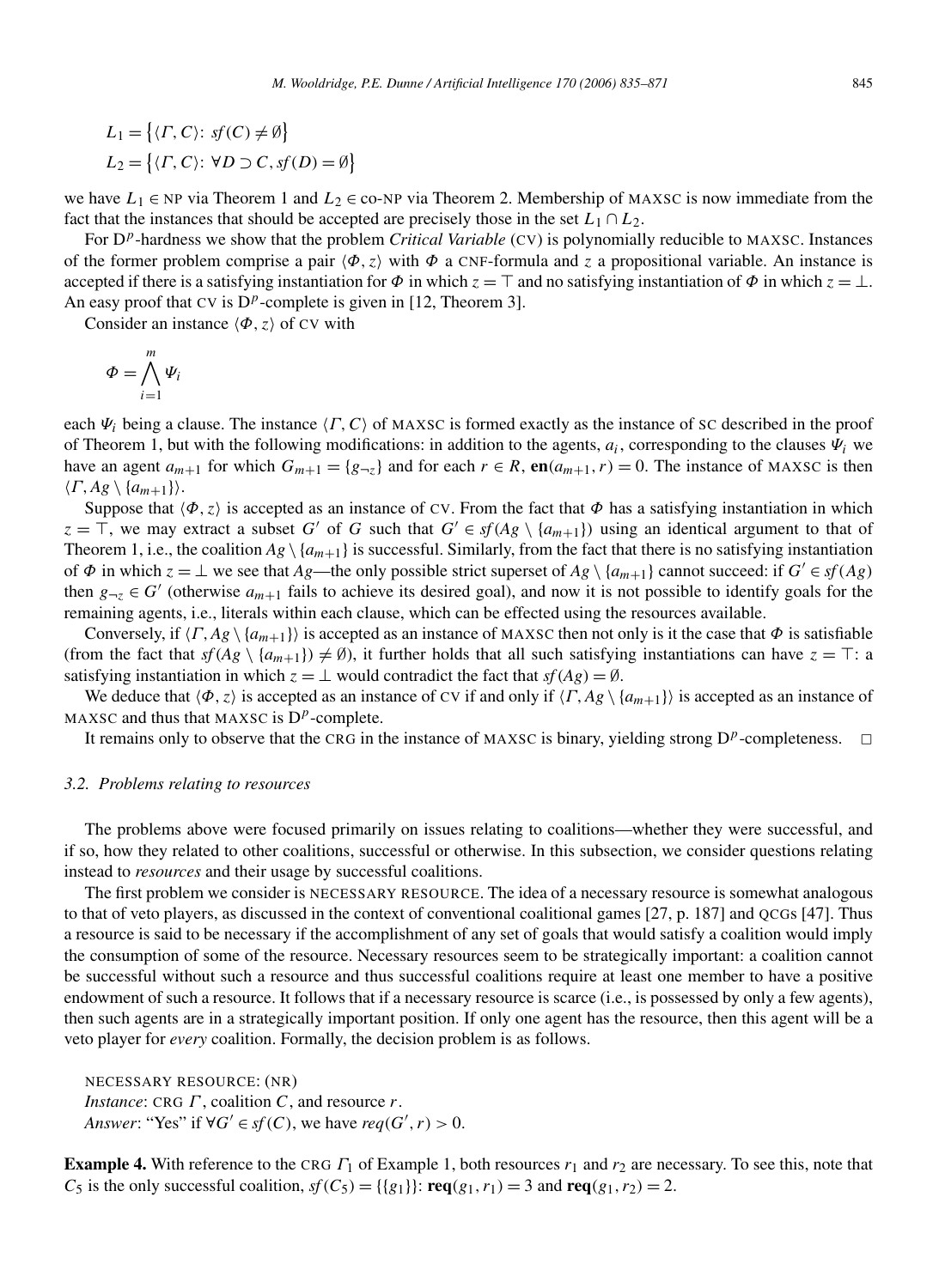**Theorem 4.** NECESSARY RESOURCE *is co-*NP*-complete, even for binary* CRG*s, and hence* NECESSARY RESOURCE *is strongly co-*NP*-complete.*

**Proof.** For membership of co-NP, the following algorithm decides the problem:

(1) Universally select each  $G' \subseteq G$ ;

(2) check that if  $G' \in sat(C)$  and  $G' \in feas(C)$  then  $req(G', r) > 0$ .

Since we have a single universal alternation in step  $(1)$ , and step  $(2)$  can be done in polynomial time, the algorithm can be realised in co-NP.

To see that the problem is co-NP-hard, we show that its complementary version—the problem *redundant resource*  $(RR)$  whose instances are triples  $\langle \Gamma, C, r \rangle$ , accepted if there is some  $G' \in sf(C)$  for which  $req(G', r) \leq 0$ —to be NPhard. We note that RR *is* the complement of NR as can be seen by the following observation concerning the languages *L*NR and *L*RR of instances accepted

$$
L_{\rm NR} = \{ \langle \Gamma, C, r \rangle: \forall G' \subseteq G(G' \in sf(C)) \Rightarrow (req(G', r) > 0) \}
$$
  

$$
L_{\rm RR} = \{ \langle \Gamma, C, r \rangle: \exists G' \subseteq G(G' \in sf(C)) \text{ and } (req(G', r) \leq 0) \}
$$

That RR is NP-hard is easily shown by employing an reduction from GCS, again restricted to binary CRGs.

Given an instance,  $\Gamma = \langle Ag, G, R, G_1, \ldots, G_n, \text{en}, \text{req} \rangle$  of the former, we construct an instance  $\langle \Gamma', Ag, s \rangle$  of RR in which

$$
\Gamma' = \langle Ag, G \cup \{g_s\}, G_1 \cup \{g_s\}, \ldots, G_n \cup \{g_s\}, R \cup \{s\}, en', req'\rangle
$$

with *s* a new resource and  $g_s$  a new goal. For each  $a \in Ag$ , we fix,

$$
\mathbf{en}'(a,r) = \begin{cases} \mathbf{en}(a_i,r) & \text{if } r \neq s \\ 0 & \text{if } r = s \end{cases}
$$

Similarly, for  $g \in G \cup \{g_s\}$  and  $r \in R \cup \{s\}$  we fix

$$
\operatorname{req}'(g, r) = \begin{cases} \operatorname{req}(g, r) & \text{if } r \neq s \text{ and } g \neq g_s \\ 0 & \text{if } r \neq s \text{ and } g = g_s \\ 0 & \text{if } r = s \text{ and } g \neq g_s \\ 1 & \text{if } r = s \text{ and } g = g_s \end{cases}
$$

Suppose that  $\langle \Gamma', Ag, s \rangle \in L_{RR}$ . Then there is some  $G' \in sf(Ag)$  for some  $G' \subseteq G \cup \{g_s\}$  and with  $req'(G', s) \leq 0$ . Since **req**<sup> $\prime$ </sup>(g<sub>s</sub>, s) > 0 we must have  $g_s \notin G'$ , i.e.,  $G' \subseteq G$  with  $G' \in sf(Ag)$ : thus  $\Gamma$  is a positive instance of GCS.

On the other hand suppose that *Γ* is accepted as an instance of GCS. Consider the goal set *G* witnessing this. In the CRG *Γ'* this goal set is such that  $req'(G', s) = 0$  and has  $G' \in sf(Ag)$ , i.e.,  $\langle \Gamma', Ag, s \rangle \in L_{RR}$ .

It follows that RR is NP-complete, and therefore its complement problem, NR, is co-NP-complete as claimed. Note that the CRG produced in the reduction is binary if the instance of GCS is binary, and hence the problem is strongly  $co-NP$ -complete.  $\square$ 

Of course, the fact that a resource is necessary does not in fact mean that it will be used, because it could be that the coalition in question is in fact unsuccessful (in which case, every resource is trivially necessary). This concept motivates the following problem, in which we ask whether a resource really *is* necessary: that is, the coalition can succeed, and in order for it to do so, it must make use of the resource.

STRICTLY NECESSARY RESOURCE: (SNR) *Instance*: CRG *Γ* , coalition *C*, and resource *r*. *Answer*: "Yes" if *sf*(*C*)  $\neq$  Ø and  $\forall$ *G'*  $\in$  *sf*(*C*), we have *req*(*G'*, *r*) > 0.

**Example 5.** With reference to the CRG  $\Gamma_1$  of Example 1, resources  $r_1$  and  $r_2$  are strictly necessary with respect to the coalition  $C_5$  (in addition to simply being necessary).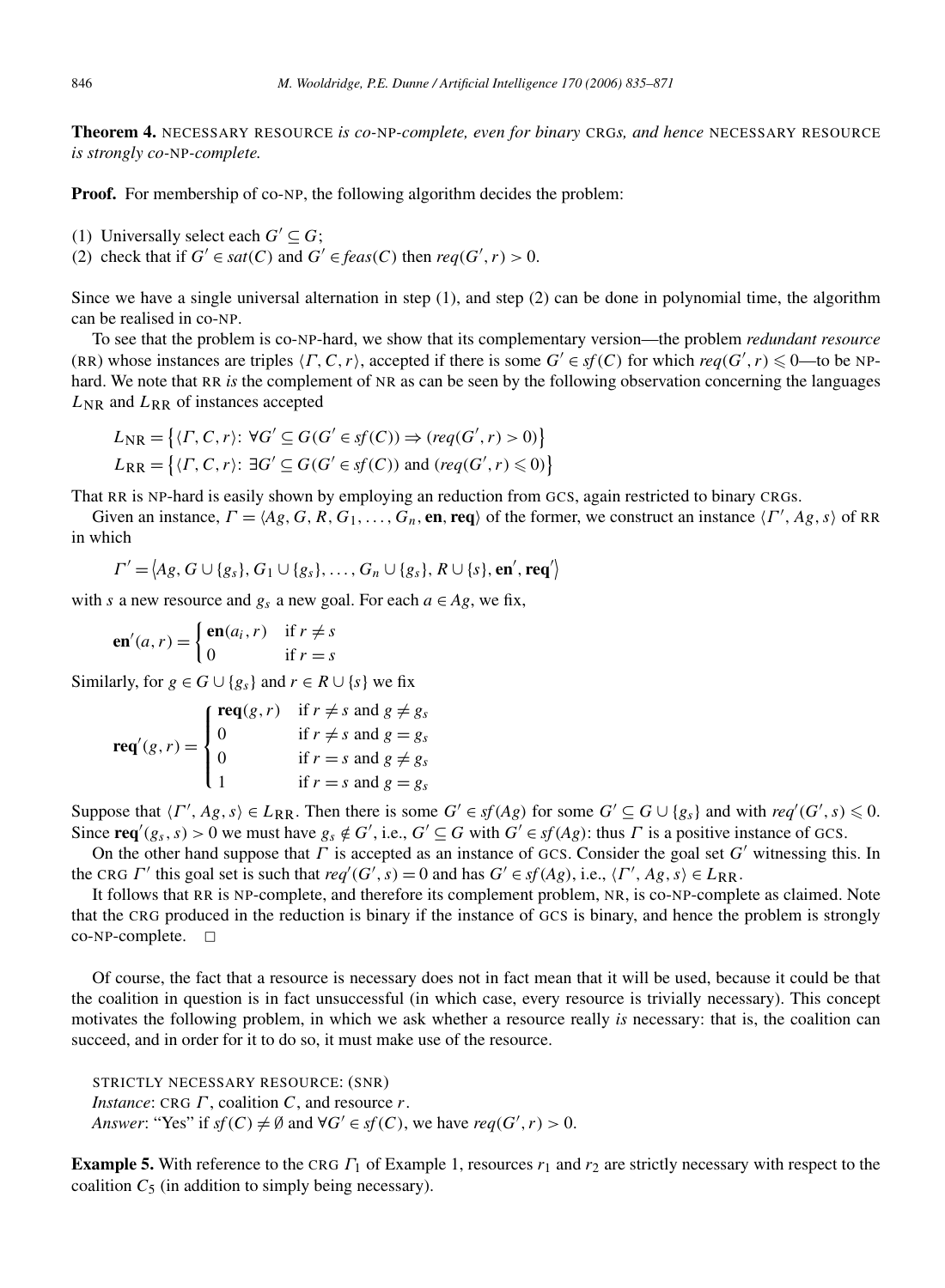**Theorem 5.** SNR *is* D*p-complete, even for binary* CRG*s, and hence* SNR *is strongly* D*p-complete.*

**Proof.** To establish membership in  $D^p$ , we must find two languages,  $L_1$  and  $L_2$ , such that: (i)  $L_1 \in NP$ ; (ii)  $L_2 \in \text{co-NP}$ ; and (iii) STRICTLY NECESSARY RESOURCE =  $L_1 \cap L_2$  [28, pp. 412–415]. The language of the problem SUCCESSFUL COALITION immediately suggests itself as a candidate for *L*1, but instances of this problem are constituted by a CRG and a coalition, with no resource present. We therefore create an AUXILIARY problem, with input instances being triples consisting of a CRG, a coalition, and a resource (i.e., taking the same form as instances of NECESSARY RESOURCE). The acceptance condition for AUXILIARY, however is the same as that of SUCCESS-FUL COALITION: the additional input item is ignored. Clearly, the AUXILIARY problem is NP-complete, by the same argument as Theorem 1. We then define the language  $L_1$  by

$$
L_1 = \{x: \text{AUXILIARY}(x)\}
$$

Since AUXILIARY is NP-complete,  $L_1 \in NP$  as desired. We then define  $L_2$  by

 $L_2 = \{x: \text{NECESSARY RESOURCE}(x)\}$ 

By Theorem 4,  $L_2 \in \text{co-NP}$ . Now by definition,

$$
L_1 \cap L_2 = \{x: \text{STRICTLY NECESSARY RESOURCE}(x)\}
$$

Thus the problem is in  $D^p$ .

To see that the problem is  $D^p$ -hard, we use a reduction from the problem SAT-UNSAT, instances of which are a pair of CNF formulae,  $\langle \Phi_1, \Phi_2 \rangle$ , with an instance accepted if  $\Phi_1$  is satisfiable *and*  $\Phi_2$  is unsatisfiable. Notice that, without loss of generality, we may assume that the propositional variables of *Φ*<sup>1</sup> are disjoint from the propositional variables of  $\Phi_2$ .

Given an instance,  $\langle \Phi_1, \Phi_2 \rangle$ , of SAT-UNSAT for which

$$
\Phi_1 = \bigwedge_{i=1}^p C_i = \bigwedge_{i=1}^p \bigvee_{j=1}^{k_i} x_{i,j}; \qquad \Phi_2 = \bigwedge_{i=1}^q D_i = \bigwedge_{i=1}^q \bigvee_{j=1}^{l_i} y_{i,j}
$$

with  $x_{i,j}$  a literal over the propositional variables  $\{x_1, \ldots, x_n\}$  and  $y_{i,j}$  a literal over the propositional variables  $\{y_1, \ldots, y_n\}$ , consider the CNF formula  $\Psi$  of the  $2n + 1$  propositional variables

$$
\{x_1,\ldots,x_n,y_1,\ldots,y_n,z\}
$$

given by

$$
\Psi = \bigwedge_{i=1}^p (\neg z \lor C_i) \land \bigwedge_{i=1}^q (z \lor D_i) = \bigwedge_{i=1}^{p+q} E_i
$$

Let *ΓΨ* be the CRG constructed from *Ψ* following the reduction of Theorem 1, but in which the goal sets *Gi* (which we recall mapped to literal in clauses in the earlier reduction) now being given by

$$
G_i = \begin{cases} \{g_w : w \text{ is a literal in the clause } C_i\} & \text{if } E_i = \neg z \lor C_i \\ \{g_w : w \text{ is a literal in the clause } z \lor D_i\} & \text{if } E_i = z \lor D_i \end{cases}
$$

The only other modifications we make to the reduction are to introduce a resource  $r_{null}$  with  $req(g, r_{null}) = 1$  if  $g = g_{\neg z}$  and 0 otherwise; similarly **en** $(a_{p+q}, r_{null}) = 1$ . In addition for the resource  $r_z$  we fix

$$
\operatorname{req}(g_w, r_z) = \begin{cases} 1 & \text{if } w = z \\ 0 & \text{otherwise} \end{cases}
$$

Notice that this now gives **req** $(g_{\neg z}, r_z) = 0$  instead of 1.

We claim that  $\langle \Gamma_{\Psi}, A g, r_z \rangle$  is accepted as an instance of SNR if and only if  $\langle \Phi_1, \Phi_2 \rangle$  is accepted as an instance of SAT-UNSAT.

 $(\Rightarrow)$  Suppose  $\langle \Gamma_{\Psi}, Ag, r_{z} \rangle$  is a positive instance of SNR. Consider any  $G' \in sf(Ag)$ , noting that  $sf(Ag) \neq \emptyset$ , and the instantiation of  $\Psi$  induced by  $G'$ . For  $i \in \{1, ..., p\}$ , the goal satisfied for  $a_i$  in  $G_i$  must correspond to one of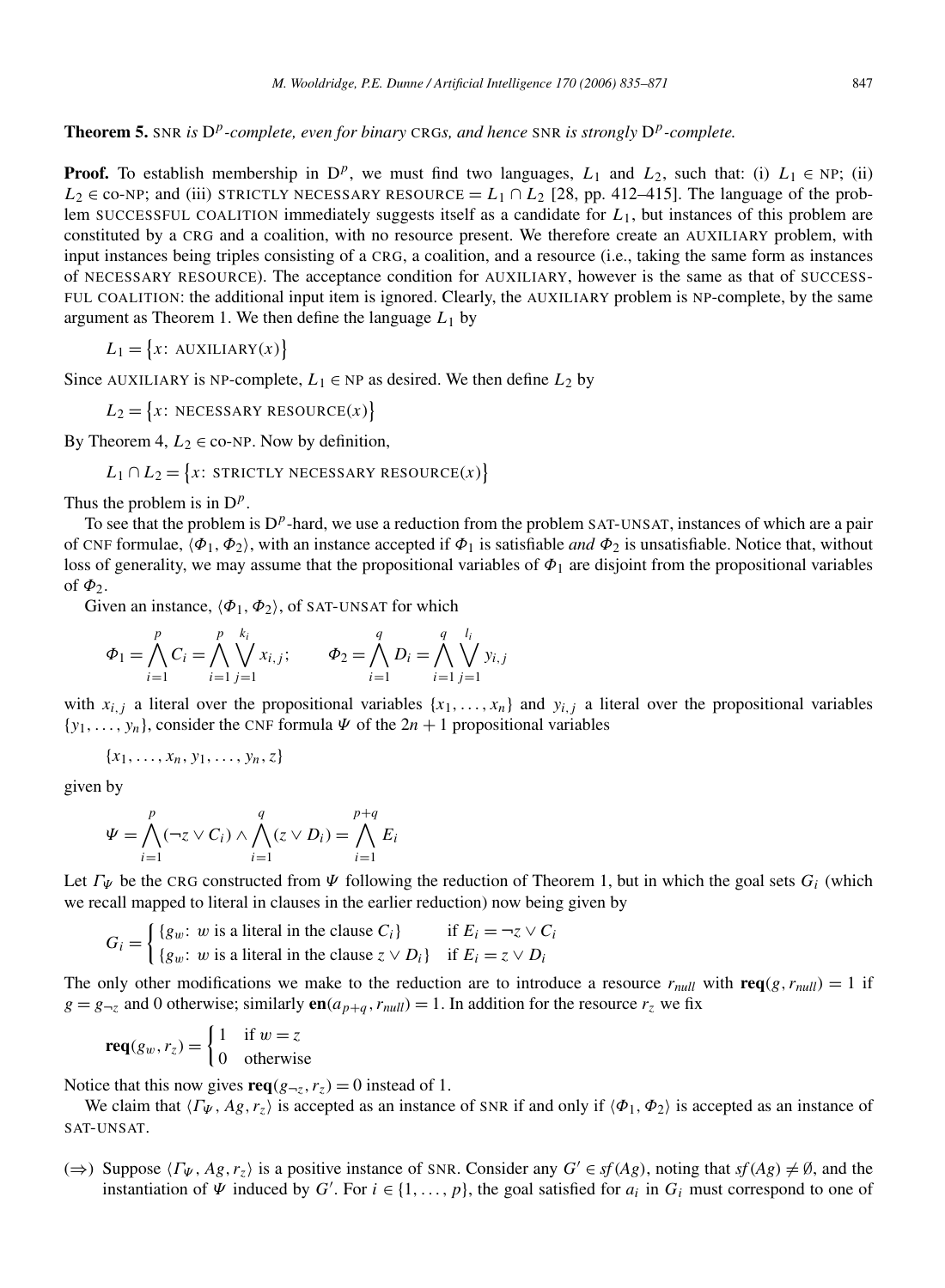the literals in  $C_i$  from which we deduce  $sf(Ag) \neq \emptyset$  implies that  $\Phi_1$  is satisfiable. Furthermore, from the fact that  $req(G', r_z) > 0$  we must have  $g_z \in G'$  for every  $G' \in sf(Ag)$ . It follows that we cannot form a subset  $G''$  of *G*  $\setminus \{g_z\}$  that satisfies each agent *a<sub>i</sub>* with *i* ∈ {*p* + 1, ..., *p* + *q*} *and* is feasible, i.e., has *en*(*Ag*, *r*) ≤ *req*(*G*<sup>*n*</sup>, *r*) for each *r*. This suffices to prove via the reduction in Theorem 1 that  $\Phi_2$  must be unsatisfiable.

(⇐) Suppose that *Φ*<sup>1</sup> is satisfiable and *Φ*<sup>2</sup> is unsatisfiable. Then every satisfying instantiation of *Ψ* must set the literal *z* to take the value  $\top$ . Letting *G*<sup>"</sup> be the goals corresponding to satisfied literals defined from a satisfying instantiation of  $\Phi_1$ , we see that  $G' = G'' \cup \{g_{z}\}\$ is in  $sf(Ag)$  thus this set is non-empty. Furthermore, it must be the case that every  $G' \in sf(Ag)$  has  $g_z \in G'$  for otherwise the unsatisfiability of  $\Phi_2$  is contradicted. It therefore follows that for all  $G' \in sf(Ag)$  we have  $req(G', r_z) > 0$ , and thus  $\langle \Gamma_{\Psi}, Ag, r_z \rangle$  is a positive instance of SNR.

Note that the CRGs produced by this reduction are binary, giving strong  $D^p$ -completeness as claimed.  $\Box$ 

Next, we consider the issue of *minimising* resource usage. Our starting point is this: Suppose a coalition *C* has two feasible and satisfying goal sets,  $G_1$  and  $G_2$ . Then clearly, the coalition will be happy with either of these goal sets being achieved: if satisfaction was the only concern, then all other things being equal, the coalition would be indifferent about which of  $G_1$  or  $G_2$  was actually achieved. However, it is unlikely that satisfaction will be the only concern. In particular, we might expect coalitions to desire to *minimise* resource usage—the availability of unused resources will enable coalitions to achieve goals in the future. This suggests the following problem.

*(C,G ,r)*-OPTIMALITY: (CGRO) *Instance*: CRG *Γ*, coalition *C*, and goal set *G'* with  $G' \in sf(C)$ , and resource *r*. *Answer*: "Yes" if  $\forall G'' \in s f(C)$ , we have  $req(G'', r) \geqslant req(G', r)$ .

Notice that if a coalition is unsuccessful, then any goal set is optimal with respect to any resource for that coalition. Also, if a coalition has only one choice available that both satisfies and is feasible for that coalition, then that goal set is optimal for all resources for that coalition.

**Example 6.** With reference to the CRG  $\Gamma_1$  of Example 1, goal set  $G_1 = \{g_1\}$  is optimal for coalition  $C_5$  with respect to all resources.

**Theorem 6.** *(C,G ,r)*-OPTIMALITY *is co-*NP*-complete, even for binary* CRG*s, and hence (C,G ,r)*-OPTIMALITY *is strongly co-*NP*-complete.*

**Proof.** To see that CGRO is in co-NP it suffices to note that an instance  $\langle \Gamma, C, G', r \rangle$  is accepted if and only if for all  $G'' \subseteq G$ ,

$$
(G'' \in sf(C)) \Rightarrow (req(G'', r) \geq req(G', r))
$$

The predicate described can be evaluated in time polynomial in the size of the instance.

To prove co-NP-hardness we consider the complementary problem, *(C,G ,r)*-*sub-optimality*. Instances for this are a 4-tuple,  $\langle \Gamma, C, G', r \rangle$  as before, but with these accepted if and only if

 $\exists G'' \subseteq G$ :  $G'' \in \mathit{sf}(C)$  and  $\text{req}(G'', r) < \mathit{req}(G', r)$ 

Denoting this problem CGRSO, we show that GCS for binary CRGs is polynomial reducible to CGRSO.

Given such an instance  $\Gamma = \langle Ag, G, R, G_1, \ldots, G_n, \text{en}, \text{req} \rangle$  of GCS we form an instance of  $\langle \Gamma', C, G', s \rangle$  of CGRSO in which

$$
\Gamma' = \langle Ag, G \cup \{g_s\}, G_1 \cup \{g_s\}, \ldots, G_n \cup \{g_s\}, R \cup \{s\}, en', req'\rangle
$$

where  $g_s \notin G$  is a new goal and  $s \notin R$  a new resource. In  $\Gamma'$ , **req**' $(g_s, s) = 1$  and **req'** $(g_s, r) = 0$  for all  $r \in R$  with **req**<sup> $\prime$ </sup>(*g,s*) = 0 for each *g*  $\in$  *G*; in addition **en**<sup> $\prime$ </sup>(*a<sub>i</sub>, s*) = 1 for each *a<sub>i</sub>*  $\in$  *Ag*. We complete the instance  $\langle \Gamma', C, G', s \rangle$  by fixing  $C = Ag$  and  $G' = \{g_s\}.$ 

If  $\langle \Gamma', Ag, \{g_s\}, s \rangle$  is accepted as an instance of CGRSO then there is some  $G' \subseteq G \cup \{g_s\}$  such that  $G' \in sf(Ag)$  and  $req(G', s) < req({g_s}, s)$ , from which if follows that  $g_s \notin G'$  and thus,  $G'$  witnesses to  $\Gamma$  being a positive instance of GCS.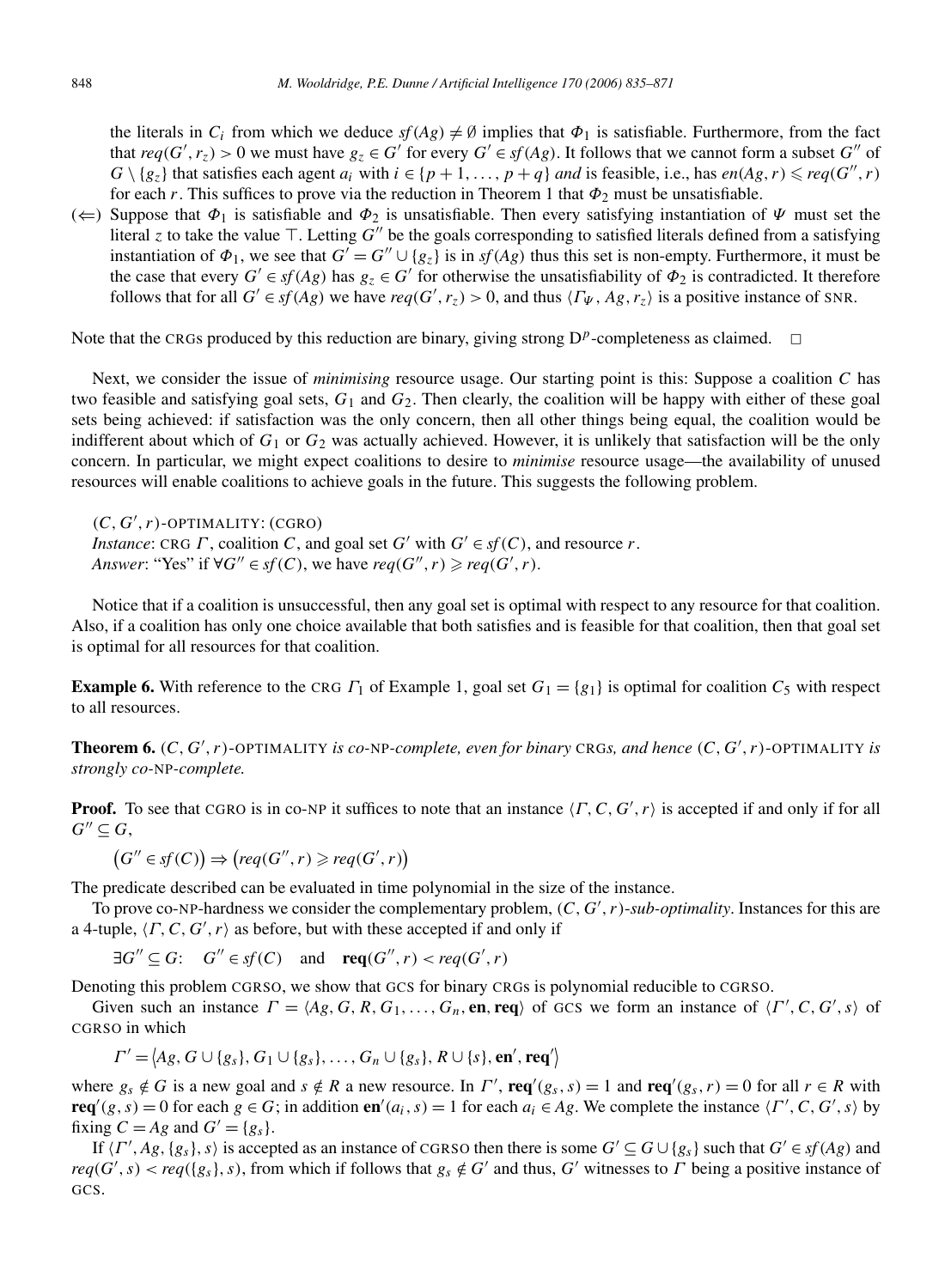Conversely if *Γ* is accepted as an instance of GCS, then there is some  $G' \subseteq G$  with which  $G' \in sf(Ag)$ . Clearly  $G' \subset G \cup \{g_s\}$  and (from **req'** $(g, s) = 0$  for each  $g \in G$ ),

$$
req(G', s) = 0 < req(\lbrace g_s \rbrace, s) = 1
$$

so that  $\langle \Gamma', Ag, \{g_s\}, s \rangle$  is a positive instance of CGRSO.

This completes the proof that CGRSO is NP-complete and thus its complement—the problem CGRO—is co-NPcomplete.

Note that if the instance of GCS is binary then the CRG produced in the reduction is also binary, giving strong co-NP-completeness as claimed.  $\square$ 

*(C,G ,r)*-OPTIMALITY measures how good a goal set is with respect to the usage of *one* resource. An obvious question is how this generalises to the set of *all* resources. To measure the optimality of a goal set with respect to the set of all resources, we use the idea of *Pareto efficiency*. Pareto efficiency is often considered in the context of outcomes to bargaining—it is one of the three properties uniquely characterising the Nash solution to bargaining problems [27, p. 305]. However, the concept of Pareto efficiency has also found wide currency in other economic settings.

In general, an outcome *ω* is said to be Pareto efficient with respect to a set of agents if there is no other outcome *ω* that is preferred at least as much as *ω* by every agent, and is strictly preferred over *ω* by at least one of the agents. If an outcome is not Pareto efficient, then intuitively, the agents can select another solution such that nobody would be worse off, and some would be strictly better off. In our setting, an "outcome" equates to a goal set for some coalition, and we consider whether an outcome is better or worse with respect to *resource usage*. Thus if *G* is a goal set and *C* is a coalition, then we say a goal set  $G''$  which is both feasible for and satisfies every member of *C*, and which requires no more of every resource and strictly less of some resource than *G* is said to be an *R-Pareto improvement* over  $G'$ . A goal set  $G'$  is said to be *R-Pareto efficient* (with respect to C) if there does not exist any goal set  $G''$  which represents *R*-Pareto improvement over *G*, i.e., if every other goal set that is both feasible for an satisfies all members of *C* requires *at least as much* of every resource, and *strictly more* of some resource as *G* .

Formally, goal set  $G'$  is  $R$ -Pareto efficient with respect to some coalition  $C$  iff:

$$
\forall G'' \in sf(C):
$$
  
\n
$$
\left[\exists r_1 \in R: \text{req}(G'', r_1) < \text{req}(G', r_1)\right] \Rightarrow
$$
  
\n
$$
\left[\exists r_2 \in R: \text{req}(G'', r_2) > \text{req}(G', r_2)\right]
$$

The decision problem is then as follows.

*R*-PARETO EFFICIENT GOAL SET: (RPOGS) *Instance*: CRG *Γ* , coalition *C*, and goal set *G* . *Answer*: "Yes" if *G* is *R*-Pareto efficient for *C*.

(As an aside, notice that the formulation of this problem does *not* require that  $G' \in sf(C)$ .) Although the statement of the *R*-Pareto efficiency condition seems somewhat involved, it turns out that there is an elegant reduction which establishes its complexity.

**Theorem 7.** *The R-*PARETO EFFICIENT GOAL SET *problem is strongly co-*NP*-complete.*

**Proof.** Membership is witnessed by the following algorithm:

- (1) Universally select all  $G'' \subseteq G$ ;
- (2) Check that if  $G'' \in sf(C)$ , then  $G''$  is not an  $R$ -Pareto improvement over  $G'$ .

Since the algorithm contains a single universal alternation, and step (2) can be checked in polynomial time, the problem can be decided in co-NP.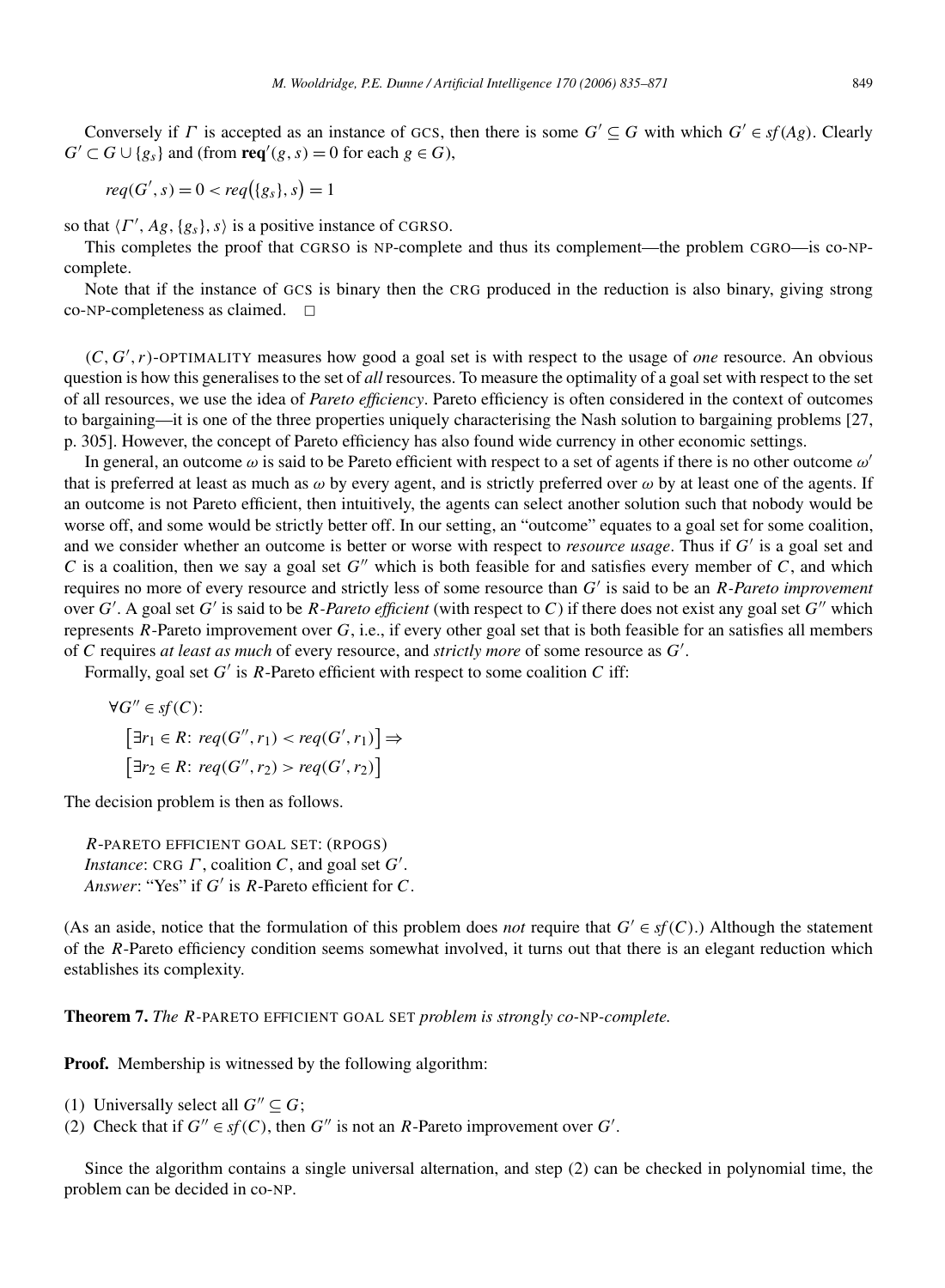For hardness, we reduce GCS for binary CRGs to the complement of the problem, i.e., the problem of checking whether there exists some  $G'' \in sf(C)$  such that  $G''$  represents an *R*-Pareto improvement over  $G'$ . More formally, the complement problem asks whether the following formula is true with respect to a given *Γ* , *C*, and *G* :

$$
\exists G'' \in sf(C):
$$
  
\n
$$
[\exists r_1 \in R: \text{req}(G'', r_1) < \text{req}(G', r_1)] \land
$$
  
\n
$$
[\forall r_2 \in R: \text{req}(G'', r_2) \leq \text{req}(G', r_2)]
$$

Given an instance  $\Gamma = \langle Ag, G, R, G_1, \ldots, G_n, \text{en}, \text{req} \rangle$  of GCS we form an instance  $\langle \Gamma', C, G' \rangle$  of co-RPOGS using

$$
\Gamma' = \langle Ag, G \cup \{g_s\}, G_1 \cup \{g_s\}, \ldots, G_n \cup \{g_s\}, R \cup \{s\}, en', req'\rangle
$$

with  $g_s \notin G$  and  $s \notin R$  a new goal and new resource. For **en**' and **req**' we use

$$
\mathbf{en}'(a_i, r) = \begin{cases} \mathbf{en}(a_i, r) & \text{if } r \neq s \\ 1 & \text{if } r = s \end{cases}
$$

$$
\mathbf{req}'(g, r) = \begin{cases} 1 & \text{if } g = g_s \text{ and } r = s \\ req(G, r) & \text{if } g = g_s \text{ and } r \neq s \\ 0 & \text{if } g \neq g_s \text{ and } r = s \\ \mathbf{req}(g, r) & \text{if } g \neq g_s \text{ and } r \neq s \end{cases}
$$

To complete the instance we set  $C = Ag$  and  $G' = \{g_s\}$ 

If  $\langle \Gamma', Ag, \{g_s\} \rangle$  is a positive instance of co-RPOGS then we can identify  $G'' \subseteq G \cup \{g_s\}$  and some  $r' \in R \cup r_s$  with  $G'' \in sf(Ag)$  and for which

$$
req'(G'', r') < req'(\{g_s\}, r') \text{ and}
$$
  
\n
$$
\forall r \in R \cup \{s\}req'(G'', r) \leq req'(\{g_s\}, r)
$$

First observe that any such G'' cannot contain  $g_s$ : for otherwise we have  $req'(G'', s) = 1 = req(\{g_s\}, s)$  and, in addition for every  $r \neq s$ 

$$
req(G'', r) = req(G'' \setminus \{g_s\}, r) + req(\{g_s\}, r) \geqslant req(\{g_s\}, r)
$$

so that the requirement that strictly less of some resource be expended in realising *G*<sup>"</sup> would fail to hold. We deduce that  $G'' \subseteq G$  with  $G'' \in sf(Ag)$  and hence, from  $\langle \Gamma', Ag, \{g_s\} \rangle$  being a positive instance of co-RPOGS,  $\Gamma$  is a positive instance of GCS as required.

Conversely, suppose there is some  $G'' \subseteq G$  such that  $G'' \in sf(Ag)$ , i.e., that  $\Gamma$  is accepted as an instance of GCS. Consider the corresponding set of goals within the CRG,  $\Gamma'$ . From the fact that  $g_s \notin G''$  we obtain,

 $req(G'', s) = 0 < 1 = req({g_s}, s)$ 

Furthermore, for every resource other than *s*, since  $G'' \subseteq G$ 

$$
req(G'', r) \leqslant req(G, r) = req({g_s}, r)
$$

Thus there is a resource (*s*) requiring strictly less usage in realising  $G''$  in comparison with realising  $\{g_s\}$  and no resource requires strictly greater usage. In total these properties indicate that  $\langle \Gamma', Ag, \{g_s\} \rangle$  is a positive instance of co-RPOGS.

We note that the CRG,  $Γ'$ , constructed in this reduction is *not* (necessarily) binary if  $Γ$  is. We may deduce strong NPhardness for co-RPOGS by observing that (when  $\Gamma$  is binary) we may represent **en**' and **req**' in unary whilst retaining the polynomial-time bound on the reduction: the only non-binary element in  $\Gamma'$  arises in the form of **req**<sup>'</sup>( $g_s$ ,  $r$ ) for  $r \neq s$ . This, however, is  $req(G, r)$ , which when *Γ* is binary is at most |*G*|. Hence, were co-RPOGS efficiently decidable using unary representation, our reduction would give an efficient decision procedure for deciding GCS restricted to binary CRGs.  $\Box$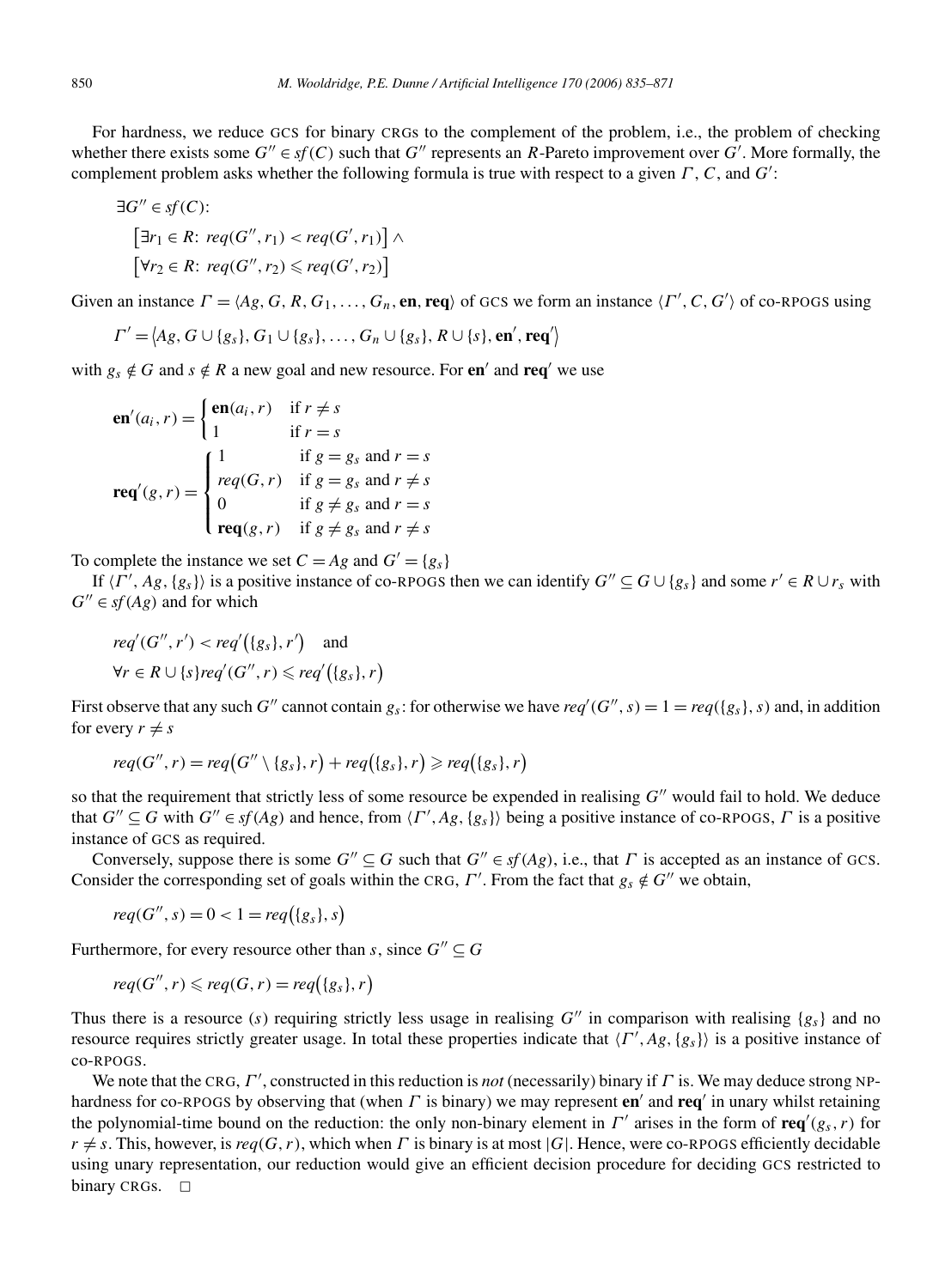#### *3.3. Problems relating to resource bounds and resource conflicts*

So far, we have said nothing about resource bounds: whether it is possible for a coalition to achieve a particular set of goals using at most a given amount of each resource.

A *resource bound* is a function  $\mathbf{b}: R \to \mathbb{N}$ , with the intended interpretation that if  $\mathbf{b}(r) = k$ , then only *k* units of resource *r* are available in total, for all coalitions. As with CRGs in general, we say a resource bound is binary if the bound for every resource is either zero or one. We say a goal set *G respects* a resource bound **b** (with respect to some given CRG) if the total amount of every resource required to achieve all goals in *G* is less than or equal to the associated bound for that resource. We define a two place predicate  $\text{respects}(G', \mathbf{b})$  to capture this idea.

*respects*(*G'*, **b**) iff  $\forall r \in R$ , *req*(*G'*, *r*)  $\leq$  **b**(*r*)

The obvious decision problem, corresponding to SUCCESSFUL COALITION is as follows.

SUCCESSFUL COALITION WITH RESOURCE BOUND: (SCRB) *Instance*: CRG *Γ* , coalition *C*, and resource bound **b**. *Answer*: "Yes" if  $\exists G' \in sf(C)$  s.t. *respects* $(G', \mathbf{b})$ .

**Example 7.** With reference to the CRG  $\Gamma_1$  of Example 1, consider resource bounds  $\mathbf{b}_1$ , where  $\mathbf{b}_1(r_1) = 3$  and  $\mathbf{b}_1(r_2) =$ 2, and  $\mathbf{b}_2$ , where  $\mathbf{b}_2(r_1) = 2$  and  $\mathbf{b}_2(r_2) = 2$ . Then coalition  $C_5$  is successful with respect to  $\mathbf{b}_1$  but not  $\mathbf{b}_2$ .

**Theorem 8.** SUCCESSFUL COALITION WITH RESOURCE BOUND *is* NP*-complete, even for binary* CRG*s and resource bounds, and hence* SUCCESSFUL COALITION WITH RESOURCE BOUND *is strongly* NP*-complete.*

**Proof.** Almost identical to that of Theorem 1. The membership argument is basically the same: verifying the additional constraint (that  $respects(G', \mathbf{b}))$  can clearly be done in polynomial time. For NP-hardness, the same reduction from SAT used in Theorem 1 works—in the instance of SCRB that we create, we set the resource bound to be 1, for every resource. Notice that both the CRG and the resource bound that we create in this reduction are binary, giving strong NP-completeness as claimed.  $\square$ 

Resource contention—when two agents or coalitions desire to use some resource that cannot be used by both—is perhaps the paradigm source of conflict in real and artificial social systems. Resource contention is a classic problem in distributed and concurrent systems, for example where an operating system must enforce mutual exclusion over resources such as memory, printers, and communication channels [2, p. 15]. And of course, the problem remains in multi-agent systems, where the resources in question are typically more complex artifacts. In our framework, we consider conflicts between sets of coalitions with respect to some resource bound.

First, let us say that two goal sets over some CRG are *in conflict* with respect to some resource bound if the goal sets are individually achievable within this bound, and yet are not jointly achievable within it. We define a three place predicate  $cgs(...)$ , where  $cgs(G_1, G_2, \mathbf{b})$  is intended to mean that goal sets  $G_1$  and  $G_2$  are in conflict with respect to resource bound **b**.

 $cgs(G_1, G_2, \mathbf{b})$  iff  $((\mathit{respects}(G_1, \mathbf{b}) \text{ and } \mathit{respects}(G_2, \mathbf{b}))$  and not  $\mathit{respects}(G_1 \cup G_2, \mathbf{b})).$ 

Notice that the predicate  $cgs(\cdots)$  can of course be computed in polynomial time. Given this predicate, we can define what it means for two coalitions to be in conflict. We will say two coalitions are in conflict with respect to some given resource bound if there is no way that they can both be satisfied and jointly respect the resource bound. The decision problem is as follows.

CONFLICTING COALITIONS: (CC) *Instance*: CRG  $\Gamma$ , coalitions  $C_1$ ,  $C_2$ , and resource bound **b**. *Answer*: "Yes" if  $\forall G_1 \in \text{sf}(C_1), \forall G_2 \in \text{sf}(C_2)$ , we have  $\text{cgs}(G_1, G_2, \mathbf{b})$ .

**Theorem 9.** CC *is co-*NP*-complete, even for binary* CRG*s, and hence* CC *is strongly co-*NP*-complete.*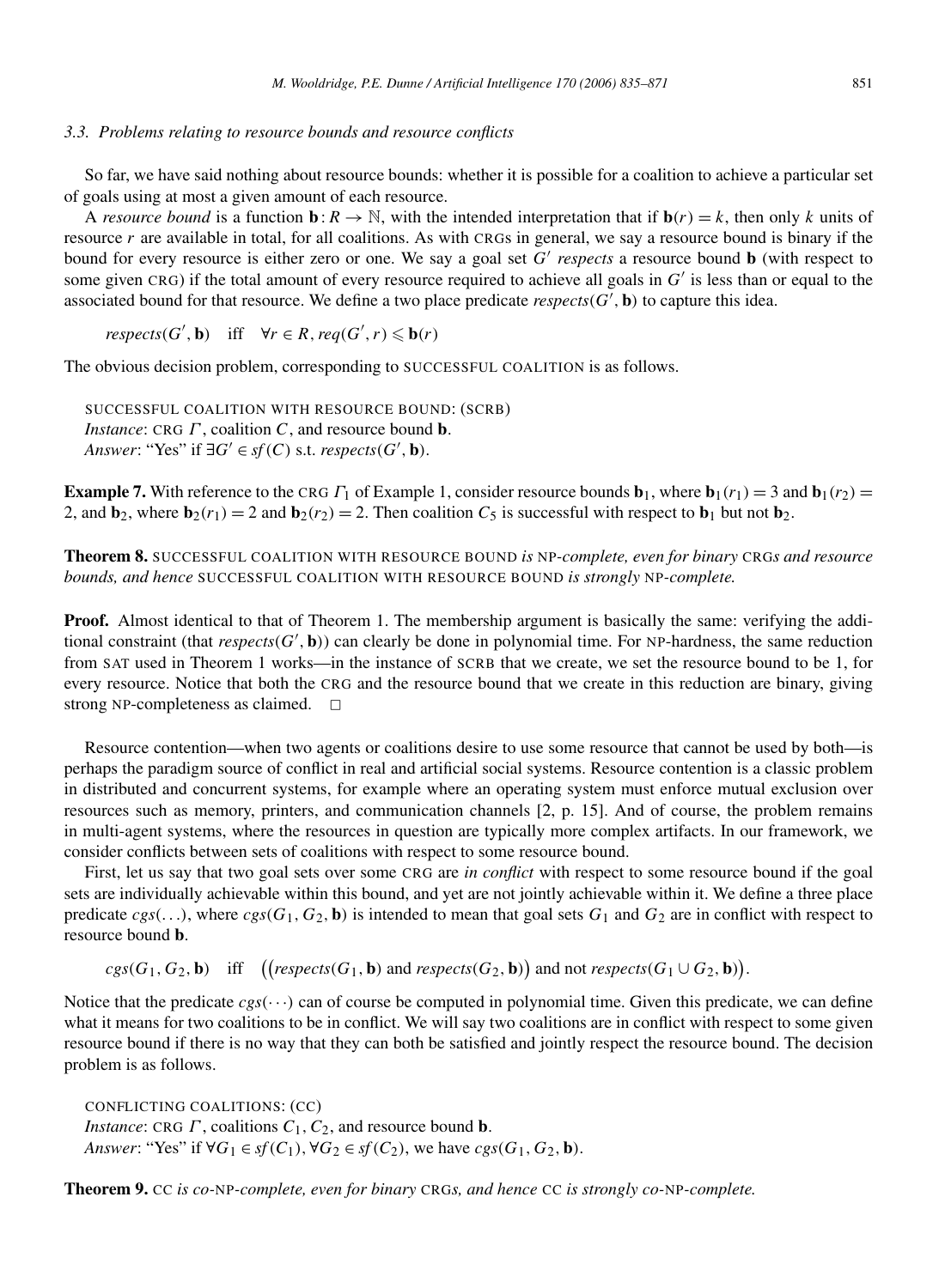**Proof.** Membership in co-NP is immediate from the fact that an instance  $\langle \Gamma, C_1, C_2, \mathbf{b} \rangle$  is accepted if and only if

$$
\forall G_1, G_2 \subseteq G \quad \big(G_1 \in \mathit{sf}(C_1) \text{ and } G_2 \in \mathit{sf}(C_2)\big) \Rightarrow \mathit{cgs}(G_1, G_2, \mathbf{b})
$$

To see that CC is co-NP-hard, consider the complement problem in which an instance  $\langle \Gamma, C_1, C_2, \mathbf{b} \rangle$  is accepted if and only if

$$
\exists G_1, G_2 \subseteq G \quad \big(G_1 \in \mathit{sf}(C_1) \text{ and } G_2 \in \mathit{sf}(C_2) \text{ and } \big(\forall r \in \mathit{R} \text{ reg}(G_1 \cup G_2, r) \leqslant b(r)\big)\big)
$$

That this problem is NP-hard, is a trivial reduction from SCRB: given an instance  $\langle \Gamma, C, \mathbf{b} \rangle$  of the latter, simply form the instance  $\langle \Gamma, C, C, \mathbf{b} \rangle$ . If  $\langle \Gamma, C, \mathbf{b} \rangle$  is accepted as an instance of SCRB, via some goal set *G'*, then  $G_1 = G_2 = G'$ satisfies

$$
(G_1 \in \mathit{sf}(C) \text{ and } G_2 \in \mathit{sf}(C) \text{ and } (\forall r \in \mathit{R} \text{ reg}(G_1 \cup G_2, r) \leqslant b(r)))
$$

On the other hand if there are sets  $G_1$ ,  $G_2$  in  $sf(C)$  for which every  $r \in R$  has  $req(G_1 \cup G_2, r) \leqslant b(r)$  then  $req(G_1, r) \leqslant b(r)$  and thus  $\langle \Gamma, C, \mathbf{b} \rangle$  is accepted as an instance of SCRB. It follows that the complementary problem to CC is NP-hard and hence CC is co-NP-hard.  $\Box$ 

# *3.4. Positive results*

Although the results above indicate that decision problems involving questions about coalitional properties in CRGs tend to be hard, in the case of questions about properties of *goal sets*it is possible to find efficient algorithmic solutions. For example, consider the problem,

POTENTIAL GOAL SET: (PGS) *Instance*: CRG *Γ*, and set of goals *G*<sup>'</sup>. *Answer*: "Yes" if  $\exists C \subseteq Ag: G' \in sf(C)$ .

**Theorem 10.** PGS *is polynomial-time decidable.*

**Proof.** Given  $\Gamma = \langle Ag, G, R, G_1, \ldots, G_n, \mathbf{en}, \mathbf{req} \rangle$  and  $G' \subseteq G$ , consider the coalition,  $C_{\text{max}} \subseteq Ag$  defined as

$$
C_{\max} = \bigcup_{g \in G'} \{a_i : g \in G_i\}
$$

If  $G' \in sf(D)$  for some  $D \subseteq Ag$ , then it must be the case that  $D \subseteq C_{\text{max}}$ : for every  $a_j \notin C_{\text{max}}$  we have  $G_j \cap G' = \emptyset$ , hence  $D \nsubseteq C_{\text{max}}$  is inconsistent with  $G' \in sf(D)$ . It follows that in order to decide if  $\langle \Gamma, G' \rangle$  should be accepted it suffices to test if  $G' \in \text{sf}(C_{\text{max}})$ , i.e., if for every  $r \in R$ , we have  $\text{en}(C_{\text{max}}, r) \leqslant \text{req}(G', r)$ . These tests can clearly be performed in polynomial-time.  $\square$ 

We can, in fact, obtain a rather stronger result, indicating that PGS is decidable by an efficient *parallel* algorithm.

**Theorem 11.** PGS  $\in$  NC<sup>1</sup>, *i.e., there is a uniform family of N-input Boolean combinational logic networks*,<sup>4</sup>  $\langle S_N \rangle$ *which: given an instance of PGS encoded as a binary N-tuple,*  $S_N$  *returns*  $\top$  *if and only if the instance should be* accepted; the size of  $S_N$  is polynomially-bounded (as a function of N); and the (parallel) run-time of  $S_N$  is  $O(\log N)$ .

**Proof.** The result follows directly from the translation given in proving Theorem 14. The details are presented following this.  $\square$ 

<sup>4</sup> A family of *N*-input Boolean combinational logic networks is *uniform* if there is a polynomial-time Turing machine program that given 1*<sup>N</sup>* as input constructs the encoding of the *N*th member of the family.

<sup>&</sup>lt;sup>5</sup> The formal definition of "parallel run-time" is as the "depth" of the combinational logic network, see, e.g.  $[11, p. 20]$ .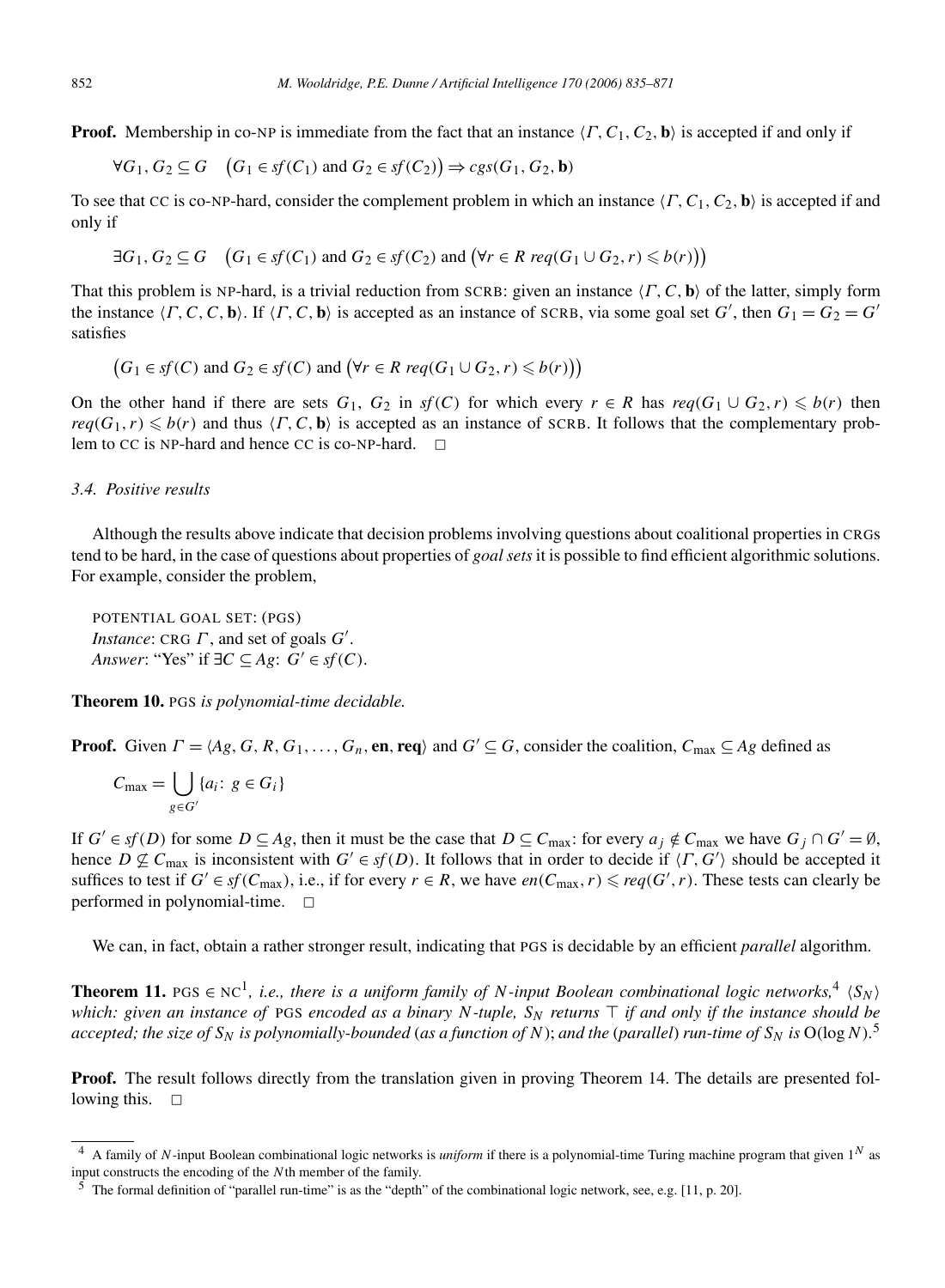# **4. CRGs and QCGs**

In this section, we consider the relationship between CRGs, as introduced in this paper, and QCGs, as introduced in [47]. $<sup>6</sup>$  Recall that a QCG is a structure</sup>

$$
Q = \langle G, Ag, G_1, \ldots, G_n, \Psi \rangle
$$

in which the *Ag*, *G*, and *G<sub>i</sub>* components have exactly the same intended interpretation as in CRGs, and  $\Psi$  is a formula of propositional logic, which represents the *characteristic function* of the game. The characteristic function of a QCG captures the different ways in which coalitions in the game can cooperate, and in particular, the different sets of goals that coalitions can bring about. More precisely, *Ψ* is a formula of propositional logic over two sets of propositional variables, corresponding to agents and goals, respectively. The idea is that  $\Psi[C, G'] = \top$  iff the goal set  $G' \subseteq G$  is a feasible choice for coalition  $C \subseteq Ag$ , that is, if one of the ways that coalition *C* can cooperate will result in all the goals  $G'$  being achieved.

## *4.1. CRG-QCG equivalence: basic definitions and complexity*

We say that a CRG *Γ* and a QCG *Q* are *comparable* if their *Ag*, *G*, and *Gi* components are the same, i.e., if they contain the same agents and possible goal sets, and the goal sets associated with each agent are the same in both. In the decision problems that follow, in which we compare CRGs and QCGs, we will assume that unless explicitly stated otherwise, the CRG and QCG in question are comparable.

The first obvious formal question to ask is, given a comparable CRG and QCG, whether the two are *equivalent*, in the sense that they agree on the choices available to coalitions. Formally, given a CRG  $\Gamma = \langle Ag, G, R, G_1, \ldots, G_n, en, req \rangle$ and QCG  $Q = \langle G, Ag, G_1, \ldots, G_n, \Psi \rangle$ , we say that they are *C*, *G'*-equivalent if

$$
\underbrace{G' \in feas(C)}_{\text{CRG}} \quad \text{iff} \quad \underbrace{\Psi[C,G'] = \top}_{\text{QCG}}
$$

We indicate that CRG *Γ* and QCG *Q* are *C*, *G'* equivalent by writing  $\Gamma \equiv_{C,G'} Q$ . We simply write  $\Gamma \equiv Q$  to indicate that  $\Gamma \equiv_{C,G'} Q$  for all  $C \subseteq Ag$ ,  $G' \subseteq G$ . We now come to the first decision problem that relates CRGs to QCGs.

EQUIVALENCE: (EQUIV) *Instance*: CRG *Γ* and QCG *Q*. *Answer*: "Yes" if  $\Gamma \equiv Q$ .

**Theorem 12.** EQUIVALENCE *is co-*NP*-complete, even for binary* CRG*s, and hence* EQUIVALENCE *is strongly co-*NP*complete.*

**Proof.** Membership of co-NP follows from the fact that the following algorithm decides the problem:

- (1) Universally select each  $C \subseteq Ag$  and  $G' \subseteq G$ .
- (2) Check that  $\Gamma \equiv_{C,G'} Q$ .

To establish that the problem is co-NP-hard, we reduce from TAUT, the problem of determining whether a given formula *Φ(x*1*,...,xn)* of propositional logic is satisfied by *every* valuation of its propositional variables. Given an instance  $\Phi(x_1, \ldots, x_n)$  of this, we form an instance of EQUIV as follows. First, let  $Ag = \{x_1, \ldots, x_n\}$ , i.e., we create an agent for each propositional variable. We then create a single "dummy" goal and set  $G = \{g_{dummy}\}$  and  $G_i = G$  for all  $i$  ∈ *Ag*.

 $6\,$  For completeness, we give the relevant technical definitions relating to QCGs, but our presentation is brief, and in particular we do not reproduce any of the motivating discussion from [47].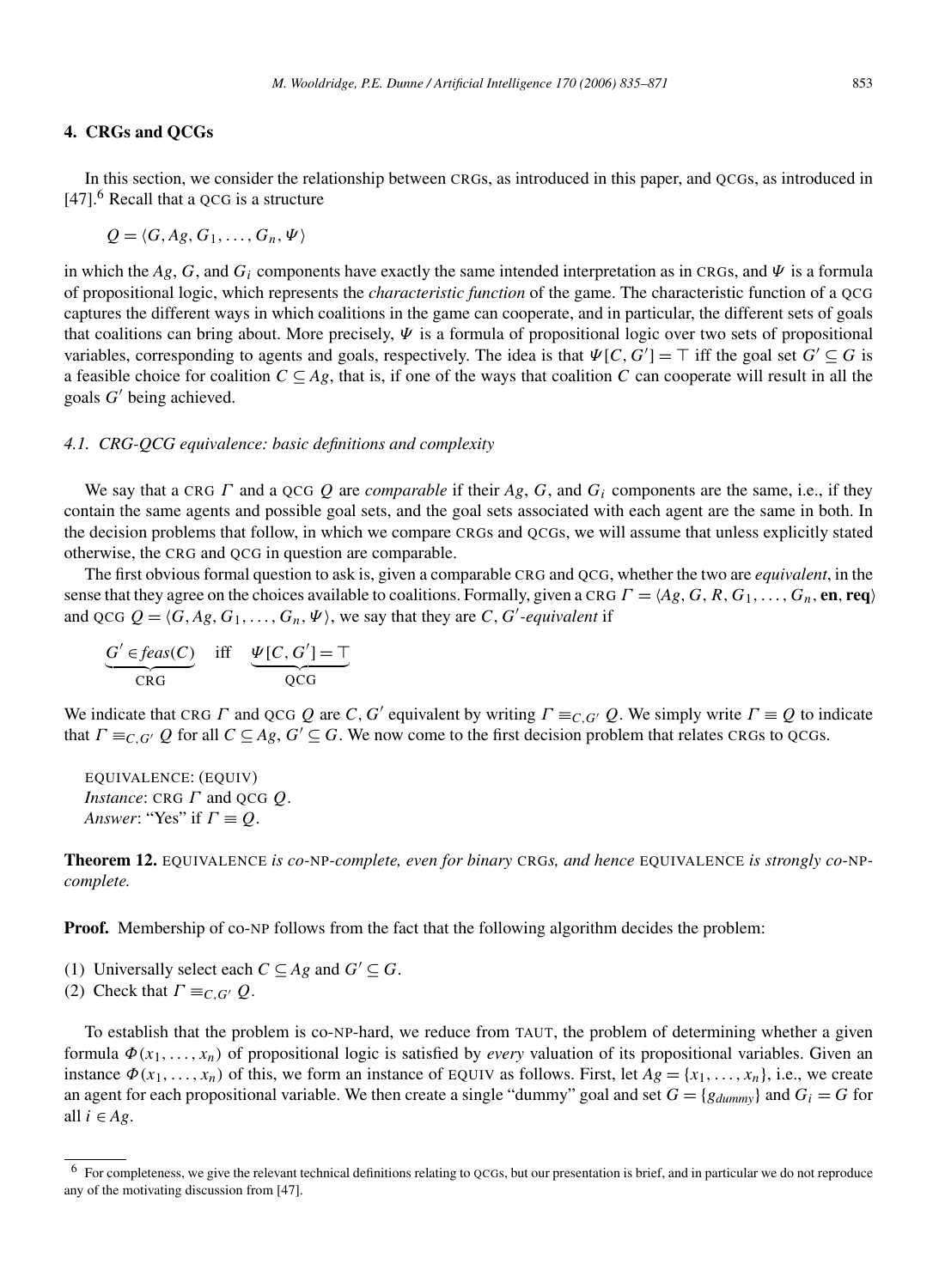For the CRG *ΓΦ* that forms part of the instance of EQUIV, we define a single resource *R* = {*rdummy*}, and let **req** $(g_{\text{dummy}}$ ,  $r_{\text{dummy}}) = 1$ ; we then define **en** $(i, r_{\text{dummy}}) = 1$ , for each agent  $i \in Ag$ . We note that this construction satisfies

$$
feas(C) = \begin{cases} \{\{g_{dummy}\}, \emptyset\} & \text{if } C \neq \emptyset \\ \{\emptyset\} & \text{if } C = \emptyset \end{cases}
$$

Finally, for the QCG instance *QΦ* we create, we define the characteristic function formula *Ψ* by

$$
\Psi(x_1,\ldots,x_n,g_{dummy})=\Phi(x_1,\ldots,x_k)\wedge\left(\neg g_{dummy}\vee\bigvee_{i=1}^n x_i\right)
$$

We now claim that  $\Phi(x_1, \ldots, x_n)$  is a tautology if and only if  $\Gamma_{\Phi} \equiv Q_{\Phi}$ .

 $(\Rightarrow)$  Assume  $\Phi(x_1, \ldots, x_n)$  is a tautology; then

$$
\Psi[C, G'] = \begin{cases} \top & \text{if } C \neq \emptyset \\ \top & \text{if } C = \emptyset \text{ and } G' = \emptyset \\ \bot & \text{if } C = \emptyset \text{ and } G' \neq \emptyset \end{cases}
$$

From which it follows that  $G' \in \text{feas}(C)$  (for the CRG  $\Gamma_{\Phi}$ ) if and only if  $\Psi[C, G'] = \top$  (in the QCG  $Q_{\Phi}$ ). That is, if  $\Phi(x_1, \ldots, x_n)$  is a positive instance of TAUT then  $\Gamma_{\Phi} \equiv Q_{\Phi}$ .

(←) Assume  $\Gamma_{\Phi} \equiv Q_{\Phi}$ . Then for all  $G' \subseteq G$ ,  $C \subseteq Ag$ , we have  $G' \in feas(C)$  if and only if  $\Phi[C, G'] = \top$ . By the construction we have  $G' \in \text{feas}(C)$  for  $G' = \{g_{dummy}\}$  and  $C$  any *non-empty* subset of  $Ag$ . Similarly  $G' \in \text{feas}(\emptyset)$ for  $G' = \emptyset$ . From the construction  $\Psi[C, \emptyset] \equiv \Phi[C]$ , thus, since  $\emptyset \in \text{feas}(C)$  from the assumption that  $\Gamma_{\Phi} \equiv Q_{\Phi}$ , we deduce that  $\Phi[C] = \top$  for every choice of *C*, i.e., that  $\Phi(x_1, \ldots, x_n)$  is a tautology.

Note that the CRGs produced in the reduction are binary, giving strong co-NP-completeness as claimed.  $\Box$ 

This result suggests an obvious question: are CRGs and QCGs equivalent in expressive power? That is, can we "translate" an arbitrary CRG into an equivalent QCG, and vice versa? Thus, our main interest in subsequent subsections concerns the following four questions:

- (1) Given a CRG,  $\Gamma$ , is there always a QCG,  $Q_{\Gamma}$  such that  $Q_{\Gamma} \equiv \Gamma$ ?
- (2) Given a QCG, Q, is there always a CRG,  $\Gamma_0$  such that  $\Gamma_0 \equiv Q$ ?
- (3) How "efficiently" can a given CRG be expressed as an equivalent QCG in those cases where such an equivalent structure exists?
- (4) How "efficiently" can a given QCG be expressed as an equivalent CRG in those cases where such an equivalent structure exists?

The first two questions are answered by the following.

**Theorem 13.** QCG*s are strictly more expressive than* CRG*s. More precisely*:

- (a) *For every* CRG *Γ there exists a* QCG  $Q_\Gamma$  *such that*  $\Gamma \equiv Q_\Gamma$ .
- (b) It is not the case that for every QCG Q there exists a CRG  $\Gamma_O$  such that  $\Gamma_O \equiv Q$ .

**Proof.** The first part is proved in Theorem 14. For the second part, it suffices to note that any QCG corresponding to a given CRG must be *coalition monotonic* [47]. But as we noted in Section 2, there exist QCGs that do not have this property, which hence have no equivalent CRG.  $\Box$ 

#### *4.2. Translating CRGs to QCGs*

Theorem 13 tells us that we can always translate a CRG into an equivalent QCG. Now CRGs and QCGs are based on entirely different representations—in QCGs we use the propositional logic representation of a game's characteristic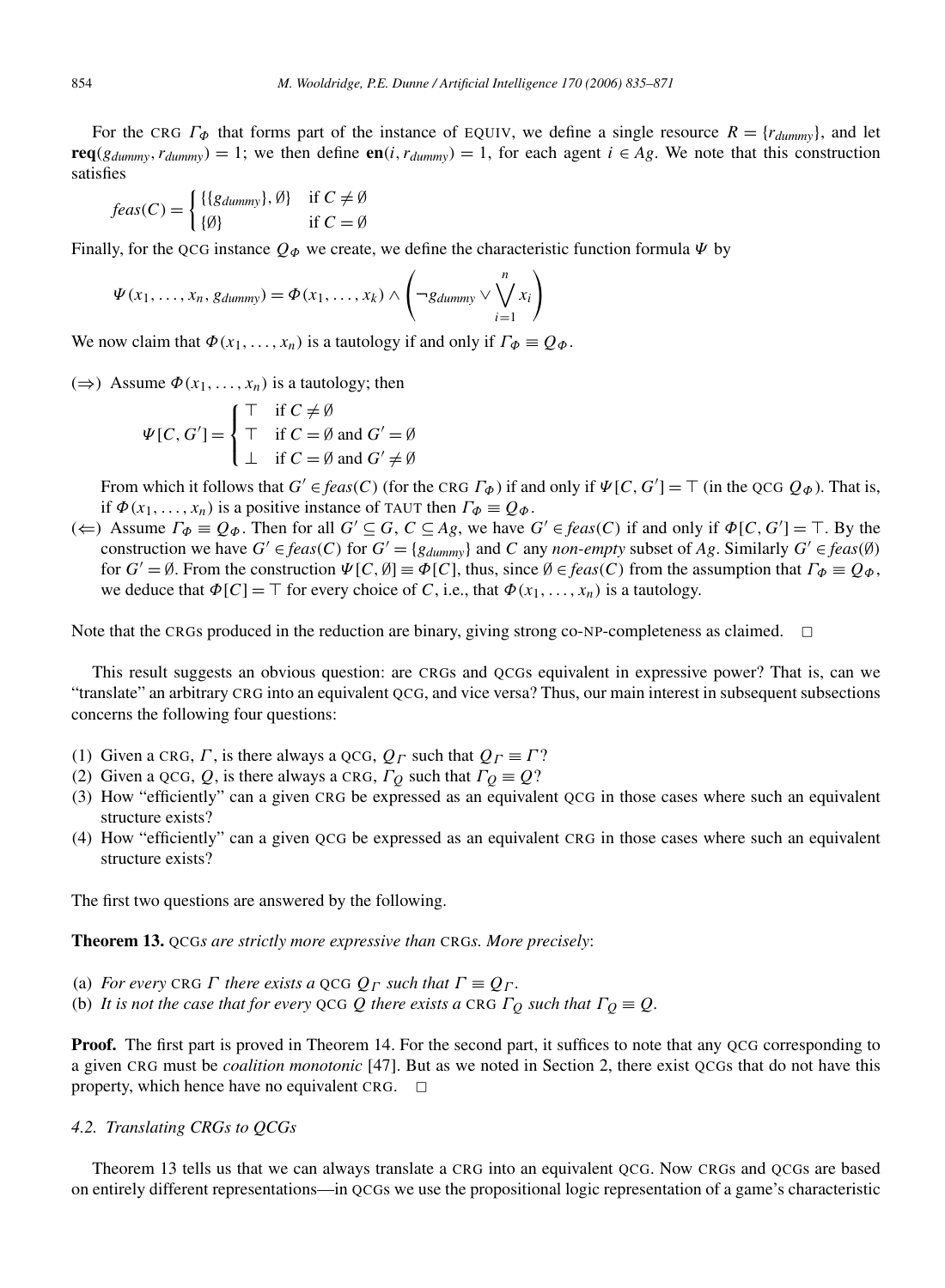function, while we have no need of such a representation in CRGs, since the feasible choices available to a coalition are implicit within the requirement and endowment functions. The fact that we can translate from CRGs to QCGs means that, in principle, when dealing with scenarios modelled by CRGs, we have a choice of representations available: we can work with either the requirements and endowments representation of CRGs, or the propositional logic representation of QCGs. The latter representation would make it possible to use the extensive technology of propositional logic reasoning developed within AI when reasoning about CRGs. However, the fact that we can translate a CRG to an equivalent CRG does not imply that such a translation can be done *efficiently*. If the best translation we can find leads to a propositional logic QCG representation that is (say) exponential in the size of the CRG, then the fact that we can in principle translate one to the other is likely to be of little practical value. Indeed, there is an "obvious" translation of CRGS to QCGs which does indeed lead to an exponentially sized characteristic function formula. However, it turns out that we can *always* do the translation efficiently. We prove in Theorem 14 that, not only is it the case that every CRG may be described by an equivalent QCG, but also that this translation produces a QCG characteristic function formula that has an  $O(b^2t)$  overhead over the size of the original CRG, where *b* is the maximum number of bits required to encode the endowment and requirement values, and *t* is the number of resources.

To make this precise, we first need to define our notions of "efficiency" and, in particular, the manner in which the "sizes" of CRGs and OCGs are captured. In what follows, recall that  $m = |G|$  is the number of goals  $n = |Ag|$  is the number of agents, and  $t = |R|$  is the number of resources. Now, in both formalisms we have  $\langle G, Ag, G_1, \ldots, G_n \rangle$ as elements in common, within CRGs the systems of feasible goal sets for coalitions are described via  $(R, en, req)$ and for QCGs via some propositional formula, *Ψ* over propositional variables *Ag* and *G*. For a CRG the significant contributing factor is, therefore, the space required to encode the  $n \times t$  matrix of *endowments* and the  $m \times t$  matrix of *requirements*. Thus, how "efficiently" some system of feasible goal sets for coalitions is described within in a CRG is determined by two measures: *t*, the number of resources employed; and the *number of bits* used in representing the values **en**(*a, r*), **req**(*g,r*). For  $\Gamma = \langle Ag, G, R, G_1, \ldots, G_n,$  **en**, **req**), with  $|Ag| = n$ ,  $|G| = m$ , and  $|R| = t$ , fix

$$
b = 1 + \max_{r \in R, a \in A, g \in G} \{ \lfloor \log_2 \mathbf{en}(a, r) \rfloor, \lfloor \log_2 \mathbf{req}(g, r) \rfloor \}
$$

From which we may assume that each value of  $en(a, r)$ ,  $req(g, r)$  is represented in binary using exactly *b* bits. We can now define the *size* of a CRG,  $\Gamma = \langle Ag, G, R, G_1, \ldots, G_n, \text{en}, \text{req} \rangle$ , denoted  $M<sup>CRG</sup>(\Gamma)$ , as

$$
MCRG(\Gamma) = b|R|(Ag| + |G|) = bt(n+m)
$$

In contrast, for a representation via a QCG, we define the size of a QCG,  $Q$ , denoted  $M^{\text{QCG}}(Q)$ , as  $|\Psi|$ , i.e., the total number of occurrences of literals used in presenting the formula *Ψ* , where only binary Boolean operations and negation may be used in forming *Ψ* . (Note that we consider some general issues respecting the measures *M*CRG and  $M^{\text{QCG}}$  at the end of this sub-section.)

**Theorem 14.** For every CRG,  $\Gamma = \langle Ag, G, R, G_1, \ldots, G_n \rangle$ , **en**, **req**), with  $|Ag| = n$ ,  $|G| = m$ , and  $|R| = t$ , there exists  $a \ QCG, \ Q_F = \langle G, Ag, G_1, \ldots, G_n, \Psi \rangle$  such that  $\Gamma \equiv Q_F$  and for which

$$
|\Psi| = O(bt(n+m+b)) = O(MCRG(\Gamma)) + O(b2t)
$$

**Proof.** The proof is constructive. Given  $\Gamma = \langle Ag, G, R, G_1, \ldots, G_n \rangle$ , **en**, **req**) we form an equivalent QCG,  $Q_{\Gamma}$ , as follows. Since  $Ag$ ,  $G$ , and  $\langle G_1, \ldots, G_m \rangle$  are the same sets in  $\Gamma$  and  $Q_\Gamma$ , the major part of the construction is concerned with building the formula  $\Psi$  within  $Q_\Gamma$  so that for  $C \subseteq Ag$ , and  $G' \subseteq G$ , we have  $G' \in feas(C)$  if and only if  $\Psi$ [*C*, *G*<sup>'</sup>] = T.

The formula  $\Psi$  comprises *t* sub-formulae,  $\Phi_k(Ag, G)$  where  $1 \leq k \leq t$ , there being one such formula for each distinct resource  $r_k \in R$ . The formula  $\Psi$  is formed from these, via

$$
\Psi = \bigwedge_{k=1}^t \Phi_k(Ag, G)
$$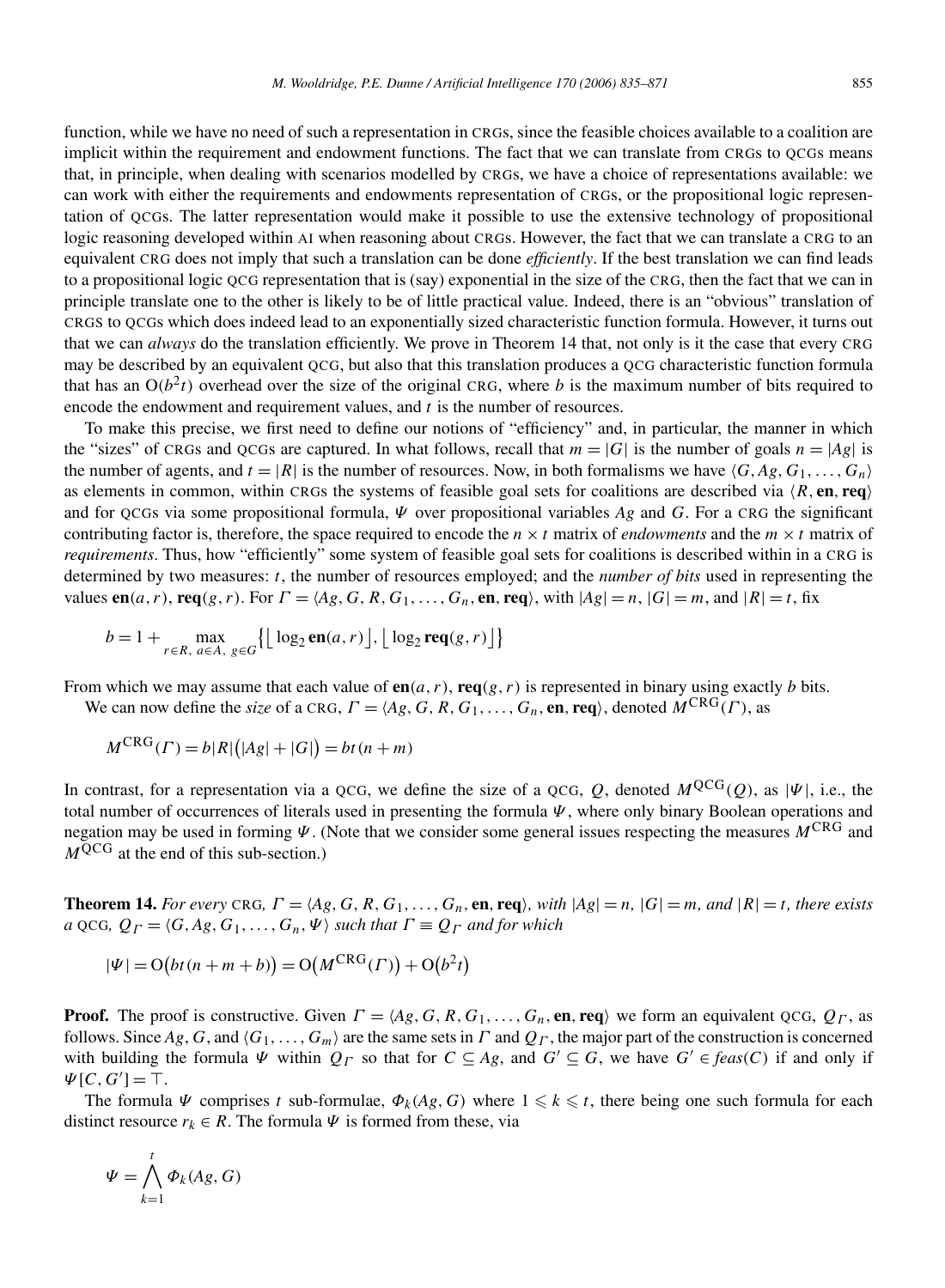The role of the sub-formula  $\Phi_k(Ag, G)$  is to describe the conditions under which for  $C \subseteq Ag$ , and  $G' \subseteq G$ , the coalition *C* has a sufficient endowment of the resource  $r_k$  to satisfy the total requirement of this needed to realise  $G'$ . In other words,  $\Phi_k(Ag, G)$  will be such that

$$
\Phi_k[C, G'] = \top \Leftrightarrow \sum_{a_i \in C} \mathbf{en}(a_i, r_k) \geqslant \sum_{g_j \in G'} \mathbf{req}(g_j, r_k)
$$

Recalling that the values **en** $(a_i, r_k)$  and **req** $(g_i, r_k)$  can be represented using exactly *b* bits,  $\Phi_k(Ag, G)$  can be considered as a formula having  $b \times (n + m)$  arguments,

$$
\left\langle X_1^k, X_2^k, X_3^k, \ldots, X_n^k, Y_1^k, Y_2^k, \ldots, Y_m^k \right\rangle
$$

with

$$
X_i^k = \langle x_{i,b-1}^k, x_{i,b-2}^k, \dots, x_{i,1}^k, x_{i,0}^k \rangle
$$
  

$$
Y_j^k = \langle y_{j,b-1}^k, y_{j,b-2}^k, \dots, y_{j,1}^k, y_{j,0}^k \rangle
$$

Of course, in order to implement  $\Psi$ , each of these  $x_{i,p}^k$  and  $y_{j,q}^k$  must be specified as some  $a \in A$ ,  $g \in G$ , or a *constant* value.

Suppose that the *b*-bit binary representation of **en** $(a_i, r_k)$  is  $e_{i,b-1}^k e_{i,b-2}^k \dots e_{i,1}^k e_{i,0}^k$  and that of **req** $(g_j, r_k)$  is *d*<sup>*k*</sup><sub>*j*,*b*−2</sub> *...d*<sup>*k*</sup><sub>*j*,1</sub>*d*<sup>*k*</sup><sub>*j*,0</sub>. So that

$$
\mathbf{en}(a_i, r_k) = \sum_{p=0}^{b-1} (e_{i,p}^k \times 2^p); \qquad \mathbf{req}(g_j, r_k) = \sum_{q=0}^{b-1} (d_{j,q}^k \times 2^q)
$$

For the formula  $\Phi_k(Ag, G)$  the appropriate substitutions are given by

$$
x_{i,p}^k := \begin{cases} a_i & \text{if } e_{i,p}^k = 1 \\ 0 & \text{if } e_{i,p}^k = 0 \end{cases}
$$

$$
y_{j,q}^k := \begin{cases} g_j & \text{if } d_{j,q}^k = 1 \\ 0 & \text{if } d_{j,q}^k = 0 \end{cases}
$$

The sub-formula  $\Phi_k(Ag, G)$  contains three separate parts:

- 1. *Endow<sub>k</sub>*( $X_1^k$ ,  $X_2^k$ , ...,  $X_n^k$ ) which computes  $u_{z-1}^k u_{z-2}^k$ ...  $u_1^k u_0^k$  the  $z = (b+1 + \lfloor \log_2(nm) \rfloor)$ -bit *binary* representation resulting by adding the *n b*-bit binary values described by the instantiation of  $\langle X_1^k, X_2^k, \ldots, X_n^k \rangle$ .
- 2. Require<sub>k</sub> $(Y_1^k, Y_2^k, \ldots, Y_m^k)$  which computes  $v_{z-1}^k v_{z-2}^k \ldots v_1^k v_0^k$  the  $z = (1 + b + \lfloor \log_2(nm) \rfloor)$ -bit *binary* representation resulting by adding the *m b*-bit binary values described by the instantiation of  $\langle Y_1^k, Y_2^k, \ldots, Y_m^k \rangle$ .
- 3. *Compare<sub>k</sub>*( $u_{z-1}^k, \ldots, u_0^k, v_{z-1}^k, \ldots, v_0^k$ ) which returns the value  $\top$  if and only if

$$
\sum_{l=0}^{z-1} (u_l^k \times 2^l) \geq \sum_{l=0}^{z-1} (v_l^k \times 2^l)
$$

Before analysing the size of the formula  $\Psi = \bigwedge_{k=1}^t \Phi_k(Ag, G)$  we first establish the correctness of our construction. For this it suffices to show that  $\Phi_k[C, G'] = \top$  if and only if  $\sum_{a_i \in C} \mathbf{en}(a_i, r_k) \geqslant \sum_{g_j \in G'} \mathbf{req}(g_j, r_k)$ . Thus consider any  $C \subseteq Ag$  and  $G' \subseteq G$ . For the substitutions of  $x_{i,p}^k$  by  $a_i$  or 0, and of  $y_{j,q}^k$  by  $g_j$  or 0 described above we see that the following holds of  $\Phi_k[C, G']$ . If  $a_i \notin C$  then  $X_i^k$  is the *b*-bit representation of the value 0:  $a_i$  does not contribute anything to satisfying the total requirement for  $r_k$ . On the other hand, if  $a_i \in C$ , then  $X_i^k$  is the *b*-bit representation of the value **en**( $a_i, r_k$ ). Similarly, if  $g_j \notin G'$  then  $Y_j^k$  is the *b*-bit representation of the value 0; if  $g_j \in G'$  then  $Y_j^k$ is the *b*-bit representation of the value **req**( $g_j$ ,  $r_k$ ). It follows that the value computed by *Endow<sub>k</sub>*[*C*, *G'*] is exactly  $\sum_{a_i \in C} \mathbf{en}(a_i, r_k)$  (with *z* bits sufficing to represent this value in binary). In the same way, the value computed by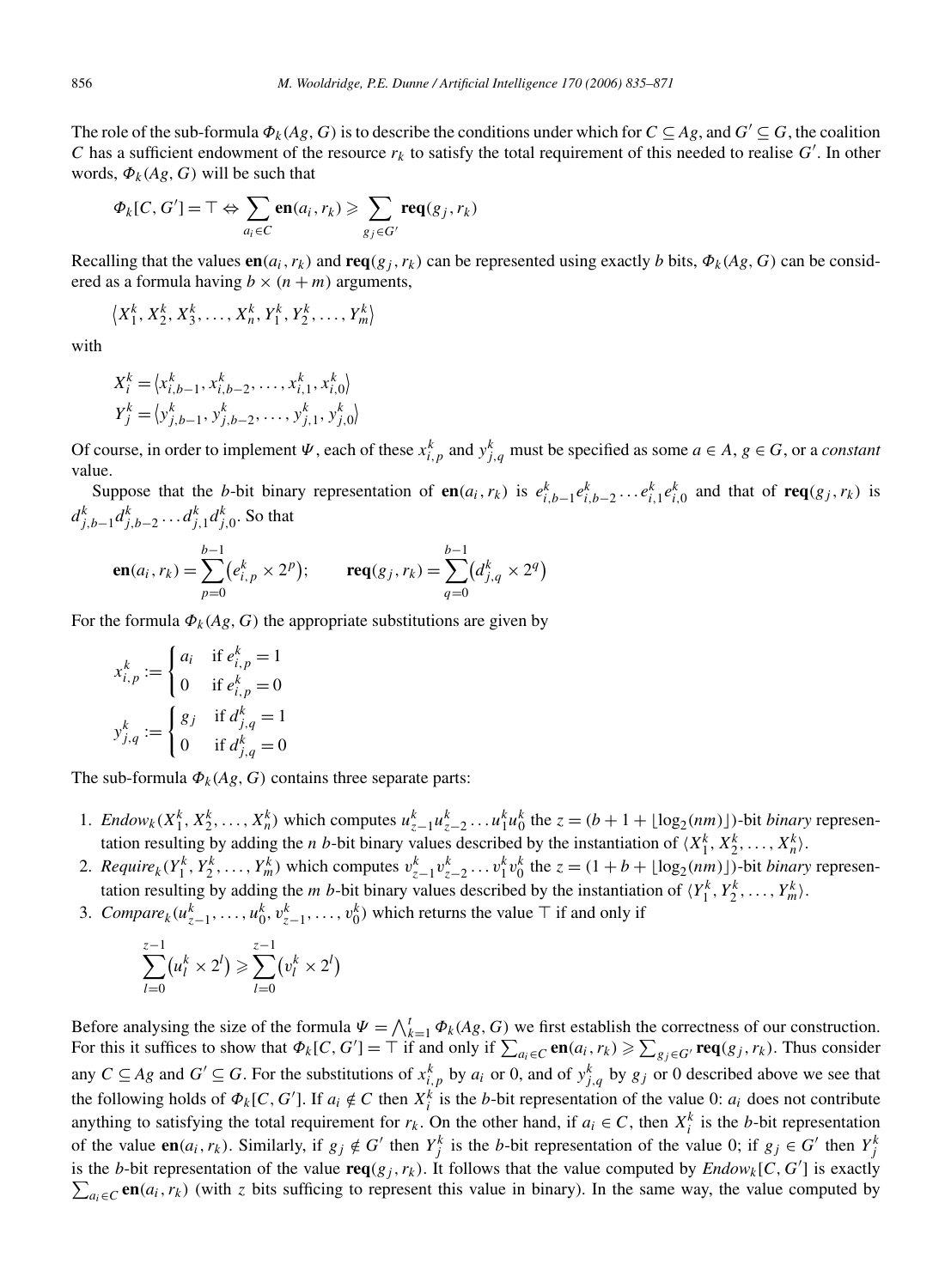*Require*<sub>k</sub>[C, G'] is exactly  $\sum_{g_j \in G'} \text{req}(g_j, r_k)$  (again with *z* bits sufficing to represent this value in binary). In total, from the description of *Comparek()* this yields

$$
\Phi_k[C, G'] = Compare_k(Endow_k[C, G'], Required_k[C, G'])
$$

$$
= \left(\sum_{a_i \in C} \mathbf{en}(a_i, r_k) \geqslant \sum_{g_j \in G'} \mathbf{req}(g_j, r_k)\right)
$$

Thus the formula  $\Psi = \bigwedge_{k=1}^{t} \Phi_k(Ag, G)$  correctly describes the feasible goal sets  $(G')$  for each coalition  $(C)$  within the CRG, *Γ* .

Regarding the size of this formula, it is clear that |*Ψ*| equals

$$
\sum_{k=1}^{t} |\Phi_k(Ag, G)| \leq t \times |Compare_1(Endow_1(Ag, G), Required_1(Ag, G))|
$$

The formulae *Endow*<sub>1</sub>(*Ag*, *G*) and *Require*<sub>1</sub>(*Ag*, *G*) implement addition of *n* (respectively *m*) *b*-bit values, each returning the answer using *z* bits. Formulae of size O*(nb)* and O*(mb)* for these operations are described in [21], see e.g., [11, p. 115]. Finally, the formula *Compare*<sub>1</sub>() involves 2 sets of *z* arguments,  $\langle u_{z-1}^1, u_{z-2}^1, \ldots, u_1^1, u_0^1 \rangle$  and  $\langle v_{z-1}^1, v_{z-2}^1, \ldots, v_1^1, v_0^1 \rangle$ , returning the answer  $\top$  if and only if

$$
\sum_{p=0}^{z-1} (u_p^1 \times 2^p) \geqslant \sum_{p=0}^{z-1} (v_p^1 \times 2^p)
$$

This holds if and only if one of the following is true:

- (1) For each  $0 \le p \le z 1$ ,  $u_p^1 = v_p^1$ , i.e., *Endow*<sub>1</sub>(*Ag, G*) = *Require*<sub>1</sub>(*Ag, G*)
- (2) There is an index (*l*) for which  $u_l^1 = 1$ ,  $v_l^1 = 0$ , and for each  $l + 1 \leq p \leq z 1$   $u_p^1 = v_p^1$ , i.e., *Endow*<sub>1</sub>(*Ag*, *G*) >  $Required_1(Ag, G)$ .

These conditions are described by the formula

$$
\left(\bigwedge_{p=0}^{z-1} (u_p^1 \equiv v_p^1)\right) \vee \bigvee_{l=0}^{z-1} \left(u_l^1 \wedge (\neg v_l^1) \wedge \bigwedge_{p=l+1}^{z-1} (u_p^1 \equiv v_p^1)\right)
$$

An easy analysis showing this to have size  $O(z^2)$  and thus *Compare*<sub>1</sub>() can be realised in size  $O(b^2 + (\log n)^2 +$ *(*log *m*)<sup>2</sup>). In total *Ψ* has size O(*t*(*bn* + *bm* + *b*<sup>2</sup> + (log *n*)<sup>2</sup> + (log *m*)<sup>2</sup>)) giving the bound O(*bt*(*n* + *m* + *b*)), via the observations  $(\log n)^2 = o(n)$  and  $(\log m)^2 = o(m)$ .  $\Box$ 

Using the construction in the proof of Theorem 14 we can now establish that PGS  $\in$  NC<sup>1</sup>, i.e., present the

**Proof of Theorem 11.** Recall that an instance of PGS consists of a CRG,  $\Gamma = \langle Ag, G, R, G_1, \ldots, G_n, \text{en}, \text{req} \rangle$  together with a subset *G'* of *G*, with the instance accepted if there is some coalition  $C \subseteq Ag$  for which  $G' \in sf(C)$ .

Consider the propositional formula,  $\Psi_r$ , constructed in the proof of Theorem 14. The sub-formula,  $\Phi_k(Ag, G)$ , was initially described as having  $n + m$  "blocks" of *b* propositional arguments— $X_i^k$  (with  $1 \leq i \leq n$ ) and  $Y_j^k$  (with  $1 \leq j \leq m$ )—with the individual arguments in each block being set to constant values or propositional variables:  $a_i$ (for  $X_i^k$ ),  $g_j$  (for  $Y_j^k$ ). In order to obtain an NC<sup>1</sup> algorithm for PGS, we modify the mechanism used to replace the variables  $X_i^k$ : the substitution of variables in *G* for variables in  $Y_j^k$  remains unaltered.

Suppose the *b*-bit representation of **en** $(a_i, r_k)$  is  $e_{i,b-1}^k e_{i,b-1}^k \cdots e_{i,1}^k e_{i,0}^k$ . The variable  $x_{i,p}^k$  of  $X_i^k$  is replaced by the formula:

$$
x_{i,p}^k := \begin{cases} \bigvee_{g \in G_i} g & \text{if } e_{i,p}^k = 1\\ 0 & \text{if } e_{i,p}^k = 0 \end{cases}
$$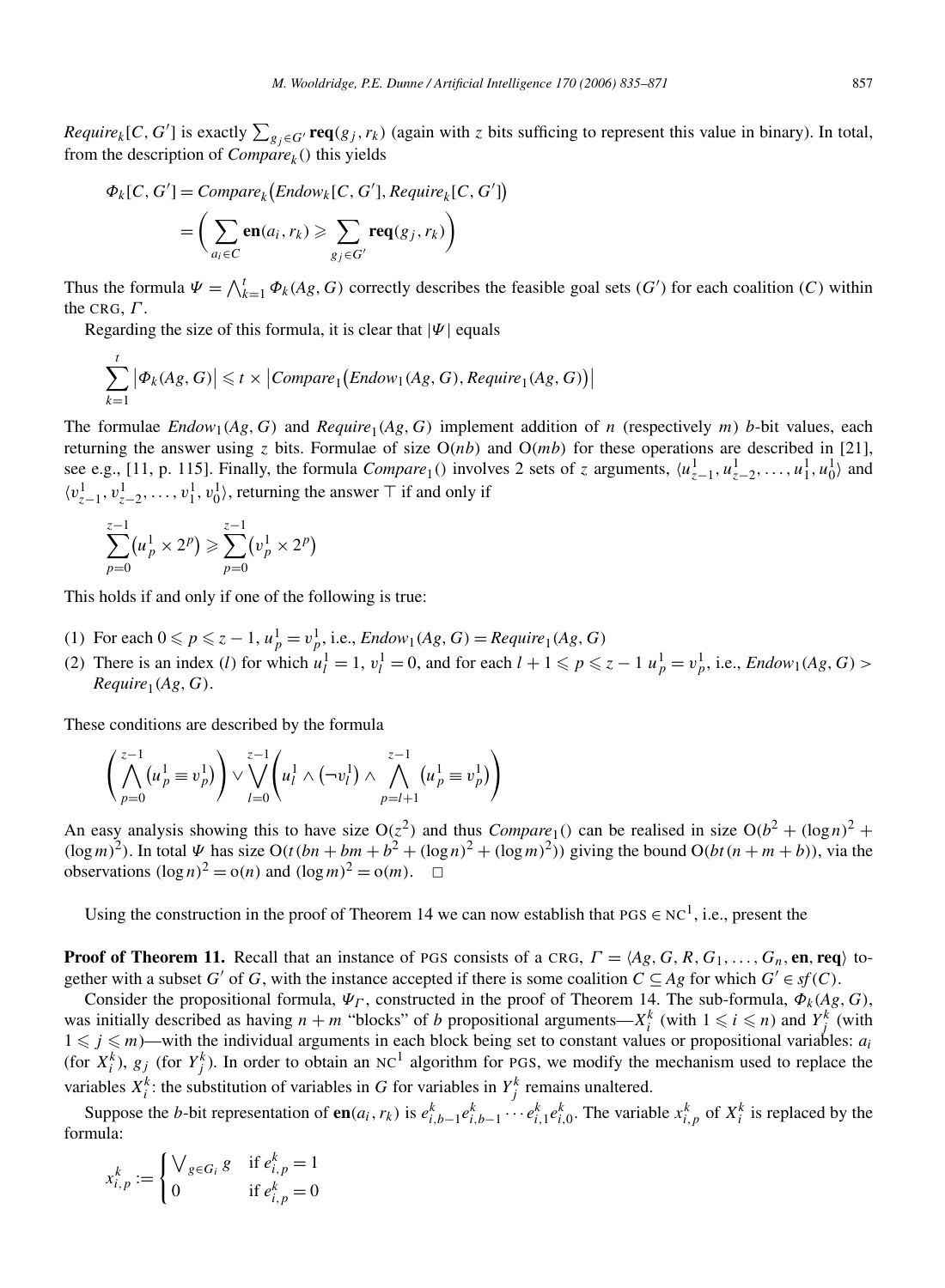Let *Ψ*P<sub>GS</sub>(*G*) (which is defined solely in terms of propositional variables *G*) be the resulting formula. Choose any  $G' \subseteq G$  and consider  $\Psi_{\text{PGS}}[G']$ . The *b*-bit value described by  $X_i^k$  will be **en** $(a_i, r_k)$  if  $G' \cap G_i \neq \emptyset$  and 0 otherwise. It follows, from the analysis in Theorem 14, that  $\psi_{\rm PGS}[G']$  will output  $\top$  if and only if:

$$
\forall r \in R \text{ en}(C_{\text{max}}, r) \geqslant \text{req}(G', r)
$$

where  $C_{\text{max}} = \{a_i: G_i \cap G' \neq \emptyset\}$ . As we observed in the proof of Theorem 10, if  $C \subseteq Ag$  is such that  $G' \in sf(C)$ , then it must be the case that  $C \subseteq C_{\text{max}}$ , and this suffices to establish the correctness of  $\Psi_{\text{PGS}}(G)$ . To complete the proof that PGS  $\in \text{NC}^1$ , first observe that  $|\Psi_{PGS}(G)|$  is polynomially-bounded in, *N*, the number of bits required to encode an instance of PGS. Since  $\psi_{PGS}$  is a propositional formula, using the standard construction of [5], (described in [11, pp. 68–69]) yields a parallel algorithm with run-time  $O(log |\Psi_{PGS}|) = O(log N)$ .  $\Box$ 

## *4.3. Translating QCGs to CRGs*

Next, we consider the more difficult issue of translating QCGs to CRGs. We know from Theorem 13 that there are QCGs for which no equivalent CRG exists. This raises the question of exactly what conditions characterise QCGs that *do* have an equivalent CRG. Our next results give a partial characterisation of those QCGs for which an equivalent CRG exists:

- First, Theorem 15 gives four *necessary* conditions on QCGs for the existence of an equivalent CRG. Intuitively, these conditions state that (i) monotonically increasing coalitions have monotonically increasing feasible goal sets; (ii) if a coalition can choose a goal set  $G'$ , then that coalition can choose every subset of  $G'$ ; (iii) the empty coalition has no choices; and (iv) disjoint coalitions have superadditive choices—they can achieve everything together that they could achieve apart.<sup>7</sup>
- Second, Theorem 16 defines some *sufficient* conditions on QCGs for the existence of an equivalent CRG. Roughly, these conditions state that equivalent CRGs exist for QCGs with characterictic function formulae corresponding to certain types of monotonic Boolean functions.
- Third, Theorem 17(a–c) establishes three properties regarding the relative efficiency of describing characteristic functions via QCGs and CRGs: that the size of a QCG need be (at worst) only quadratically larger than the size of an equivalent CRG; that there are instances for which CRG representations are possible, but any such representation is exponentially larger than a minimal equivalent QCG; and, finally, that there are instances for which the smallest QCG representation has size exponential in the number of goals, (and thus, an equivalent CRG is also exponential size).

First, then, we will give some necessary conditions on QCGs for the existence of an equivalent CRG.

We start by recalling that the abstraction underlying both the concepts of CRGs and QCGs concerns the relationship between subsets of *Ag* (i.e., coalitions, *C*) and sets of goals, *G* , deemed as "feasible" for these. Thus the fundamental constructs being modelled are mappings

$$
\mathcal{F}: 2^{Ag} \to 2^{2^G}
$$

associating each  $C \subseteq Ag$  with a set of subsets of *G*: the sets of goals that are *feasible* for *C*.

The formalism provided by QCGs is based on the observation that  $\mathcal F$  can be viewed as a propositional logic function via its characteristic function  $\chi_F(Ag, G)$ , and therefore, using a propositional formula *Ψ* for which  $\Psi[C, G'] = \top$  if and only if  $\chi_{\mathcal{F}}[C, G'] = \top$  obviates any need explicitly to enumerate  $\mathcal{F}(C)$  for each  $C \subseteq Ag$  in order to describe  $\mathcal{F}$ .

The formalism offered by CRGs takes a rather different approach arising from the fact that for *some* F we can characterise each of the sets  $\mathcal{F}(C)$  in terms of some choice,  $\langle R, en, req \rangle$ , of resources, agent endowments, and goal requirements, so that  $\mathcal F$  is effectively described, not by a propositional logic formula, but through two matrices whose values are whole numbers, i.e., the  $n \times t$  matrix of agent endowments, and the  $m \times t$  matrix of goal requirements. Of course while it is self-evident that *every* system  $\mathcal F$  can be modelled by a QCG, in consequence of Theorem 13(b) there are systems that *cannot* be described by a CRG. This motivates the following definition,

<sup>7</sup> Readers with an interest in cooperation logics may wish to note that this last condition is essentially the same as axiom *S* in Pauly's Coalition Logic [30, p. 54], which in turn follows from the superadditivity property of playable games [30, p. 30].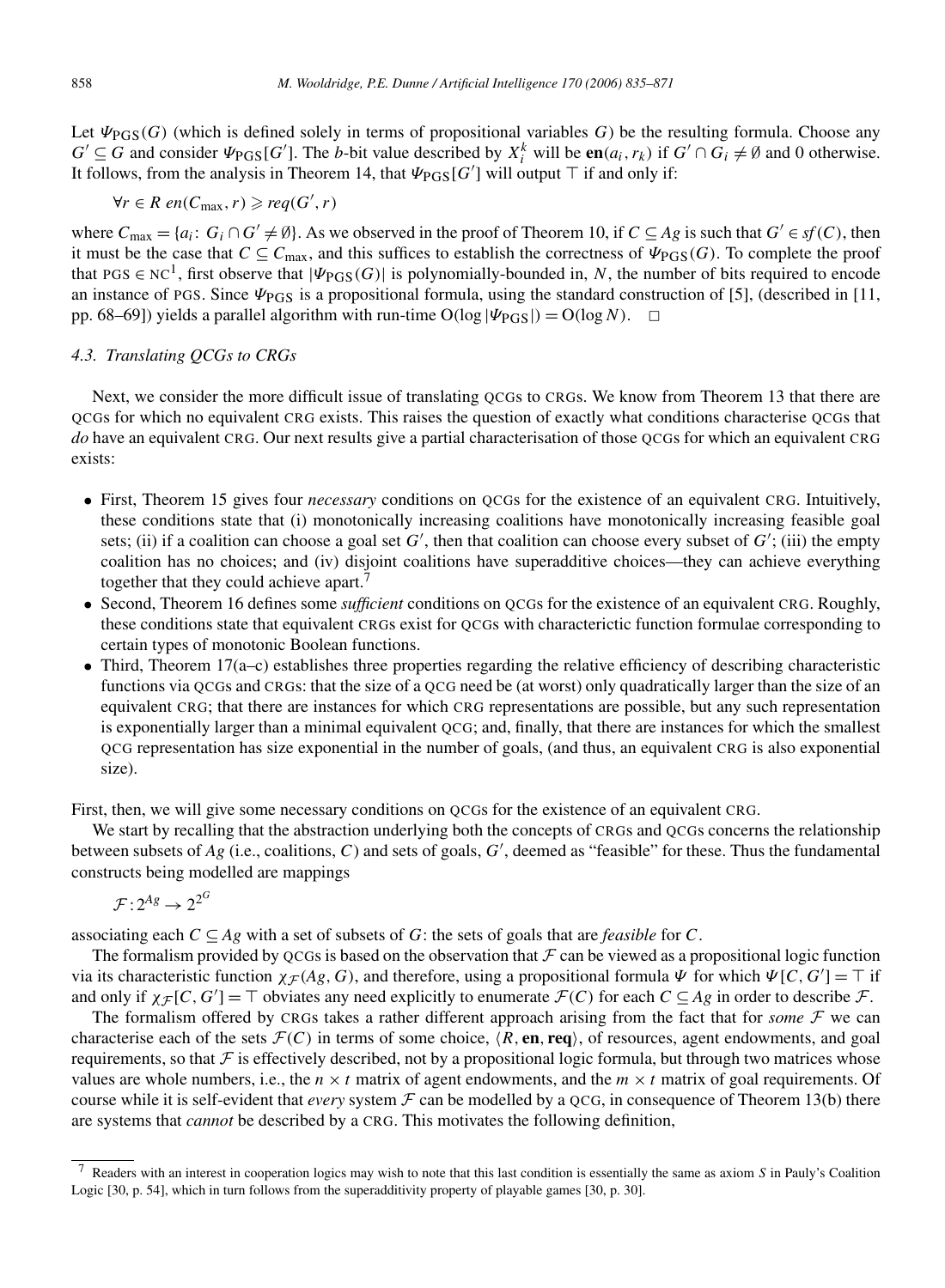**Definition 2.** We say that the system  $\mathcal{F}: 2^{Ag} \to 2^{2^G}$  is *resource definable for*  $\langle Ag, G \rangle$  if there is a CRG,  $\Gamma =$  $\langle Ag, G, R, G_1, \ldots, G_n, \text{en}, \text{req} \rangle$  in which for all  $C \subseteq Ag$  and  $G' \subseteq G$ ,

$$
(\forall r \in R \text{ en}(C, r) \geqslant \text{req}(G', r)) \Leftrightarrow (G' \in \mathcal{F}(C))
$$

Over the next series of results we describe some sufficient conditions for  $\mathcal F$  to be resource definable. These are expressed in terms of properties of the characteristic function  $\chi_F(Ag, G)$ .

**Theorem 15.** Let  $\mathcal{F} \in \{2^{Ag} \to 2^{2^G}\}\$ . The system  $\mathcal{F}$  is resource definable for  $\langle Ag, G \rangle$  only if it satisfies all of the *following conditions.*

(C1)  $\mathcal F$  *is* coalition monotonic, *that is*:

 $(C \subseteq D \text{ and } G' \in \mathcal{F}(C)) \Rightarrow G' \in \mathcal{F}(D)$ 

(C2)  $\mathcal F$  *is* goal anti-monotonic, that is:

$$
(G'' \subseteq G' \text{ and } G' \in \mathcal{F}(C)) \Rightarrow G'' \in \mathcal{F}(C)
$$

 $(\text{C3}) \mathcal{F}(\emptyset) = {\emptyset}.$ 

(C4)  $\mathcal{F}$  *is* superadditive, in the sense that if  $C \cap D = \emptyset$  and both  $G' \in \mathcal{F}(C)$ ,  $G'' \in \mathcal{F}(D)$  then  $G' \cup G'' \in \mathcal{F}(C \cup D)$ .

**Proof.** Both (C1) and (C2) are trivial consequences of our formulation of CRG. (C3) is immediate from the fact that given any resource r in a CRG,  $en(\emptyset, r) = 0$  and  $req(\emptyset, r) = 0$ . Finally, that (C4) must also hold of F follows from the observation that in any CRG, *Γ*, should  $en(C, r) \geqslant req(G', r)$  and  $en(D, r) \geqslant req(G'', r)$  and  $C \cap D = \emptyset$ , then *C*'s expenditure of *r* in realising  $G''$  does not affect the quantity of resource *r* that is available to *D*, hence  $en(C \cup D, r)$  ≥  $req(G' \cup G'', r)$ . □

We make two initial observations concerning the statement of this theorem. Firstly, we note the form of condition (C3):  $\mathcal{F}(\emptyset) = \{\emptyset\}$  rather than  $\emptyset \in \mathcal{F}(\emptyset)$ . The latter would allow the possibility for *non-empty*  $G' \subseteq G$  to be *feasible* for the empty coalition of agents, however such would arise only in the event of there being goals,  $g \in G$  for which **req** $(g, r) = 0$  for each *r*. As mentioned in our introductory formulation of CRGs we are assuming that "trivial" goals of this nature are not present. It follows that the *only* goal set which is feasible for  $C = \emptyset$  is  $G' = \emptyset$ .

As a second point, we note that  $G \in \mathcal{F}(Ag)$  is *not* a necessary condition for a system to be resource definable as the following simple example shows. Let

$$
Q = \langle \{g_1, g_2\}, \{a\}, \{g_1, g_2\}, \Psi(a, g_1, g_2) \rangle
$$

where

$$
\Psi(a, g_1, g_2) \equiv (\neg g_1)(\neg g_2) \lor a(\neg g_1 \lor \neg g_2)
$$

An equivalent CRG,  $\Gamma_O$  is formed using  $R = \{r_1\}$ ,  $\mathbf{en}(a, r_1) = 1$ ,  $\mathbf{req}(g_1, r_1) = \mathbf{req}(g_2, r_1) = 1$ . For these we have  $\Psi[a, \{g_1, g_2\}] = \bot$ , however each of the three feasible sets for *a*, i.e., {Ø, { $g_1$ }, { $g_2$ }} in *Q* is also a feasible set for *a* in  $\Gamma_0$ . Similarly, { $g_1, g_2$ } is not a feasible set for *a* in  $\Gamma_0$ .

In order to state some sufficient conditions, we must first recall some basic definitions and results concerning the class of *monotone* propositional functions.

**Definition 3.** Let  $X_n = \{x_1, \ldots, x_n\}$  be set of *n* propositional variables. Given two propositional functions  $f(X_n)$  and  $g(X_n)$ , we write  $f \le g$  if for all  $Y \subseteq X_n$  it holds that  $f[Y] \le g[Y]$ , where the ordering of constant values is  $\perp < \top$ . The function  $f(X_n)$  is monotone *increasing* if

 $\forall Y \subset Z \subseteq X_n$  *f*[*Y*] ≤ *f*[*Z*]

Similarly,  $f(X_n)$  is monotone *decreasing* if

 $\forall Y \subset Z \subseteq X_n$  *f*[*Z*] ≤ *f*[*Y*]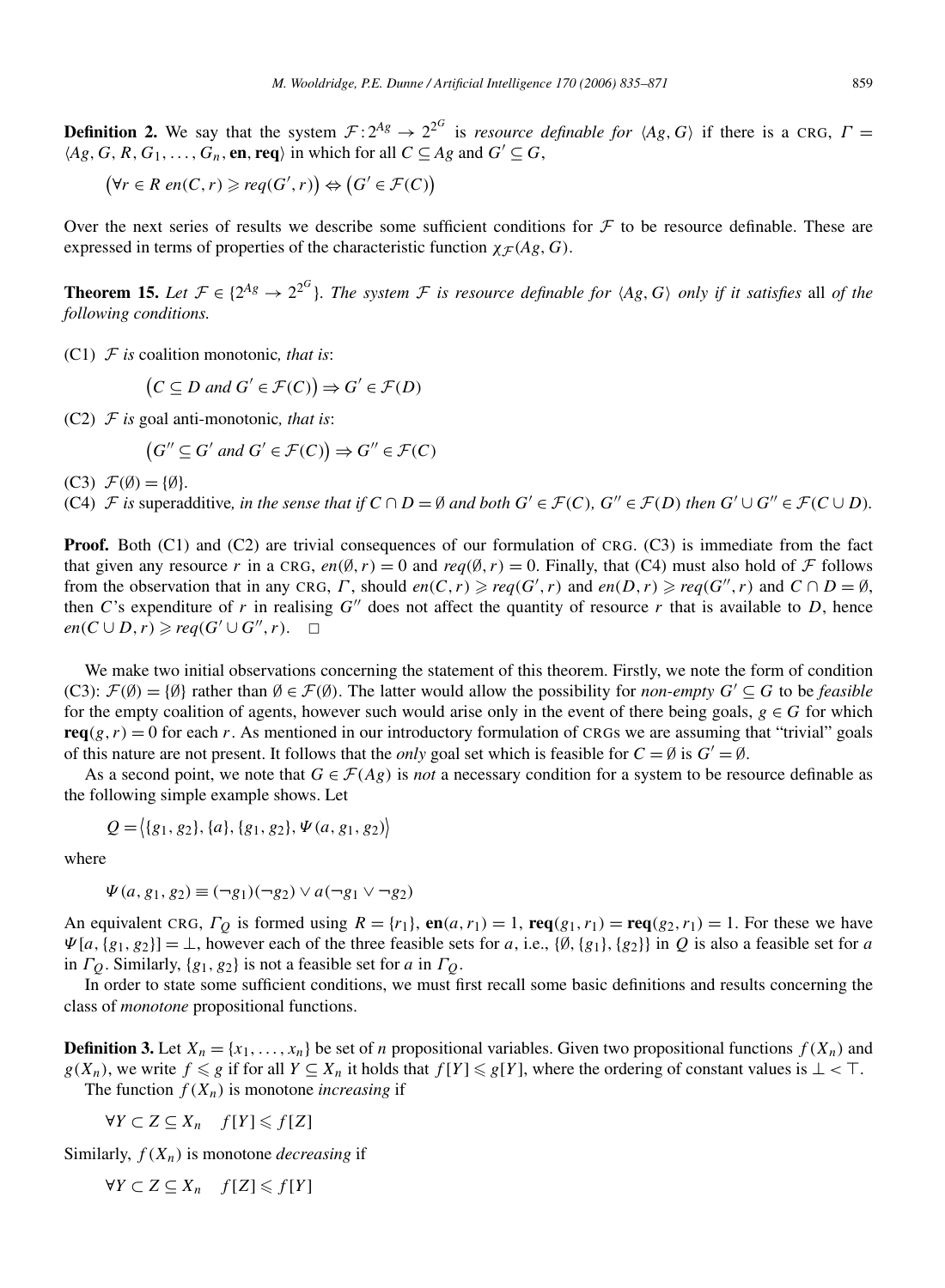**Fact 4.**  $f(x_1, \ldots, x_n)$  is monotone increasing

(a) if and only if there is a *unique* set

$$
\mathcal{P}(f) = \{P_1, P_2, \ldots, P_k\} \subset 2^{X_n}
$$

for which  $(P_i \subseteq P_j) \Leftrightarrow (i = j)$  and with

$$
f(X_n) \equiv \bigvee_{i=1}^k \bigwedge_{x_j \in P_i} x_j
$$

We call  $P(f)$  the *product set* for f.

(b) if and only if there is a *unique* set

$$
Q(f) = \{Q_1, Q_2, \ldots, Q_l\} \subset 2^{X_n}
$$

for which  $(Q_i \subseteq Q_j) \Leftrightarrow (i = j)$  and with

$$
f(X_n) \equiv \bigwedge_{i=1}^{l} \bigvee_{x_j \in Q_i} x_j
$$

We call  $Q(f)$  the *clause set* for  $f$ .

- (c) if and only if  $f(x_1,...,x_n) \in \{\top, \bot\}$  (i.e., *f* is a *constant* function) *or* there is a propositional *formula*,  $\Psi(x_1, \ldots, x_n)$ , employing *only* the binary operations { $\wedge$ ,  $\vee$ } (i.e., negation,  $\neg$ , is not used in  $\Psi$ ) for which  $f_{\Psi}$ , the propositional function represented by  $\Psi$ , is equivalent to  $f$ .
- (d) if and only if  $f(\neg x_1, \ldots, \neg x_n)$  is a monotone decreasing propositional function of  $\{x_1, \ldots, x_n\}$ .

For proofs of these properties the reader is referred to any standard monograph on Boolean function complexity, e.g., [11, pp. 15–17].

We need a minor development of the ideas described in Definition 3 and Fact 4 to capture the concept of a propositional function being monotone (increasing or decreasing) with respect to a *subset* of its arguments.

We say that a propositional formula  $\Psi(X_n)$  is in *standard form* if  $\Psi$  is defined using the binary operations {∧, ∨} and unary negation  $(\neg)$  with  $\neg$  applied *only* to propositional variables, e.g.,  $(\neg x_1 \lor x_2)$  is in standard form, however, its equivalent  $\neg(x_1 \land \neg x_2)$  is not. It is well-known that every propositional function can be represented by a formula in standard form.8 It is also the case that any formula, *Φ* (defined using binary operations) may be translated to an equivalent one,  $\Psi$ , with the latter in standard form and having  $|\Psi(X_n)| = O(|\Phi(X_n)|^{2+c})$  (where  $c < 0.1$  is a constant value), cf. the construction presented in [31].

**Definition 5.** Let  $f(X_n)$  be a propositional function and *Y* a subset of  $X_n$ . We say that f is monotone increasing *with respect to the subset Y* if for every  $Z \subseteq X_n \setminus Y$ 

 $\forall U \subset W \subseteq Y$  *f*[ $Z \cup U$ ] ≤ *f*[ $Z \cup W$ ]

Similarly, *f* is monotone *decreasing* with respect to the subset *Y* if for every  $Z \subseteq X_n \setminus Y$ 

 $\forall U \subset W \subseteq Y$  *f*[ $Z \cup W$ ] ≤ *f*[ $Z \cup U$ ]

It is straightforward to obtain the following development of Fact 4.

# **Fact 6.**

(a)  $f(X_n)$  is monotone increasing with respect to a subset *Y* of  $X_n$  if and only if there is a propositional formula *Ψ* (*Y, X<sub>n</sub>* \*Y*) in standard form with unary negation applied *only* to variables in  $X_n \ Y$  and for which  $f_\Psi(X_n)$ —the propositional function represented by  $\Psi$ —is equivalent to  $f(X_n)$ .

<sup>8</sup> For example, representations of propositional functions using CNF or DNF are examples of "standard form" formulae.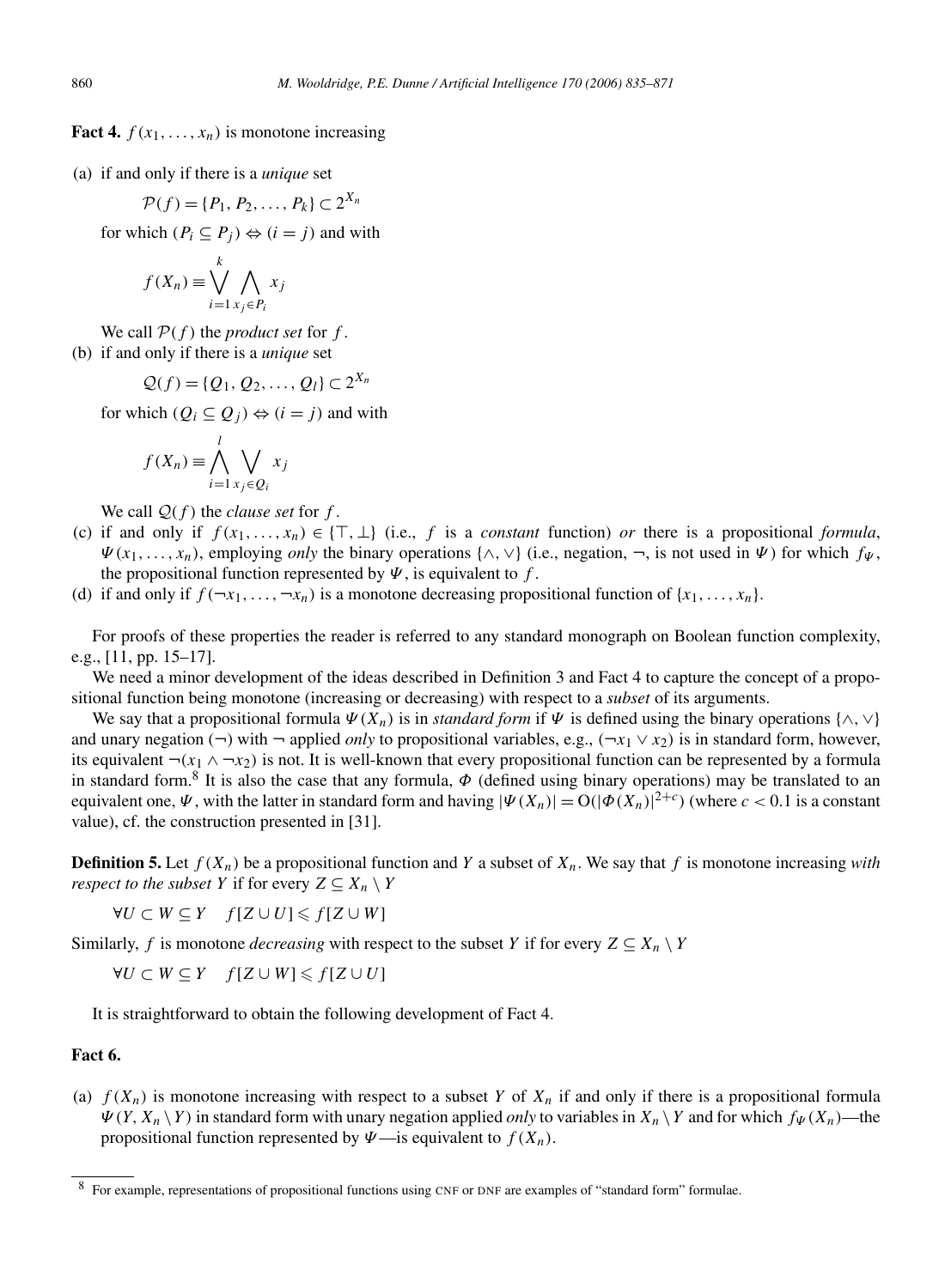- (b)  $f(X_n)$  is monotone decreasing with respect to a subset *Y* of  $X_n$  if and only if there is a propositional formula *Ψ* (*Y, X<sub>n</sub>* \ *Y*) in standard form with *no* variables in *Y* occurring in positive (i.e., *un-negated*) form within  $\Psi$  and for which  $f_{\Psi}(X_n)$ —the propositional function represented by  $\Psi$ —is equivalent to  $f(X_n)$ .
- (c)  $f(X_n)$  is monotone increasing with respect to a subset *Y* and monotone decreasing with respect to the subset  $X_n \setminus Y$  if and only if there is a propositional formula  $\Psi(Y, X_n \setminus Y)$  in standard form with no variable in *Y* occurring in negated form *and* no variable in  $X_n \setminus Y$  occurring in positive (i.e., un-negated) form and for which  $f_{\Psi}(X_n)$ —the propositional function represented by  $\Psi$ —is equivalent to  $f(X_n)$ .

Combining Fact 4(a–b) with Fact 6(b) one consequence that results is that for monotone *decreasing* functions  $f(X_n)$  the product (respectively, clause) sets  $P(f)$  (respectively,  $Q(f)$ ) will be defined by subsets of  $2^{\{-x_1, -x_2, ..., -x_n\}}$ , i.e., as sets of *negated* variables. This interpretation will prove useful subsequently.

Given these definitions, the following result gives some sufficient conditions on QCGs for the existence of an equivalent CRG.

**Theorem 16.** F is resource definable for  $\langle Ag, G \rangle$  for both of the following cases.

(a) 
$$
\chi_{\mathcal{F}}(Ag, G) \equiv \left(\bigwedge_{a \in Ag} a\right) \wedge h(G) \vee \left(\bigwedge_{g \in G} \neg g\right)
$$

*where*  $h(G)$  *is any monotone decreasing function of G with*  $h[\emptyset] = T$ .

(b) 
$$
\chi_{\mathcal{F}}(Ag, G) \equiv f(Ag) \vee \left(\bigwedge_{g \in G} \neg g\right)
$$

*where*  $f(Ag)$  *is any monotone increasing function of Ag with*  $f[\emptyset] = \bot$ *.* 

**Proof.** Our proof is constructive. We show how  $\mathcal F$  may be translated to  $\langle R, \textbf{en}, \textbf{req} \rangle$  in such a way that

$$
\chi_{\mathcal{F}}[C, G'] \equiv \top \Leftrightarrow (\forall r \in R \text{ en } (C, r) \geqslant \text{req}(G', r))
$$

For part (a), with  $|Ag| = n$ , let  $\mathcal{F} \in \{2^{Ag} \to 2^{2^G}\}\)$  be such that

$$
\chi_{\mathcal{F}}(Ag, G) \equiv \left(\bigwedge_{a \in Ag} a\right) \wedge h(G) \vee \left(\bigwedge_{g \in G} \neg g\right)
$$

where  $h[\emptyset] = \top$  and  $h(G)$  is a monotone decreasing function of *G*. We define  $\langle R, \text{en}, \text{req} \rangle$  so that  $\chi_{\mathcal{F}}[C, G'] = \top$  if and only if for each  $r \in R$ ,  $en(C, r) \geqslant req(G', r)$ . Let

$$
\mathcal{Q}(h) = \{E_1, E_2, \ldots, E_p\}
$$

be the (unique) set of subsets of  $\{\neg g_1, \ldots, \neg g_m\}$  defining the *clause set* of *h*.

We call a set of goals,  $S \subseteq G$  a *forbidden goal set* if there is some  $E \in \mathcal{Q}(h)$  for which

$$
\{\neg g \colon g \in S\} = E
$$

If *S* is any forbidden set (or a superset of such a set) it is certainly the case that  $\chi_F[A, S] = \bot$  since there is some  $E_i \in \mathcal{Q}(h)$  for which

$$
h[S] \equiv E_i[S] \equiv \left(\bigvee_{\neg g_j \in E_i} \neg g_j\right)[S] \equiv \bot
$$

In addition, however,  $\chi_F[Ag, T] = \top$  for any *strict* subset *T* of *S*. For if we suppose that  $g \in S \setminus T$ , then  $E_i[T] =$  $(¬g)[T] ≡ ⊤$ , and from Fact 4(b), it follows that  $E_i[T] = ⊤$  for every  $E_j$ : were  $E_j[T] = ⊥$  then this would imply  $E_j \subset E_i$ .

We now have a sufficient basis for constructing the required components  $(R, en, req)$ .

Associated with each  $g_k \in G$  we have a resource,  $r_{g,k}$  for which

$$
\mathbf{en}(a_i, r_{g,k}) = 1
$$
  

$$
\mathbf{req}(g_j, r_{g,k}) = \begin{cases} n & \text{if } j = k \\ 0 & \text{if } j \neq k \end{cases}
$$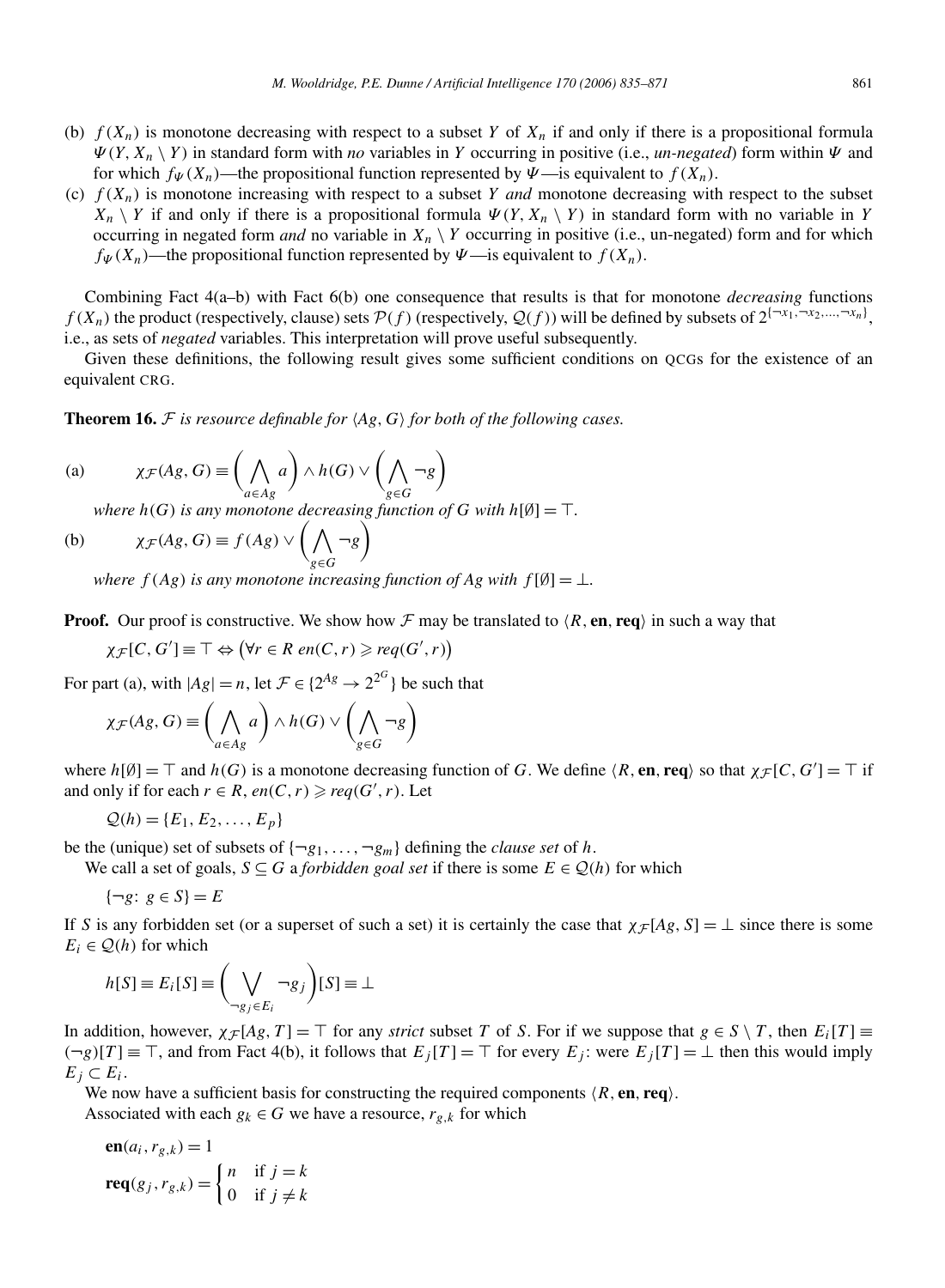These settings suffice to ensure that  $feas[C] = \{\emptyset\}$  for every  $C \subset Ag$  since each  $g_j$  requires exactly  $en(Ag, r_g, j)$  units of the resource  $r_{g,j}$  to be expended.

For each forbidden set *S*  $\subseteq$  *G*, there is a resource  $r_S \in R$ , having

$$
\mathbf{en}(a_i, r_S) = |S| - 1
$$
  

$$
\mathbf{req}(g_j, r_S) = \begin{cases} n & \text{if } g_j \in S \\ 0 & \text{if } g_j \notin S \end{cases}
$$

We note that since  $h(G) \neq \perp$ , every forbidden set has *at least* one element, i.e., the empty clause is not in the clause set  $Q(h)$ . Furthermore if  $Q(h) = \emptyset$ , then we have  $h[G] \equiv \top$ , i.e.,  $\chi_{\mathcal{F}}[Ag, G'] = \top$  for every  $G' \subseteq G$ . In this case, there are no forbidden set resources needed and the collection  $\langle R, \text{en}, \text{req} \rangle$  with  $R = \{r_{g,j}: 1 \leq j \leq m\}$  suffices to form an equivalent CRG.

We now show that

$$
\forall G' \subseteq G \left\{ \begin{aligned} \chi_{\mathcal{F}}[A g, G'] &= \top \implies \forall r \in R \quad en(A g, r) \geqslant req(G', r) \\ \chi_{\mathcal{F}}[A g, G'] &= \bot \implies \exists r \in R \quad en(A g, r) < req(G', r) \end{aligned} \right.
$$

Suppose first that  $\chi_F[Ag, G'] = \bot$ . From our analysis we must have  $S \subseteq G'$  for some forbidden set *S*, since  $h[G'] = \bot$ indicates that some  $E_j \in \mathcal{Q}(h)$  evaluates to  $\perp$ . Consider the resource  $r_S$ . We have

$$
req(G', r_S) = \sum_{g \in G'} \mathbf{req}(g, r_S) = \sum_{g \in S} \mathbf{req}(g, r_S) = n|S|
$$

However,  $en(Ag, r_S) = n(|S| - 1)$ , and thus  $G' \notin feas(Ag)$ .

On the other hand, suppose that  $\chi_F[Ag, G'] = \top$ . It is certainly the case that  $en(Ag, r_{g,k}) \geqslant req(G', r_{g,k})$  for each  $1 \leq k \leq m$ : if  $g_k \notin G'$  then  $req(G', r_{g,k}) = 0$ ; if  $g_k \in G'$  then  $req(G', r_{g,k}) = n = en(Ag, r_{g,k})$ .

Since  $\chi_F[Ag, G'] = \top$  it must hold that  $G' \subset S$  for *every* forbidden set *S*: in each  $E \in \mathcal{Q}(h)$  there must be at least one literal  $\neg g_j$  for which  $g_j \notin G'$ . Consider any of the forbidden set resources  $r_S \in R$ , then

$$
req(G', r_S) = \sum_{g \in G'} \mathbf{req}(g, r_S) \leqslant n(|S| - 1)
$$

(since **req** $(g, r) \le n$  for every  $g \in G$  and  $r \in R$ ).

Now, since  $en(Ag, r_S) = n(|S| - 1)$  for all  $r_S \in R$ , it follows that  $G' \in feas(Ag)$ . This completes the proof of part (a).

For part (b), let

$$
\chi_{\mathcal{F}}(Ag, G) \equiv f(Ag) \vee \left(\bigwedge_{g \in G} \neg g\right)
$$

where  $f(Ag)$  is any monotone *increasing* function of  $Ag$  with  $f[\emptyset] = \bot$ . We first observe that the class of QCGs described may be viewed as indicating the *minimal* coalitions *C* that must form in order to bring about any non-empty set of goals. For such *C*, with any (non-empty) subset *G'* of *G*,  $\chi_F[C, G'] = \top$  but  $\chi_F[D, G''] = \bot$  for any  $D \subset C$ and any non-empty  $G'' \subseteq G$ . In addition,  $\chi_{\mathcal{F}}[C, \emptyset] = \top$  for every  $C \subseteq Ag$ . Let  $\mathcal{Q}(f) = \{E_1, \ldots, E_k\}$  be the set of subsets of *Ag* defined by the clause set of  $f(Ag)$ . Via the convention that the empty *disjunction* is equivalent to  $\perp$ , if  $f(a_1, \ldots, a_n) \equiv \perp$  then  $\mathcal{Q}(f) = \{\emptyset\}$ , i.e.,  $\mathcal{Q}(f)$  contains *exactly one* set.

We form an equivalent CRG as follows. For each clause  $E \in \{E_1, \ldots, E_k\}$  there is a corresponding resource  $r_E \in R$ . For the resource  $r_E$ ,

$$
\mathbf{en}(a_i, r_E) = \begin{cases} m|E| & \text{if } a_i \in E \\ 0 & \text{if } a_i \notin E \end{cases}
$$

$$
\mathbf{req}(g_j, r_E) = |E|
$$

We claim that

$$
\forall C \subseteq Ag \quad \begin{cases} \chi_{\mathcal{F}}[C, G] = \top \Rightarrow \forall r \in R \text{ en}(C, r) \geqslant \text{req}(G, r) \\ \chi_{\mathcal{F}}[C, g_j] = \bot \Rightarrow \exists r \in R \text{ en}(C, r) < \text{req}(g_j, r) \end{cases}
$$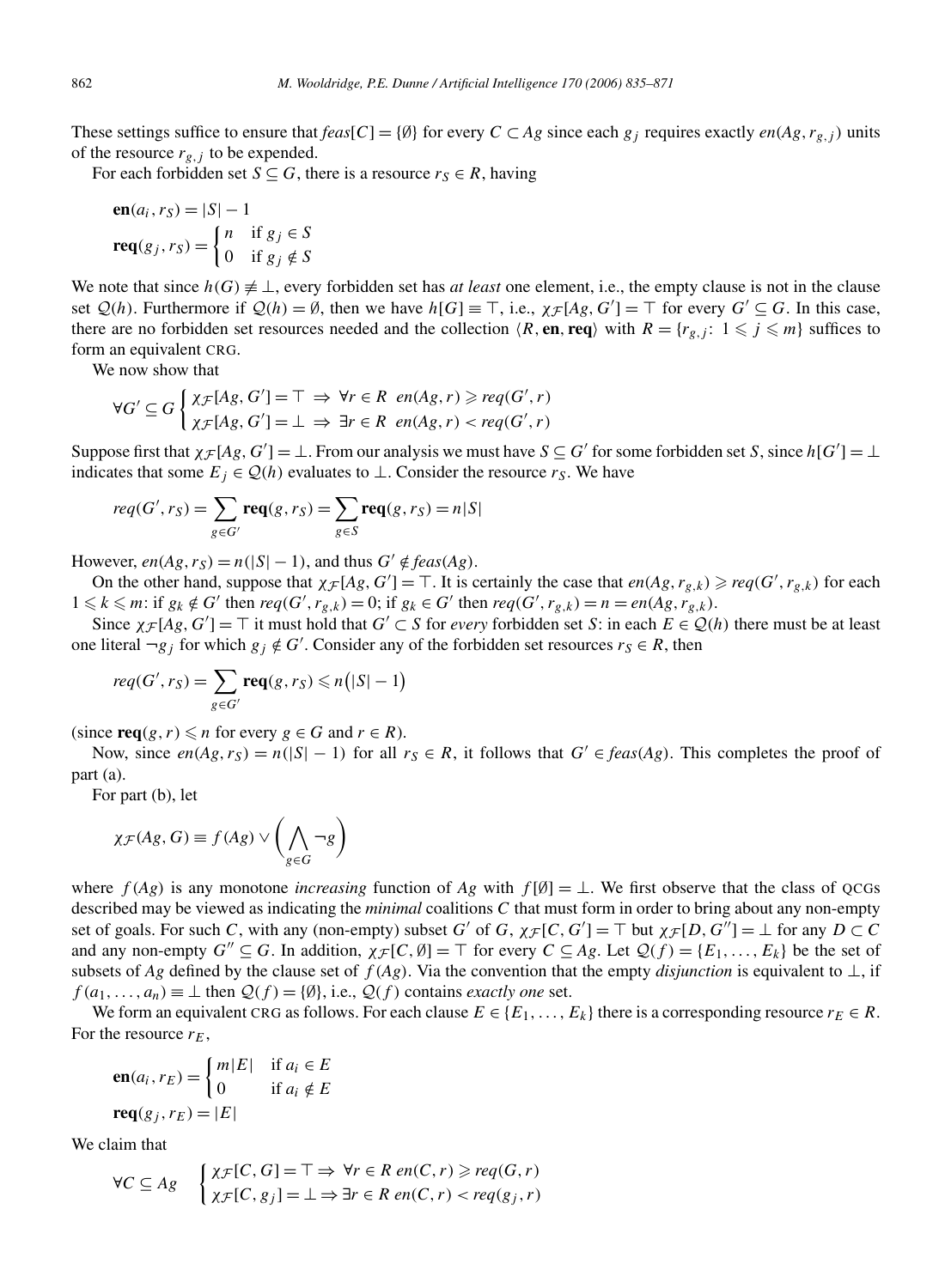Thus, suppose that  $C \subseteq Ag$  is such that  $\chi_F[C, G] = T$ . It must be the case that  $f[C] = T$  and thus for each  $E \in$  ${E_1, \ldots, E_k}$  we have  $C \cap E \neq \emptyset$ . From this property, for each  $r_E \in R$ ,

$$
en(C, r_E) \geqslant m|E| = \text{req}(G, r_E)
$$

and hence  $G \in \text{feas}(C)$  for the CRG formed.

On the other hand, suppose that  $\chi_F[C,g_i]=\perp$ . In this case we have  $f[C]=\perp$ , implying that is at least one  $E \in \{E_1, \ldots, E_k\}$  for which  $C \cap E = \emptyset$ . Consider the resource  $r_E \in R$ . For each  $g_i \in G$  we have **req** $(g_i, r_E) = |E|$ , however, since no member of *C* occurs in *E*, these can contribute nothing towards meeting the quantity of resource  $r_E$  needed, i.e.,

$$
en(C, r_E) = \sum_{a_i \in C} \mathbf{en}(a_i, r_E) = 0 < |E|
$$

It follows that  ${g_i} \notin \text{feas}(C)$ .

This completes the proof that for any OCG of the form in the theorem statement, an equivalent CRG exists.  $\Box$ 

Aside from the specialisation in the latter result, we note one significant difference in the respective constructions of Theorem 14 and Theorem 16 is that in the former case the translation from CRGs to QCGs operates directly on the sub-structure  $\langle R, en, req \rangle$ , whereas the latter does not operate on the particular propositional *formula*, but an equivalent representation whose structure is determined from the propositional *function* characterised by  $\chi_F(Ag, G)$ . This equivalent representation may, of course, be exponentially large in *m*.

Next, we turn to the issue of how efficiently (or otherwise) a QCG may be translated to a CRG, given that such a translation is possible. In order to develop these results, we need to extend our definitions of  $M^{QCG}$  and  $M^{CRG}$ . The starting point for these extensions is the observation that given a resource definable system  $\mathcal F$  its representation as either a QCG or CRG is not unique.

We have introduced already a notion of "equivalence" between CRGs and OCGs. It is straightforward to formulate the idea of two QCGs,

$$
Q = \langle G, Ag, G_1, \ldots, G_n, \Psi \rangle
$$

 $Q' = \langle G, Ag, G_1, \ldots, G_n, \Phi \rangle$ 

being equivalent simply by defining this to be the case if the propositional functions,  $f_\Psi$  and  $f_\phi$  described by the formulae *Ψ* and *Φ* are equivalent.

It follows that we may define equivalence between CRGs,

 $\Gamma = \langle Ag, G, R, G_1, \ldots, G_n, \textbf{en}, \textbf{req} \rangle$  $\Gamma' = \langle Ag, G, R', G_1, \ldots, G_n, \mathbf{en}', \mathbf{req}' \rangle$ 

via *Γ* is equivalent to *Γ'* if and only if: for all  $C \subseteq Ag$ ,  $G' \subseteq G$ 

$$
G' \in feas(C) \text{ for the CRG } \Gamma
$$
  

$$
\Leftrightarrow
$$
  

$$
G' \in feas(C) \text{ for the CRG } \Gamma'
$$

In summary each resource definable  $\mathcal F$  for  $\langle Ag, G \rangle$  induces equivalence classes  $[\mathcal F]^{\text{QCG}}$  (respectively,  $[\mathcal F]^{\text{CRG}}$ ) corresponding to the QCGs (respectively, CRGs) that could be used to represent F.

Having developed these concepts, we can now present the extensions of  $M^{\text{QCG}}$  and  $M^{\text{CRG}}$  (which were couched in terms of specific representations  $\Psi$ ,  $\langle R, en, req \rangle$ ), to measures defined on the equivalence classes of QCGs and CRGs arising via the definitions above. We will denote by  $\mu^{QCG}(\mathcal{F})$  the size of the smallest QCG that is equivalent to  $\mathcal{F}$ , and by  $\mu^{CRG}(\mathcal{F})$  the smallest CRG that is equivalent to  $\mathcal{F}$ . Formally,

**Definition 7.** Let F be resource definable for  $\langle Ag, G \rangle$ . The measures,  $\mu^{QCG}(\mathcal{F})$  and  $\mu^{CRG}(\mathcal{F})$  are defined as,

$$
\mu^{QCG}(\mathcal{F}) = \min\{M^{QCG}(Q): Q \in [\mathcal{F}]^{QCG}\}
$$

$$
\mu^{CRG}(\mathcal{F}) = \min\{M^{CRG}(T): T \in [\mathcal{F}]^{CRG}\}
$$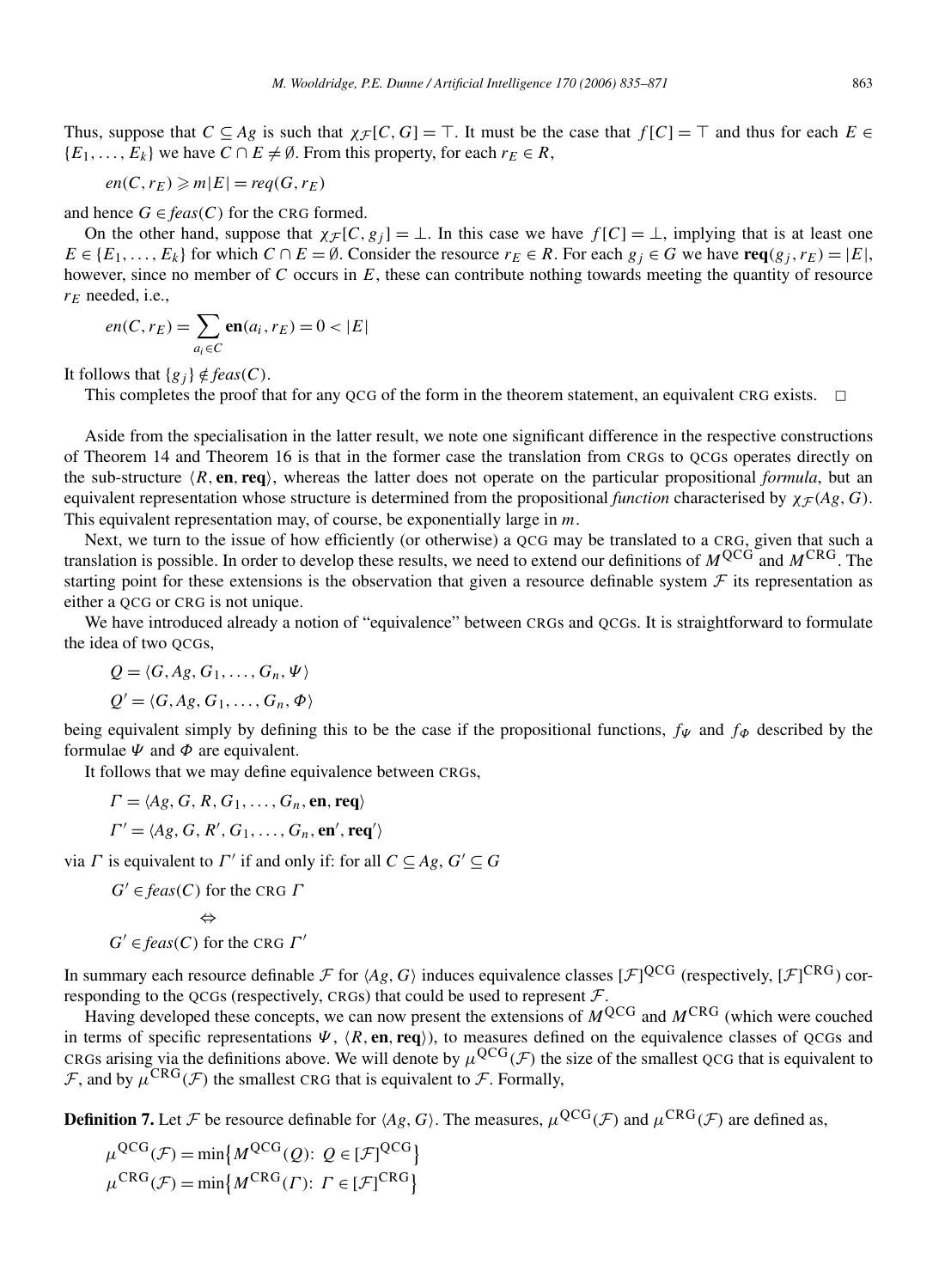One consequence of using the translation described in Theorem 16(b), in which there is a distinct resource  $r_q$  for each clause  $q \in \mathcal{Q}(f)$ , is that the resulting CRG could be significantly larger than an "optimal" equivalent CRG. As a very simple example of such behaviour consider the following system involving *n* agents and a *single* goal, *g*,

$$
\mathcal{F}^{\mathrm{MAJ}}(C) = \begin{cases} \{g\} & \text{if } |C| \ge n/2\\ \emptyset & \text{if } |C| < n/2 \end{cases}
$$

The system  $\mathcal{F}^{MAJ}$  is resource definable, as it corresponds to the propositional *majority* function MAJ(*Ag*)  $\vee \neg g$  where MAJ is the *n*-argument function whose value is  $\top$  if and only if at least  $n/2$  of its arguments are assigned the value  $\top$ : since this function is monotone (increasing), an equivalent CRG can be constructed using the process described in the proof of Theorem 16(b). The clause set, Q*(*MAJ*)* of MAJ, however, has

$$
|\mathcal{Q}(\text{MAJ})| = \begin{cases} \left(\frac{n}{2}\right) & \text{if } n \text{ is even} \\ \left(\frac{n}{2}\right) & \text{if } n \text{ is odd} \end{cases} = \Omega \left(\frac{2^{n/2}}{\sqrt{n}}\right)
$$

and thus the CRG formed would have exponentially many resources, for a propositional function that has polynomial size formulae, see, e.g. [11, p. 331].<sup>9</sup> The system  $\mathcal{F}^{MAJ}$ , however, is easily captured by the CRG,  $\Gamma^{MAJ}$  with agent set *Ag*, goals  $G = \{g\}$ , and a *single* resource, *r*, for which

$$
req(g, r) = \lceil n/2 \rceil
$$
  

$$
en(a, r) = 1 \quad \forall a \in Ag
$$

Although the translation from QCGs to CRGs can be extremely inefficient, there are nonetheless, cases of "simple" resource definable systems that can be represented by linear (in  $n + m$ ) size propositional formulae but can only be described by exponential size CRGs: an example of such a system is presented in Theorem 17(b).

More generally this theorem gives us some upper and lower bounds on the size of the QCGs and CRGs for cases where they exist. In particular, we prove that:

- for any resource definable  $\mathcal F$ , the minimum size of the OCG representing  $\mathcal F$  is no more than quadratically larger than the size of the smallest CRG representing  $\mathcal F$  (Theorem 17(a));
- there are resource definable  $\mathcal F$  for which a *linear* size OCG representation of  $\mathcal F$  is possible, but for which the smallest CRG representing  $\mathcal F$  has size exponential in the number of agents (Theorem 17(b)); and
- there are resource definable  $\mathcal F$  for which the smallest QCG that represents  $\mathcal F$  is of size exponential in the number of goals in  $\mathcal F$  (Theorem 17(c)).

We observe that by combining Theorem 15 with the first two results above it follow that not only are QCGs more expressive than CRGs (Theorem 15) but, in addition, QCGs can be exponentially more succinct than the smallest equivalent CRG (Theorem 17(b)) while, at worst, only quadratically larger than the smallest equivalent CRG (Theorem 17(a)). Formally, we have the following.

# **Theorem 17.**

(a) *For all resource definable* F

$$
\mu^{QCG}(\mathcal{F}) = O((\mu^{CRG}(\mathcal{F}))^2)
$$

(b) *There exist resource definable* F *for which*

$$
\mu^{QCG}(\mathcal{F}) = O(n)
$$

$$
\mu^{CRG}(\mathcal{F}) = \Omega(2^n)
$$

<sup>9</sup> This holds even if the formula basis comprises only the operations, {∧*,*∨} as has been demonstrated by the construction of Valiant [42].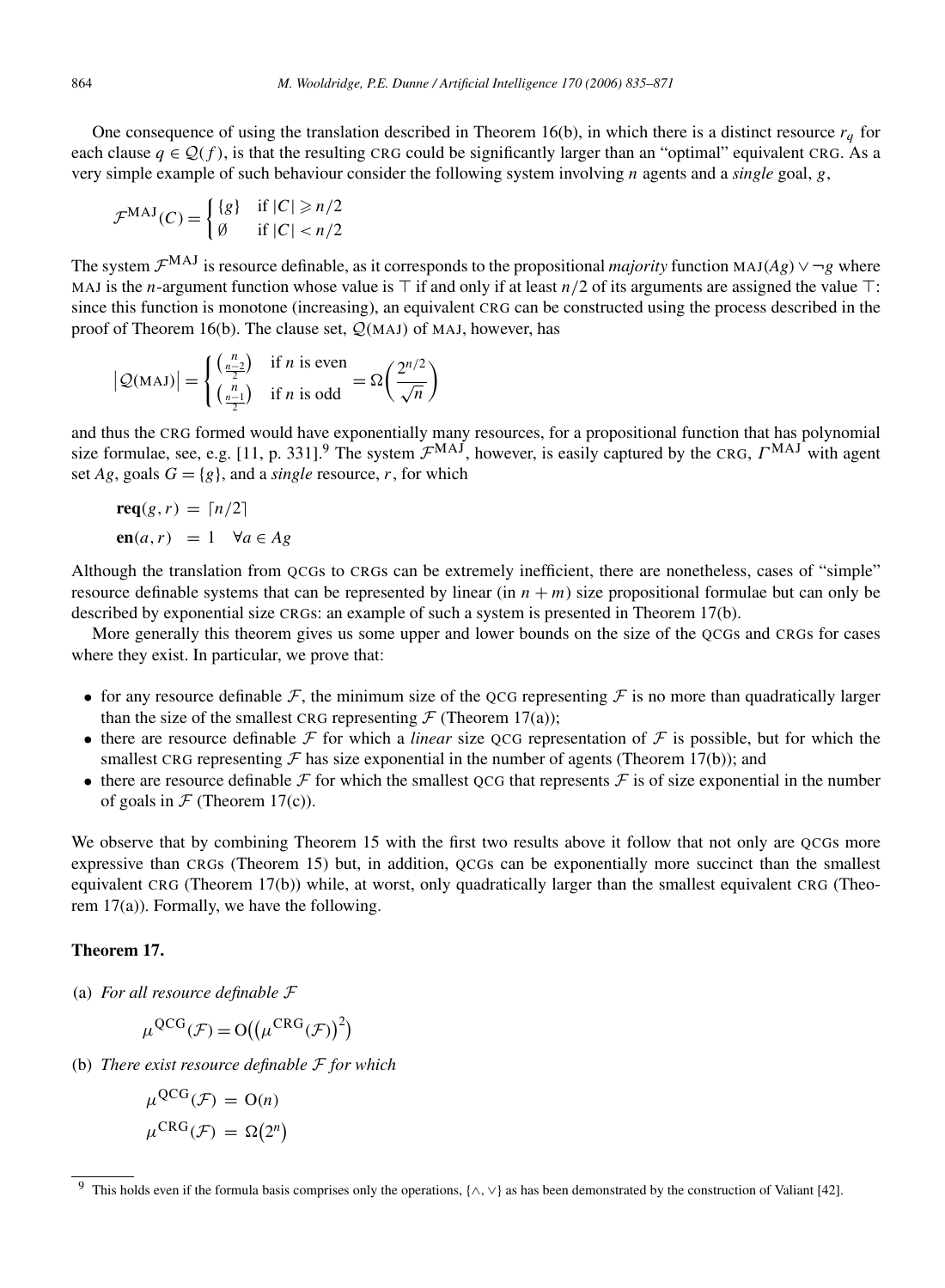(c) *There exist resource definable* F *for which,*

$$
\mu^{\text{QCG}}(\mathcal{F}) = \Omega\left(\frac{2^m}{\log m \sqrt{m}}\right)
$$

**Proof.** (a) This is immediate from Theorem 14, noting that we have conservatively bounded the translation of  $bt(n+1)$ *m*) (used in the minimal size CRG) to  $O(bt(n+m+b))$  (arising in the proof of Theorem 14) by over-compensating for the term  $b^2t$  to give  $O((bt(n+m))^2)$  as the upper bound.

(b) Our proof is constructive in that we present a specific resource-definable system with the properties claimed. For any  $n \ge 1$ , let *Ag* be a set of 2*n* agents

*A* ∪ *B* = { $a_1, a_2, ..., a_n$ }∪ { $b_1, b_2, ..., b_n$ }

and the goal set *G* consist of a single goal:  $G = \{g\}$ . The system  $\mathcal{F}_n^{\text{PAIR}}$  is given by

$$
\mathcal{F}_n^{\text{PAIR}}(C) = \begin{cases} \{g\} & \text{if } \exists 1 \leq i \leq n \colon \{a_i, b_i\} \subseteq C \\ \emptyset & \text{otherwise} \end{cases}
$$

First observe that  $\mathcal{F}_n^{\text{PAIR}}$  is represented by the QCG  $Q = \langle \{g\}, Ag, G_1, \dots, G_{2n}, \Psi \rangle$  with

$$
\Psi\big(Ag,\{g\}\big)=\bigvee_{i=1}^n(a_i\wedge b_i)\vee\neg g
$$

a propositional formula of size  $2n + 1$ . Furthermore, since, from Fact 6(a), the sub-formula  $\vee_{i=1}^{n} (a_i \wedge b_i)$  describes a monotone increasing propositional function of *Ag*, it follows from Theorem 16(b) that  $\mathcal{F}_n^{\text{PAIR}}$  is resource-definable.

Consider any  $\Gamma \in [\mathcal{F}_n^{\text{PAIR}}]^{\text{CRG}}$ , i.e., in the equivalence class of CRGs representing the system  $\mathcal{F}_n^{\text{PAIR}}$ . We now show that  $M<sup>CRG</sup>(\Gamma) \ge 2^{n-1}$  by arguing that any such CRG must employ a resource set of at least this size. Let

$$
R^{\Gamma} = \{r_1, r_2, \ldots, r_t\}
$$

be the set of resources specified in *Γ*. For  $a_i \in A$ ,  $b_i \in B$  denote by  $a_{i,k}$  and  $b_{i,k}$  the endowment values **en** $(a_i, r_k)$  and **en** $(b_i, r_k)$ . Similarly, we denote by  $g_k$  the requirement value **req** $(g, r_k)$  in the CRG *Γ*.

It is easy to see that with each  $C \subseteq A$  we can associate a *unique, maximal* subset *unpaired*(C) of *B* with which

$$
\mathcal{F}_n^{\text{PAIR}}(C \cup \text{unpaired}(C)) = \emptyset
$$

This set is given by,

*unpaired*(
$$
C
$$
) = { $b_i$ :  $a_i \notin C$ }

We first observe that, since  $\Gamma$  represents the system  $\mathcal{F}_n^{\text{PAIR}}$  the following inequalities must hold,

$$
\forall i, \forall k \quad a_{i,k} + b_{i,k} \ge g_k
$$
  
\n
$$
\forall C \subseteq A, \exists k \sum_{a_i \in C} a_{i,k} + \sum_{b_j \in unpaired(C)} b_{j,k} < g_k
$$

For each  $C \subseteq A$  define the subset *fail* $(C)$  of  $R^T$  by

$$
fail(C) = \left\{ r_k \colon \sum_{a_i \in C} a_{i,k} + \sum_{b_j \in unpaired(C)} b_{j,k} < g_k \right\}
$$

Suppose, for the sake of contradiction, that  $|R^{\Gamma}| \le 2^{n-1} - 1$ . Then since there are  $2^n$  subsets of *A*, it must be the case that there is some resource,  $r_k$ , that occurs in at least

$$
\left\lceil \frac{2^n}{2^{n-1}-1} \right\rceil = 3
$$

different choices of  $fail(C)$ , i.e., there are distinct choices C, D, E as subsets of A for which

$$
\exists r \in R^{\Gamma} \colon r \in fail(C) \cap fail(D) \cap fail(E)
$$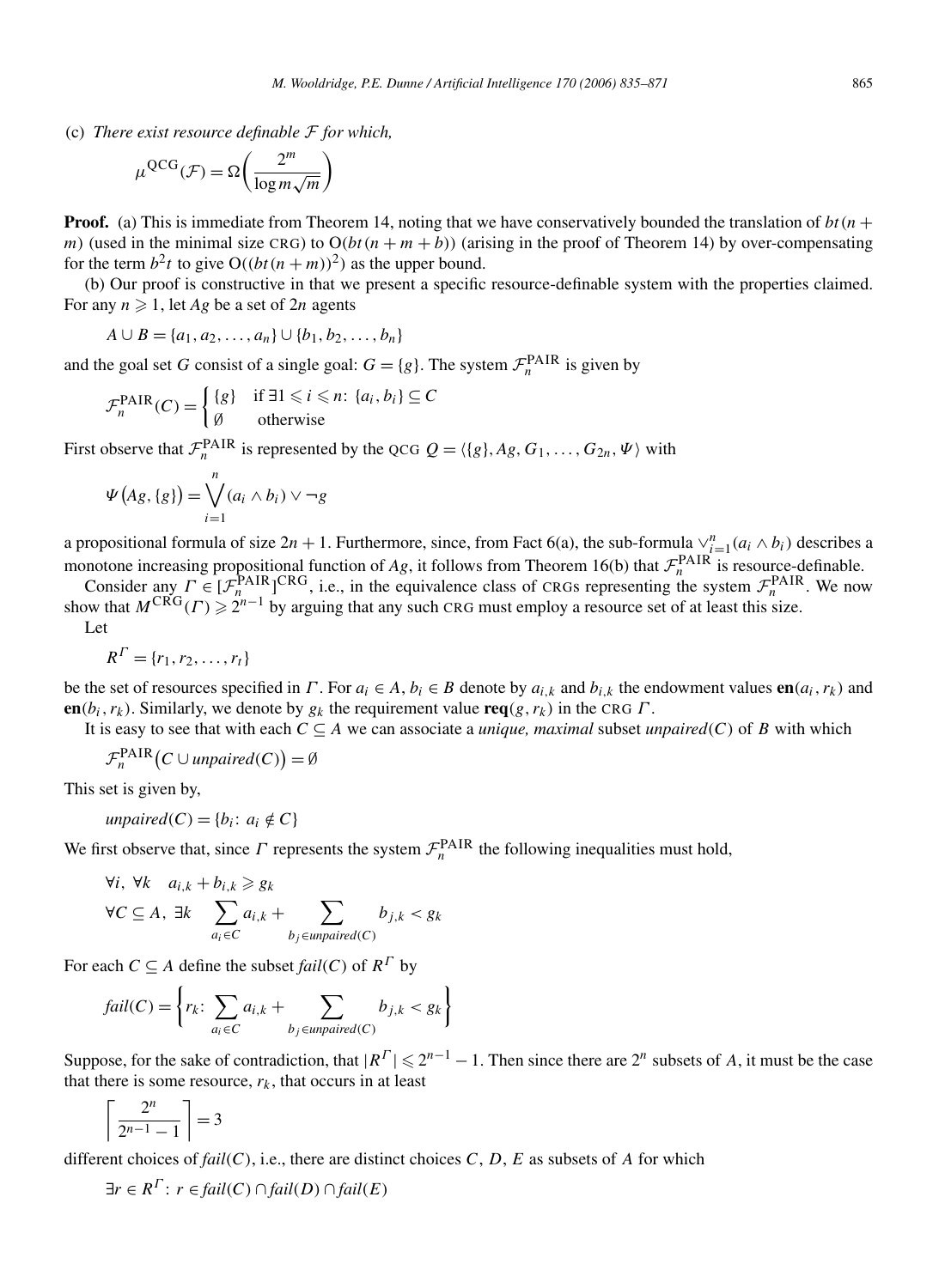We will show that we may choose two of these sets in  $\{C, D, E\}$ —*X* and *Y* say—with the property:

$$
|X \setminus Y \cup Y \setminus X| = |(X \cup Y) \setminus (X \cap Y)| \geqslant 2
$$

To see this, assume without loss of generality, that  $|C| \geq |D| \geq |E|$  and that the difference in size between any two is at most 1: if we have  $|X| - |Y| \ge 2$  then the property sought follows immediately. Suppose that both,

$$
\left| (C \cup D) \setminus (C \cap D) \right| = 1
$$
  

$$
\left| (C \cup E) \setminus (C \cap E) \right| = 1
$$

(since *C*, *D*, and *E* are distinct, neither size can be zero; if either case has size at least 2 then the property is already established).

From the assumption  $|C| \geq |D| \geq |E|$  we deduce that,

*C* = *D* ∪ {*a<sub>i</sub>*} and *C* = *E* ∪ {*a<sub>j</sub>*}

where  $a_i \notin D$  and  $a_j \notin E$ . Now,

$$
(a_i \notin D \text{ and } C = E \cup \{a_j\}) \Rightarrow a_i \in E
$$

$$
(a_j \notin E \text{ and } C = D \cup \{a_i\}) \Rightarrow a_j \in D
$$

$$
D \neq E \Rightarrow a_i \neq a_j
$$

so that,  $a_i \in E \setminus D$  and  $a_j \in D \setminus E$ , i.e.,

$$
\{a_i, a_j\} \subseteq D \setminus E \cup E \setminus D = (D \cup E) \setminus (D \cap E)
$$

giving the property claimed of *C*, *D*, and *E*.

To summarise, we have two subsets—*X* and *Y*—of *A* and a resource  $r_k \in R^{\Gamma}$  with which,  $|X \setminus Y \cup Y \setminus X| \ge 2$ , and

P1. 
$$
\sum_{a_i \in X} a_{i,k} + \sum_{b_j \in unpaired(X)} b_{j,k} < g_k
$$
\nP2. 
$$
\sum_{a_i \in Y} a_{i,k} + \sum_{b_j \in unpaired(Y)} b_{j,k} < g_k
$$

Again without loss of generality suppose,  $\{a_1, a_2\} \subseteq (X \cup Y) \setminus (X \cap Y)$  and consider the set

 $X$  ∪ *unpaired*(*X*) ∪ *Y* ∪ *unpaired*(*Y*)

From  $a_1 \in (X \cup Y) \setminus (X \cap Y)$  we deduce that either  $a_1 \notin X$  or  $a_1 \notin Y$ , and therefore from the definition of *unpaired*,

$$
b_1 \in \text{unpaired}(X) \cup \text{unpaired}(Y)
$$

Similarly, we deduce *b*<sub>2</sub> ∈ *unpaired*(*X*) ∪ *unpaired*(*Y*), so that in total

P3. { $a_1, a_2, b_1, b_2$ } ⊂ *X* ∪ *unpaired*(*X*) ∪ *Y* ∪ *unpaired*(*Y*)

Combining P1 and P2 gives,

$$
\sum_{a_i \in X \cup Y} a_{i,k} + \sum_{b_j \in unpaired(X) \cup unpaired(Y)} b_{j,k} < 2g_k
$$

From P3 and the definition of the system  $\mathcal{F}_n^{\text{PAIR}}$ , however, we get in contradiction

$$
\sum_{a_i \in X \cup Y} a_{i,k} + \sum_{b_j \in unpaired(X) \cup unpaired(Y)} b_{j,k} \geq a_{1,k} + b_{1,k} + a_{2,k} + b_{2,k} \geq 2g_k
$$

In consequence the assumption that  $\Gamma \in [\mathcal{F}_n^{\text{PAIR}}]^{\text{CRG}}$  may be chosen with  $|R^{\Gamma}| < 2^{n-1}$  cannot be valid, and thus  $\mu^{\text{CRG}}(\mathcal{F}_n^{\text{PAIR}}) = \Omega(2^n)$  as claimed.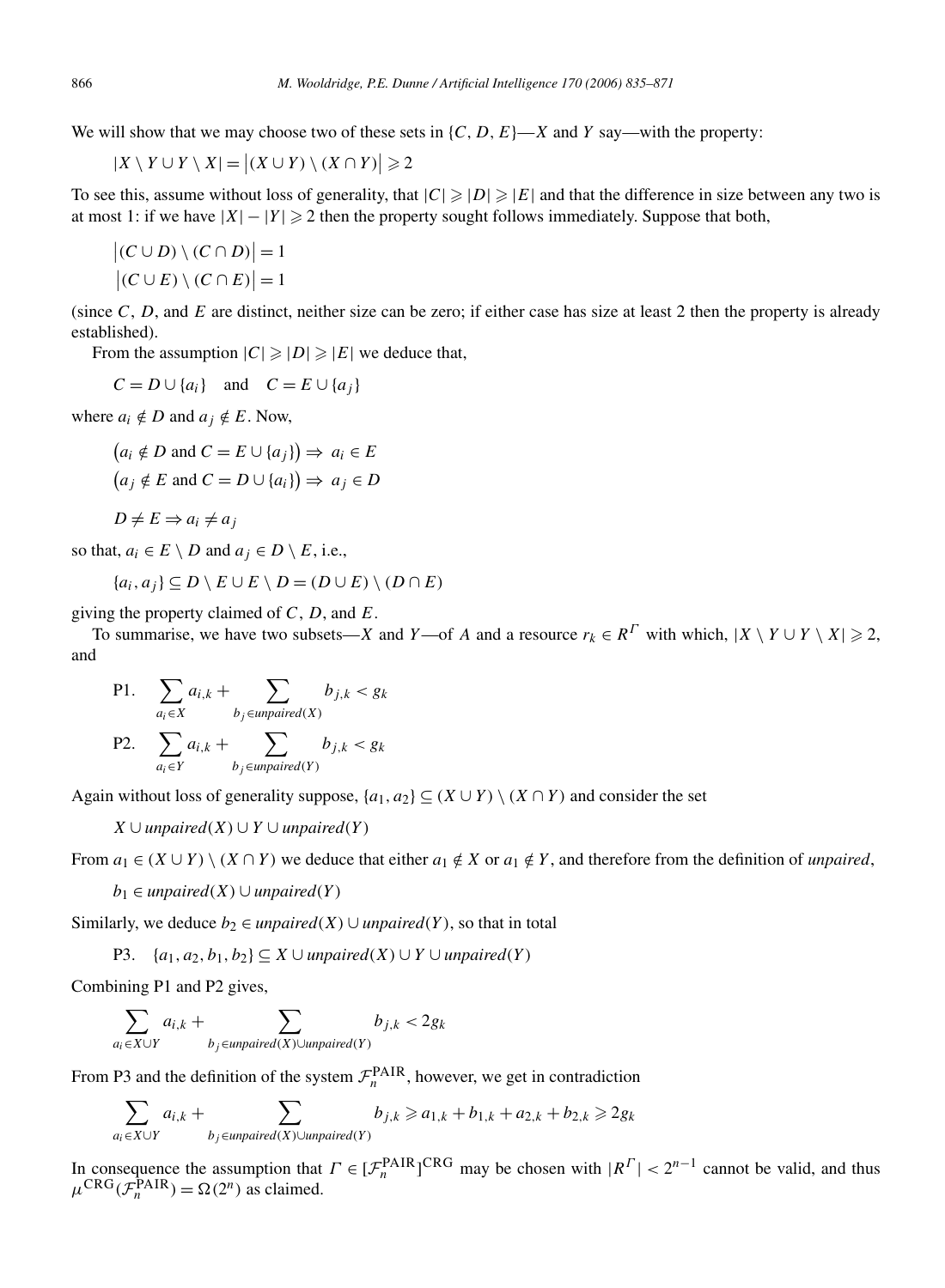(c) Theorem 16 indicates that each monotone propositional function of *m* arguments yields a resource definable set. The lower bound now follows via the counting argument of Riordan and Shannon [32], ([11, pp. 272–274])<sup>10</sup> and the fact that for  $Q(m)$  the class of monotone propositional functions of *m* arguments,

$$
|Q(m)| \geq 2^{\binom{m}{\lceil m/2 \rceil}} \qquad \square
$$

# **5. Possible extensions of the CRG model**

The model of CRGs as developed over the preceding sections makes a number of simplifying assumptions concerning the nature of agents and goals within the system. We now, briefly, consider one possible development of the basic model and highlight some specific problems that might arise with this.

Our model associates with each goal  $g \in G$  and resource  $r \in R$  a quantity of that resource which must be used in order to achieve the goal: the requirement function **req**:  $G \times R \to \mathbb{N}$ . Given  $R = \{r_1, \ldots, r_k\}$  we can present these requirements via a *k*-tuple,

$$
req(g_i) = \langle req(g_i, r_1), \dots, req(g_i, r_j), \dots, req(g_i, r_k) \rangle
$$

describing a single "*profile*" of resource usage that suffices to bring about  $g_i$ , i.e., if  $x \in \mathbb{N}^k$  and  $x \geq \text{req}(g_i)^{11}$  then expending (for each *j*)  $x_j$  of resource  $r_j$  will realise  $g_i$ .

In a number of applications, particularly in negotiation contexts, it is possible that there are a number of *incomparable* methods of bringing about the *same* goal, e.g. with  $R = \{r_1, r_2\}$  *both* of the profiles  $\langle 0, 1 \rangle$  and  $\langle 1, 0 \rangle$  may be effective methods of realising *g*.

In summary, instead of the description  $\Gamma = \langle Ag, G, R, G_1, \ldots, G_n \rangle$ , **en**, **req** $\rangle$  presented in Definition 1, the component **req** describes for each  $g \in G$  the set of *effective* profiles,  $\Pi(g)$ , any one of which would suffice to bring about *g*, i.e.,

 $\Pi(g) = \{x :$  expending, for each *j*,  $x_j$  units of  $r_j$ , realises *g*}

Let

$$
M-CRG = \langle Ag, G, G_1, \ldots, G_n, R, \Pi_1, \Pi_2, \ldots, \Pi_m, en \rangle
$$

be a *multiple profile* CRG. One suitable description for a profile *x* would be simply to present *x* as a vector in  $\mathbb{N}^k$ . It is trivial to see that, using this enriched model and associated representation, the basic successful coalition problem remains NP-complete. We note that, in such multiple profile models and in contrast to the basic CRG model, the question of whether a given coalition  $C \subseteq Ag$  has a sufficient collective endowment in order to bring about  $G' \subseteq G$ could become rather more complicated, e.g. suppose  $|T(g)| = 2$  for each  $g \in G'$  so that, in principle, there are  $2|G'|$ alternative mechanisms for realising G'. It may be that this decision problem can, in fact, be efficiently decided, (e.g., using suitable integer programming formulations), however this remains open.

Another obvious extension is to assume agents are in addition equipped with sets of "capabilities", modelled as functions *cap* which transform a multiset of resources (i.e., a bag of resources) into another multiset of resources. Here, we are close to the realm of production planning systems, and operational research techniques may be useful for understanding and reasoning about them. We note that one technical difficulty in understanding the complexity of reasoning about such systems lies in the representation of capabilities.

Finally, another possible extension would be to consider cases where an agent is interested in trying to *maximise* the number of goals it achieves. There is an obvious decision problem associated with this extension, where in addition to a CRG *Γ* and a coalition  $C \subseteq Ag$ , we are given a *target*  $\tau_i \leq |G_i| \in \mathbb{N}$  for each agent  $i \in C$ , representing the number of goals that we desire *i* to accomplish. We are then asked whether there exists some  $G' \in sf(C)$  such that for all  $i \in C$ , we have  $|G' \cap G_i| \geq \tau_i$ , i.e., whether there is some feasible goal set for *C* in which every agent  $i \in C$  satisfies its target number of goals  $\tau_i$ . It is easy to see that this problem is NP-complete, and hence no worse than the general SUCCESSFUL COALITION problem: SUCCESSFUL COALITION is the special case of the "target" problem where we set  $\tau_i = 1$  for every  $i \in C$ .

<sup>&</sup>lt;sup>10</sup> In very informal terms, this gives a lower bound on the formula size of propositional functions belonging to "large enough" classes  $Q(n)$ , the bound being expressed in terms of  $|O(n)|$ .

<sup>&</sup>lt;sup>11</sup> For <u>*v*</u>. and <u>*w*</u> in  $\mathbb{N}^k$  we write <u>*v*</u>  $\geq$  *w*<sub></sub> whenever *v*<sub>*i*</sub>  $\geq$  *w*<sub>*i*</sub> for each  $1 \leq i \leq k$ .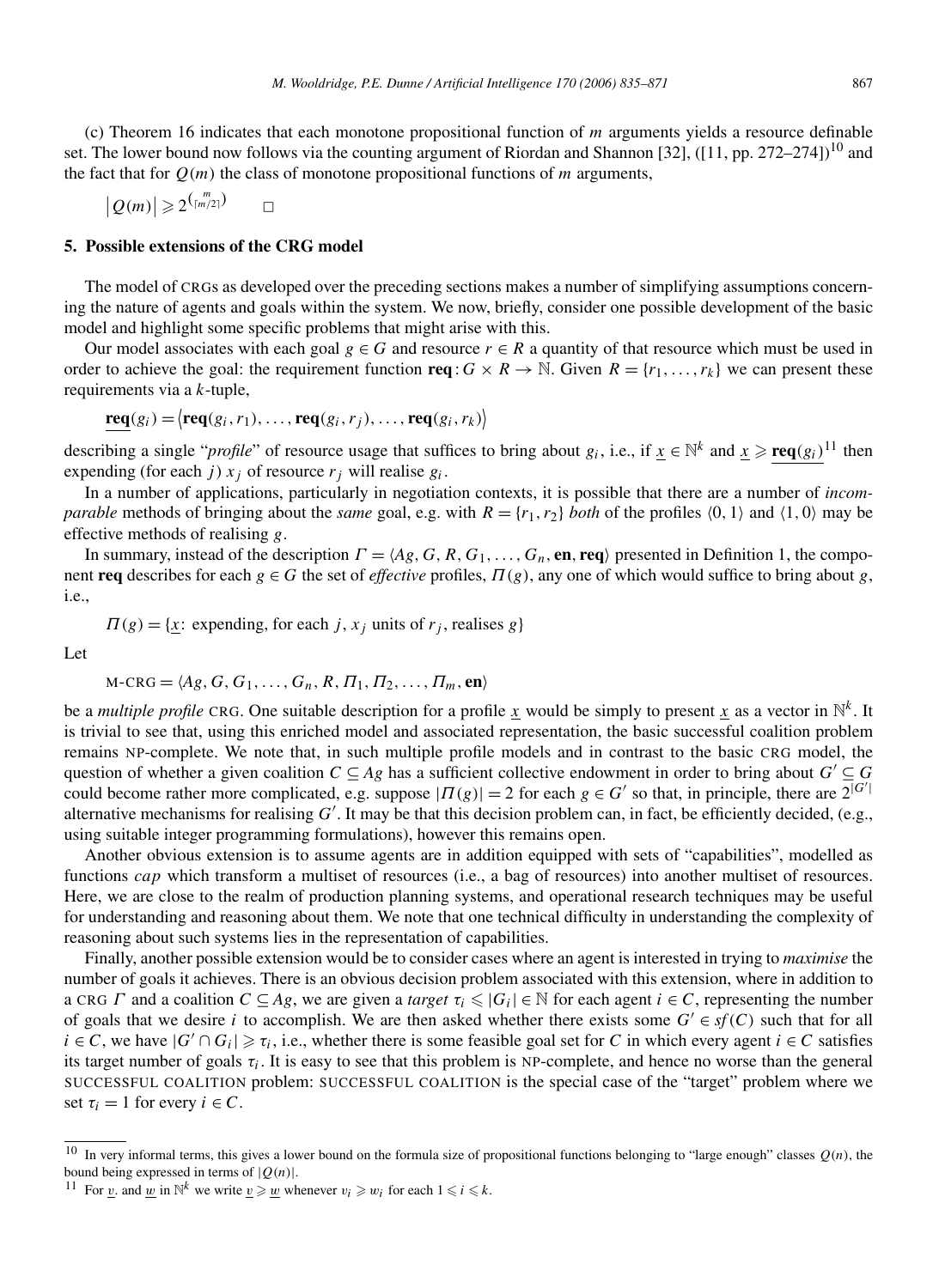## **6. Discussion and related work**

Before discussing related work, it may be worth clarifying the extent to which CRGs (and indeed QCGs) may be considered as *games*, as opposed to simply *optimisation problems* [29]. For example, one domain for studying coordination in multi-agent systems, which is currently receiving much attention, is the *distributed constraint optimisation* (DCOP) scenario of Modi et al. [25]. In DCOP, each agent in a system is assumed to control a set of variables; the goal is for the agents to assign values to their variables in such a way that some overall objective function over these variables is minimised. DCOP problems are not usefully considered as games because there are no *strategic* concerns: every agent benevolently tries to minimise the global objective function, and there is no concept of self interest, in the sense of an agent attempting to do the best for itself. DCOP problems represent an important and useful abstraction of many coordinated problem solving settings [13], whence the current level of interest.

In QCGs and CRGs, however, the issue is not simply one of optimisation, in the sense of (for example) minimising resource usage. While such considerations may come into play, they are *secondary* to an agent's primary goal of *satisfying at least one of its goals*. In order to accomplish one of its goals, an agent must typically cooperate with other agents because it does not have sufficient resources on its own. Strategic considerations arise in CRGs because an agent must decide *which* other agents to cooperate with, and in doing so, must consider that these other agents will also engage in reasoning of the same type.

With respect to work that relates to CRGs and QCGs in general, we note that [47] provides a detailed review, and also give more detailed references to the role of cooperative games and coalition formation in the multi-agent systems community. Shehory and Kraus developed algorithms for coalition structure formation in which agents were modelled as having different capabilities, and were assumed to benevolently desire some overall task to be accomplished, where this task had some complex (plan-like) structure [37–39]. Sandholm et al [34] investigate the coalition structure generation problem (i.e., the problem of partitioning a set of agents into teams). Conitzer and Sandholm also investigated the complexity of determining non-emptiness of the core [8], while Bilbao and colleagues survey the complexity of a number of problems in cooperative game theory [3], and Tennenholtz and Moses investigated the *cooperative goal achievement* problem [26,41], showing it to be PSPACE-complete.

One of the concerns that pre-occupies both this paper and its predecessor [47] is that of *succinctly representing coalitional games*. Recall that the classic model of a coalitional game (with transferable payoff) is as a pair *Ag,ν* , where *Ag* is a set of agents and *ν* is a characteristic function,  $v: 2^{4g} \to \mathbb{R}$ , which assigns to every possible coalition a numeric value, the idea being that this value can then be distributed between members of the coalition [27, p. 257]. If we wish to consider the computational problems associated with reasoning about such games, (such as determining whether the core of a given game is non-empty), then the question of how to *represent* the game, and in particular, the characteristic function *ν*, becomes extremely significant. The main issue is that a naive, *extensive* representation of *v*—as a set of pairs  $\{(C, x) | C \subseteq Ag, x = v(C)\}$ —is both infeasible and entirely unrealistic, because it will be of size exponential in the number of agents. While we may get results indicating that for this representation, a particular problem is tractable, the assumptions upon which these results are based—an unworkable representation of characteristic functions—render such results meaningless  $[10, p. 258]$ .<sup>12</sup>

Faced with this problem, there are two obvious lines of attack:

- Give the characteristic function a *specific interpretation in terms of combinatorial structures*. This is the approach adopted in [10,17], and indeed the present paper. The advantage of such an approach is that the representation can always be guaranteed to be succinct; the disadvantage is that not all characteristic functions can be represented.
- Try to find a *succinct general representation* for *ν*, i.e., a succinct way of representing characteristic functions in general. For example, this is roughly the approach adopted in [47], where a representation of QCG characteristic functions based on formulae of propositional logic was proposed. This representation is indeed general (in that it can completely capture all QCG characteristic functions), although it is not always guaranteed to be succinct [47, pp. 36–37].

<sup>12</sup> Similar issues of course arise in many areas of AI, such as planning [16, p. 59].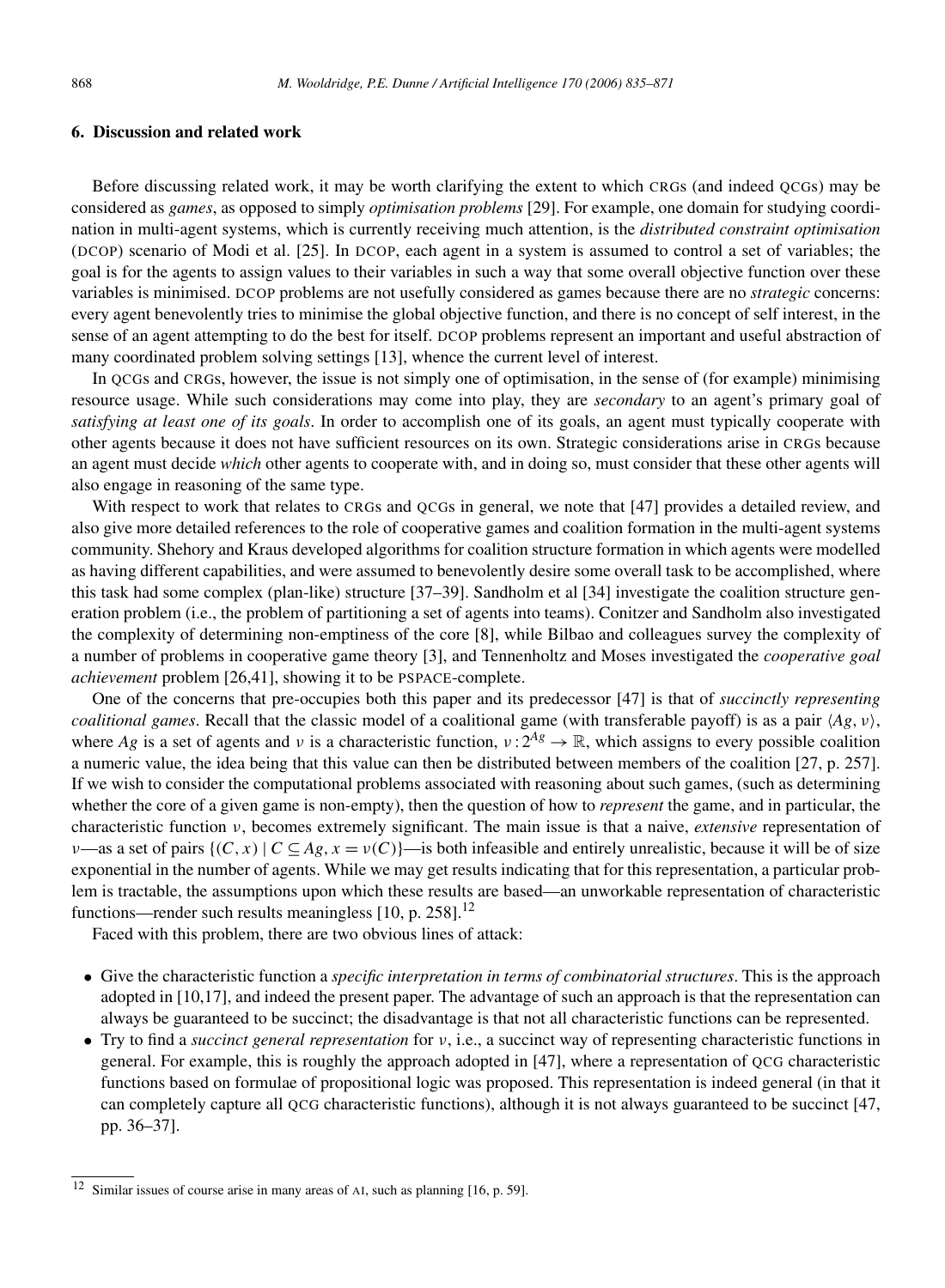With respect to the former approach, Deng and Papadimitriou undertook arguably the first systematic investigation of the complexity of solution concepts in coalitional games [10]. They used a representation based on weighted graphs. To represent a coalitional game with agents  $Ag$ , they used an undirected graph on  $Ag$ , with integer weights  $w_{i,j}$ between nodes *i*,  $j \in Ag$ . The value of a coalition *C* was then defined to be  $\sum_{\{i,j\} \subseteq C} w_{i,j}$ , i.e., the value of a coalition  $C \subseteq Ag$  is defined to be the weight of the subgraph induced by *C*. Given this representation, Deng and Papadimitriou showed that the problem of determining emptiness of the core was NP-complete, while the problem of checking whether a specific imputation was in the core of such a game was co-NP-complete [10, p. 260]; they also showed that these problems could be solved in polynomial time for graphs with non-negative weights [10, p. 261].

With respect to the latter approach, Conitzer and Sandholm consider a modular representation of coalitional games, where a characteristic function is represented as a collection of sub-games [9]; under this representation, they showed that checking non-emptiness of the core is co-NP-complete. In related work, Ieong and Shoham propose a representation of coalitional games called *marginal contribution nets* [17]. In this representation, a characteristic function over a set *Ag* of agents is represented as a set of rules, with the structure

pattern → value

The pattern is a conjunction of agents, and such a rule is said to *apply* to a group of agents *S* if *S* is a superset of the agents in the pattern conjunction. The value of a coalition in the marginal contribution network representation is then the sum over the values of all the rules that apply to the coalition. The following example, from [17], illustrates this in more detail. Suppose the marginal contribution net is defined by the following rules:

$$
a \wedge b \longrightarrow 5
$$

$$
b \longrightarrow 2
$$

Then given this representation, we would have  $v({a}) = 0$ ,  $v({b}) = 2$ , and  $v({a, b}) = 7$ . Ieong and Shoham show that, under this representation, checking whether an imputation is in the core is co-NP-complete, while checking whether the core is non-empty is  $co-NP$ -hard.<sup>13</sup> They also show that their representation can capture that of Conitzer and Sandholm [9].

Moving more specifically to work that is related to the resource-based framework of CRGs, we note some similarity between our ideas and that of the classic model of a *market economy* [27, p. 260]. In a market economy, there are assumed to be *k* different goods, each agent *i* is endowed with some number of each different good, and each agent is also associated with a production function, which transforms bundles of goods into other bundles of goods. The classic question studied with respect to exchange economies is that of finding a *competitive equilibrium*, i.e., a feasible allocation of bundles of goods to agents at a particular price such that this allocation maximises each agent's profit, with respect to it's production function, and the respective costs of input and output goods. Wellman's seminal WALRAS system used an auction approach to compute competitive equilibria in a computational market framework [45]. Although there are similarities between CRGs and market economies, there is no distinction in the classic model of a market economy between goals and resources: this framework works well when the domain at hand fits with market model of prices and transferrable goods, but is less well suited to goal-oriented systems, or systems where goods are not transferrable.

We also note some similarities between our motivations and those of Chakrabati et al on *resource interfaces* [7]. The idea of a resource interface is to represent the resources required by a particular process over time. The motivating example used by Chakrabati is that of the power requirements of a process controlling part of a mobile robot. In order to see whether it is possible to combine two such processes, we try to find a winning strategy to schedule execution of the two processes such that the combined processes never exceed a particular resource bound. There are clearly similarities between the two models, although the concerns are rather different; one key idea in the work of Chakrabati et al is that of resource requirements over time—see conclusions below.

We should also point to the work of von Martial on the first-order axiomatisation of a coordination theory for multi-agent plans [43]. von Martial explicitly allows for multiple resources, for agents to be endowed with different quantities of each resource, and for actions to require the consumption of different quantities of resources, very much as in CRGs [43, pp. 90–94]. However, von Martial's main focus was on the axiomatisation of his theory: he did not

<sup>&</sup>lt;sup>13</sup> As noted in [17] whether non-emptiness of the core can be carried out by a co-NP algorithm using their representation is an open problem.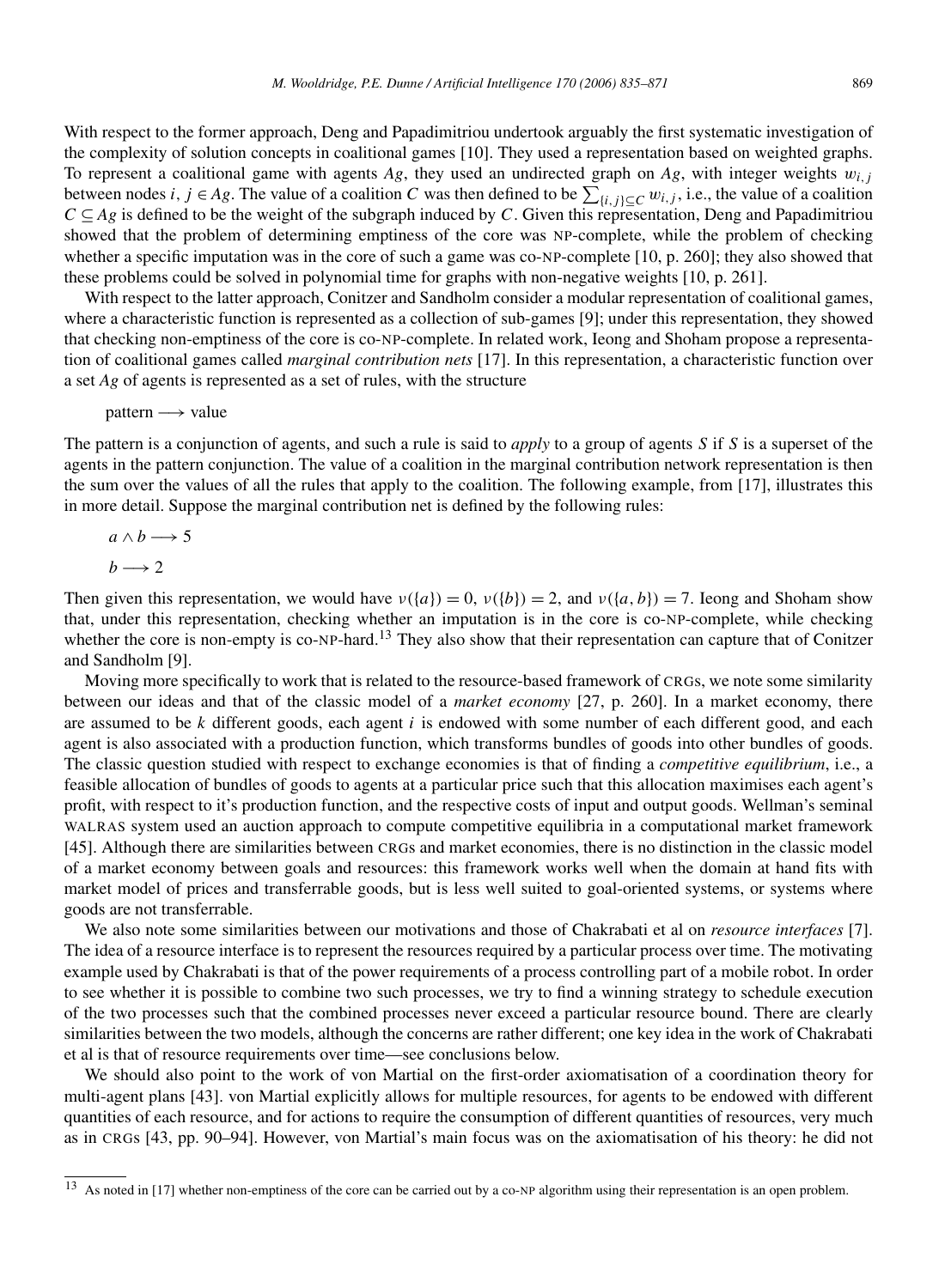investigate any computational properties of his model. Related work by Buzing et al. [6] develops a more rigorous model of multi-agent coordination, and considers the computational complexity of coordination in this setting. The model of Buzing et al allows for resources ("capabilities" in their parlance). The emphasis is again slightly different, as they do not focus on the coalitional game properties of their model.

## **7. Conclusions**

We have presented Coalitional Resource Games, (CRGs), a specialisation of Qualitative Coalitional Games (QCGs) built around the notion of expending resources to accomplish goals. We investigated the computational complexity of a range of natural decision problems associated with such games, and also investigated the extent to which CRGs and QCGs could be translated to one-another.

There are many issues for future work. Perhaps the most interesting, suggested by the work of [7], and also by emerging work on dynamic coalition formation [22], is that of games (QCGs and CRGs) played over a period of time. It would be interesting to see what analogues our concepts have in such games, and how efficiently solutions could be computed.

# **Acknowledgements**

We are very grateful to the referees, who provided many excellent, detailed suggestions. The implementation of these suggestions has improved the paper considerably, and in particular has enabled us to simplify several proofs.

## **References**

- [1] T. Agotnes, W. van der Hoek, M. Wooldridge, Temporal qualitative coalitional games, in: Proceedings of the Fifth International Joint Conference on Autonomous Agents and Multiagent Systems (AAMAS-2006), Hakodate, Japan, 2006.
- [2] M. Ben-Ari, Principles of Concurrent and Distributed Programming, Prentice Hall, Englewood Cliffs, NJ, 1990.
- [3] J. Bilbao, J. Fernández, J. López, Complexity in cooperative game theory, Manuscript.
- [4] A.H. Bond, L. Gasser (Eds.), Readings in Distributed Artificial Intelligence, Morgan Kaufmann, San Mateo, CA, 1988.
- [5] R. Brent, D.J. Kuck, K. Maruyama, The parallel evaluation of arithmetic expressions without division, IEEE Transactions Computers C-22 (1973) 532–534.
- [6] P. Buzing, A. ter Mors, J. Valk, C. Witteveen, Task coordination for non-cooperative planning agents, in: Proceedings of the Second European Workshop on Multi-Agent Systems (EUMAS-04), Barcelona, Spain, 2004, pp. 87–99.
- [7] A. Chakrabarti, L. de Alfaro, T.A. Henzinger, M. Stoelinga, Resource interfaces, in: Proceedings of the Third International Conference on Embedded Software (EMSOFT), in: Lecture Notes in Computer Science, vol. 2855, Springer-Verlag, Berlin, 2003, pp. 117–133.
- [8] V. Conitzer, T. Sandholm, Complexity of determining nonemptiness of the core, in: Proceedings of the Eighteenth International Joint Conference on Artificial Intelligence (IJCAI-03), Acapulco, Mexico, 2003, pp. 613–618.
- [9] V. Conitzer, T. Sandholm, Computing Shapley values, manipulating value division schemes, and checking core membership in multi-issue domains, in: Proceedings of the Nineteenth National Conference on Artificial Intelligence (AAAI-2004), San Jose, CA, 2004, pp. 219–225.
- [10] X. Deng, C.H. Papadimitriou, On the complexity of cooperative solution concepts, Mathematics of Operations Research 19 (2) (1994) 257– 266.
- [11] P.E. Dunne, The Complexity of Boolean Networks, Academic Press, London, 1988.
- [12] P.E. Dunne, T.J.M. Bench-Capon, Complexity in value-based argument systems, in: Proc. 9th JELIA, in: Lecture Notes in Artificial Intelligence, vol. 3229, Springer-Verlag, 2004, pp. 360–371.
- [13] E.H. Durfee, Distributed problem solving and planning, in: G. Weiß (Ed.), Multiagent Systems, MIT Press, Cambridge, MA, 1999, pp. 121– 164.
- [14] I. Foster, C. Kesselman, S. Tuecke, The anatomy of the grid: Enabling scalable virtual organisations, International Journal of Supercomputer Applications 15 (3) (2001) 200–222.
- [15] M.R. Garey, D.S. Johnson, Computers and Intractability: A Guide to the Theory of NP-Completeness, W.H. Freeman, New York, 1979.
- [16] M. Ghallab, D. Nau, P. Traverso, Automated Planning: Theory and Practice, Morgan Kaufmann, San Mateo, CA, 2004.
- [17] S. Ieong, Y. Shoham, Marginal contribution nets: A compact representation scheme for coalitional games, in: Proceedings of the Sixth ACM Conference on Electronic Commerce (EC'05), Vancouver, Canada, 2005.
- [18] D.S. Johnson, A catalog of complexity classes, in: J. van Leeuwen (Ed.), Handbook of Theoretical Computer Science Volume A: Algorithms and Complexity, Elsevier Science, Amsterdam, 1990, pp. 67–161.
- [19] R.M. Karp, V. Ramachandran, Parallel algorithms for shared-memory machines, in: J. van Leeuwen (Ed.), Handbook of Theoretical Computer Science Volume A: Algorithms and Complexity, Elsevier Science, Amsterdam, 1990, pp. 869–942.
- [20] S. Ketchpel, Coalition formation among autonomous agents, in: C. Castelfranchi, J.-P. Müller (Eds.), From Reaction to Cognition—Fifth European Workshop on Modelling Autonomous Agents in a Multi-Agent World, MAAMAW-93, in: Lecture Notes in Artificial Intelligence, vol. 957, Springer-Verlag, Berlin, 1995, pp. 73–88.